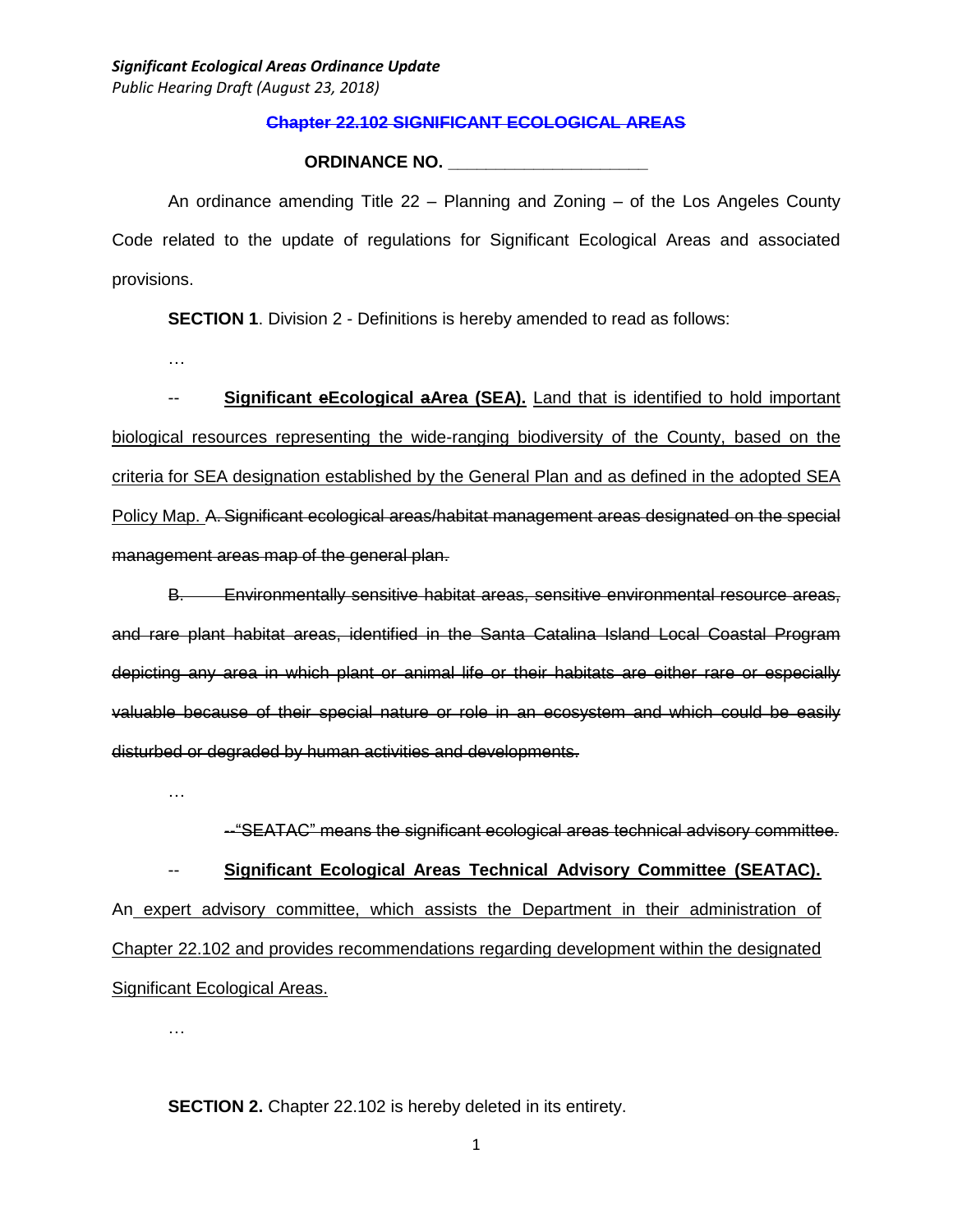…

**SECTION 3.** Chapter 22.102 is hereby added to read as follows:

### **SIGNIFICANT ECOLOGICAL AREAS**

#### **SECTIONS:**

- **22.102.010** Purpose
- **22.102.020** Definitions
- **22.102.030** Applicability
- **22.102.040** Exemptions
- **22.102.050** SEA Counseling
- **22.102.060** Ministerial SEA Review
- **22.102.070** Protected Tree Permit
- **22.102.070080** SEA Conditional Use Permit
- **22.102.080090** SEA Development Standards
- **22.102.090100** Natural Open Space Preservation
- **22.102.100** Findings

**22.102.110** Enforcement

- **22.102.110120** Filing Fees
- **22.102.120130** Review Procedures for County Projects
- **22.102.130140** Review Procedures for Habitat Restoration Projects
- **22.102.140150** Significant Ecological Areas Technical Advisory Committee

### **22.102.010 Purpose.**

This Chapter establishes regulations to conserve the unique biological and physical diversity of the natural communities found within Significant Ecological Areas (SEA) by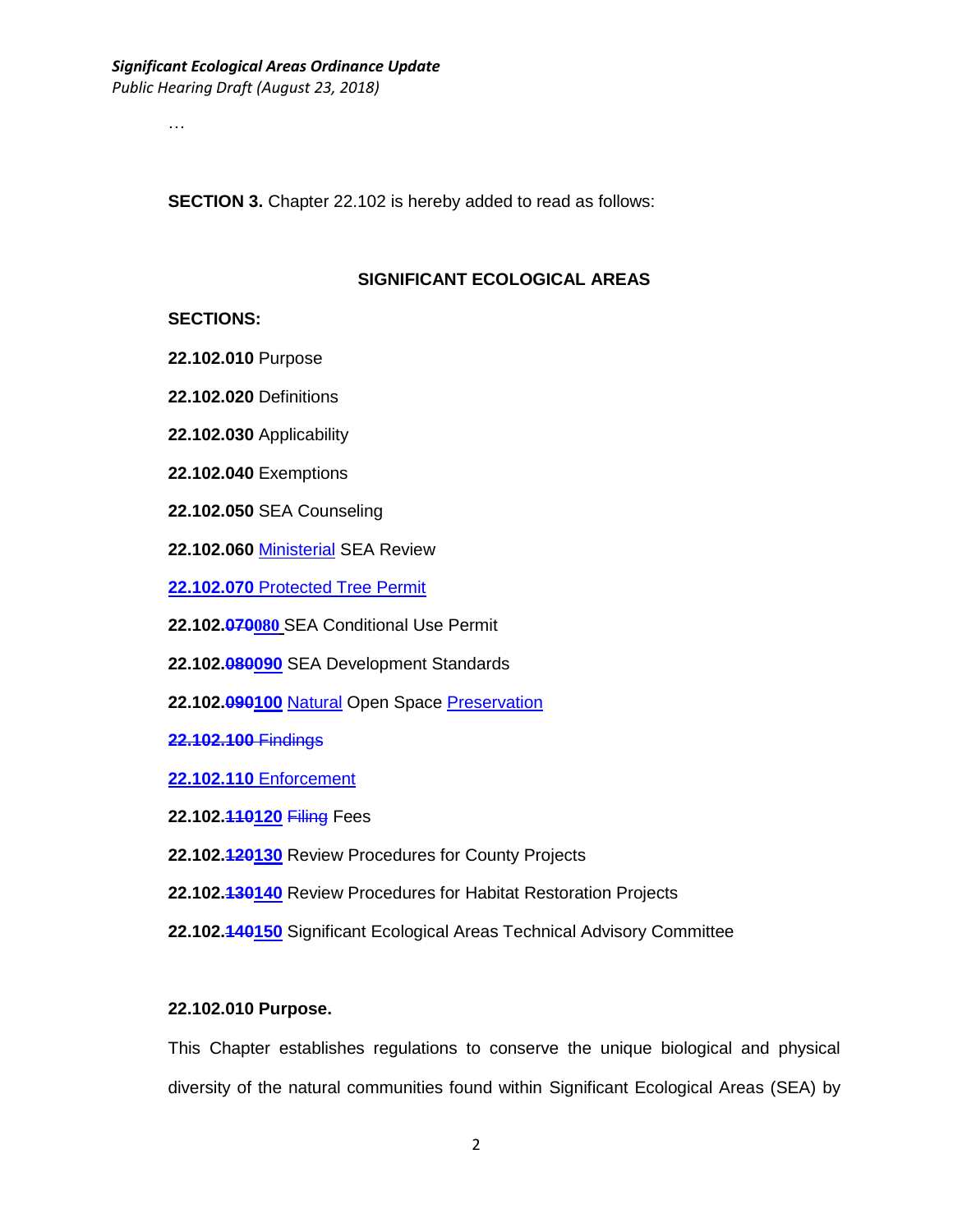requiring development to be designed to avoid and minimize impacts to SEA Resources. These requirements will help ensure the long-term survival of the SEAs and their connectivity to regional natural resources. This Chapter regulates development within SEAs by:

- A. Protecting the biodiversity, unique resources, and geological formations contained in SEAs from incompatible development, as specified in the Conservation and Natural Resources Element of the General Plan;
- B. Ensuring that projects reduce the effects of habitat fragmentation and edge effects by providing additional technical review of existing resources, potential impacts, and required mitigations;
- C. Ensuring that development within  $a_n$  SEA conserves biological diversity, habitat quality, and connectivity to sustain species populations and their ecosystem functions into the future; and
- D. Directing development to be designed in a manner, which considers and avoids impacts to SEA resources within the Los Angeles County region.

# **22.102.020 Definitions.**

For purposes of this Chapter, the following definitions apply:

- A. "**Biological Constraints Analysis (BCA)**"**.** means aA report, prepared by a qualified biologist as listed in the SEATAC Certified Biologist List maintained by the Department, which assesses the biological resources on a project site and in the surrounding area. A comprehensive list of what should be included in the BCA is found in the BCA Checklist to be maintained by the Department.
- B. "**Biological Constraints Map (BCM)**"**.** means aA map of the project site prepared by a qualified biologist as listed in the SEATAC Certified Biologist List maintained by the Department, which identifies all SEA Resources, as defined within this Chapter.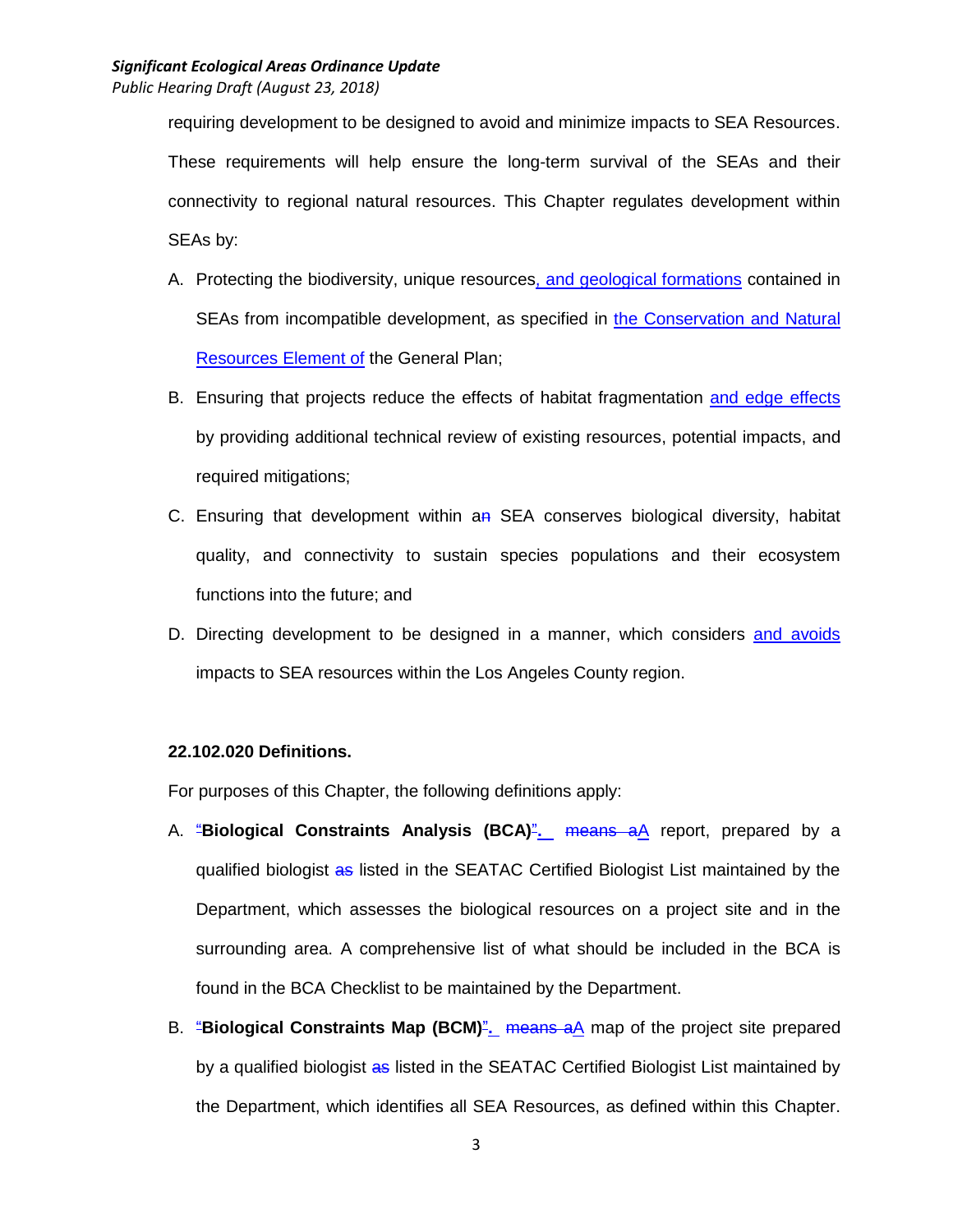A comprehensive list of what should be included in the BCM is found in the BCM Checklist to be maintained by the Department.

- C. "**Biota Report".** means aA report prepared by a qualified biologist as listed in the SEATAC Certified Biologist List maintained by the Department that addresses project impacts on the biological resources identified in the BCM and/or BCA and outlines proposed mitigation strategies. A comprehensive list of what should be included in the Biota Report is found in the Biota Report Checklist to be maintained by the Department.
- D. "Building site" means the portion of the development footprint that is or will be developed, including building pad and all graded slopes, all structures, decks, patios, impervious surfaces, and parking areas. For the purpose of limiting the building site area to 20,000 square feet per Subsection 22.102.060.A (Review Procedures), the following development may be excluded from the total building site area calculation:
	- 1. The area of one access driveway or roadway that does not exceed 20 feet in width and 300 feet in length, and is the minimum design necessary, as required by the Fire Department;
	- 2. The area of one approved Fire Department turnaround that is the minimum design necessary to ensure safety and comply with Fire Department requirements and not located within the approved building pad;
	- 3. Graded slopes exclusively associated with the access driveway or roadway and hammerhead safety turnaround indicated above; and
	- 4. Fuel modification area required by the Fire Department.
- ED. "**Conservation easement**"**.** means aA legal agreement between a landowner and a land trust or government agency in which the land owner places restrictions to permanently limit uses of the land in order to protect its conservation values and the land trust or government agency monitors and enforces the restrictions.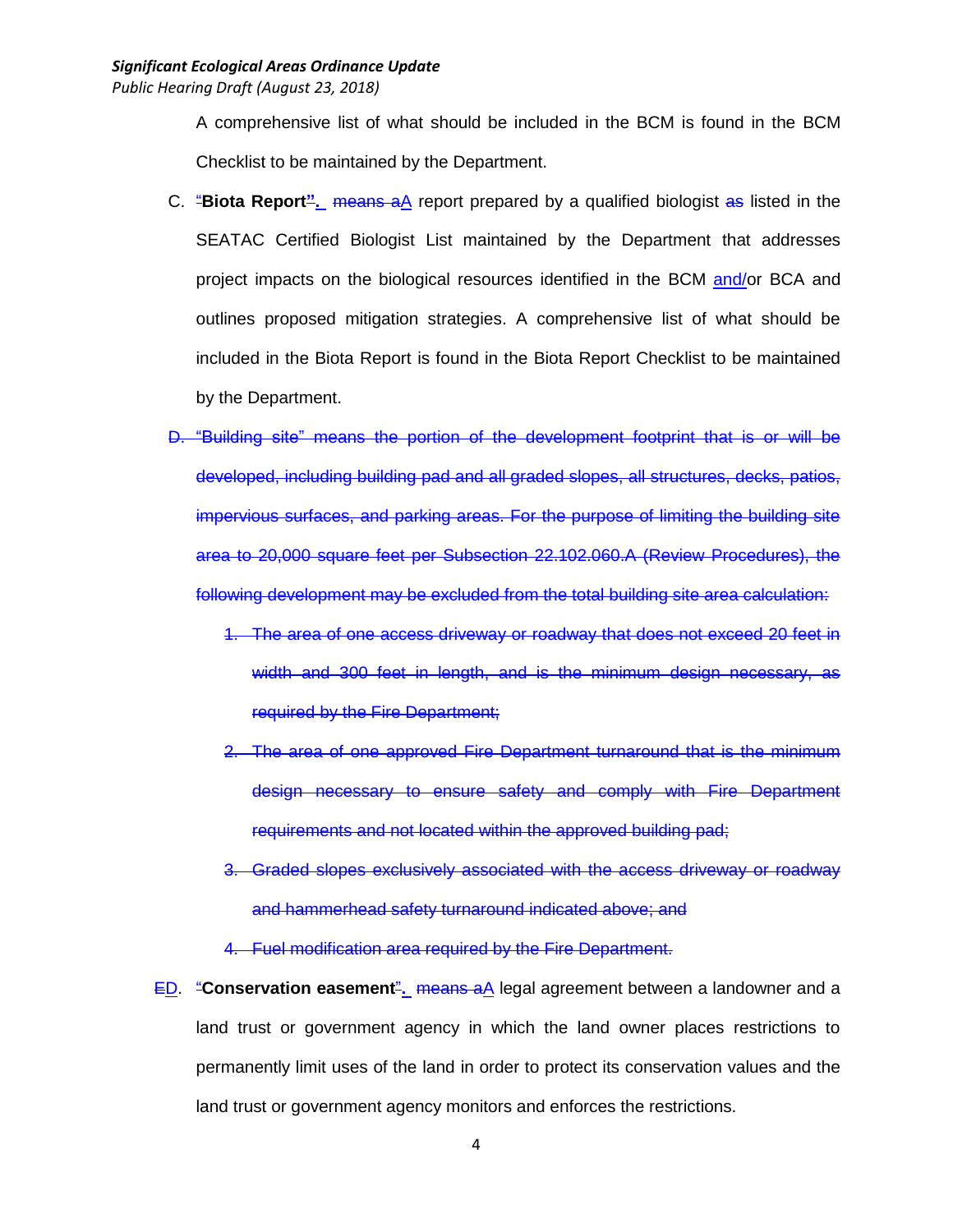- **FE.** "Conservation or mitigation bank<sup>"</sup>. means pPermanently protected lands that are conserved and permanently managed for specific natural resource values, for which a specified number of habitat or species credits may be sold to project developers to offset adverse impacts from their projects.
- GF. "**Conservation in-lieu fee**"**.** means aA fee that is provided by a project developer to a mitigation sponsor, such as a natural resource management entity, in lieu of providing required compensatory mitigation, which the mitigation sponsor may pools with other in-lieu fees to create one or more sites to compensate for the resource functions lost as a result of the development.
- HG. "**County Biologist**"**.** means aA biologist employed by, or under contract to, the Department.
- **IH.** "Deed restriction". means aA land use restriction that is added to the deed of a property and restricts the use of the property.
- **JI.** "Development". means aAny of the following activities within an SEA:
	- 1. Alteration to existing vegetation, including but not limited to vegetation removal for fuel modification, landscaping, or active recreational activities;
	- 2. Alteration to topography, including excavation, drilling, blasting, dredging, tillage and disking, earthwork, and grading of any amount, such as cut, fill, or combination thereof;
	- 3. Construction, placement, modification, expansion, or demolition of any access road, driveway, street or highway, including all associated construction staging;
	- 4. Construction, placement, modification, expansion, or demolition of any infrastructure, including but not limited to, water and sewerage lines, drainage facilities, telephone lines, and electrical power transmission and distribution lines, including all associated construction staging;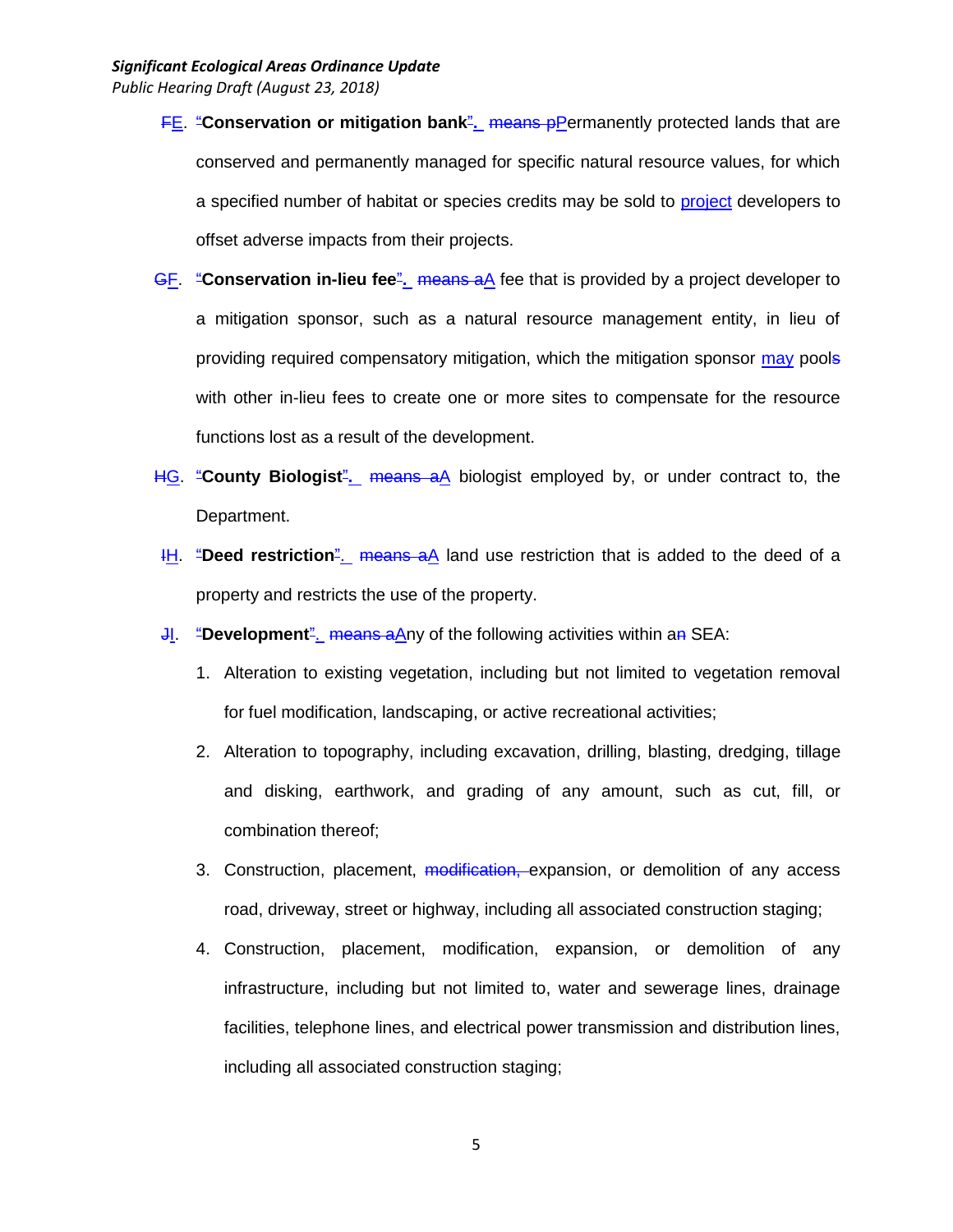- 5. Construction, placement, modification, expansion, or demolition of any structure, including all associated construction staging;
- 6. Fenced areas used for livestock or companion animals including riding rings, kennels, paddocks, and grazing lands, or for security reasons/purposes;
- 7. Land divisions, except for projects with all development rights dedicated to the County, to another public agency that manages conserved natural land, or to an accredited land conservancy; and
- 8. Construction, placement, modification, expansion, or demolition of trails (biking, hiking, equestrian, etc.).
- KJ. "**Development footprint**"**.** means tThe area of disturbance for development both temporary and permanent, including but not limited to, all structures, driveways and access, fuel modification areas, and direct habitat disturbances associated with the development.
	- 1. *Building site area*. The portion of the development footprint that is or will be developed, including building pad and all graded slopes, all structures, decks, patios, impervious surfaces, and parking areas. For the purpose of limiting the building site area to 20,000 square feet per Subsection 22.102.060.A (Review Procedures), the following development associated with the primary use may be excluded from the total building site area calculation:
		- a. The area of one access driveway or roadway that does not exceed 20 feet in width and 300 feet in length, and is the minimum design necessary, as required by the Fire Department;
		- b. The area of one turn-around not located within the approved building pad, and is the minimum design necessary to ensure safety and comply with Fire Department requirements;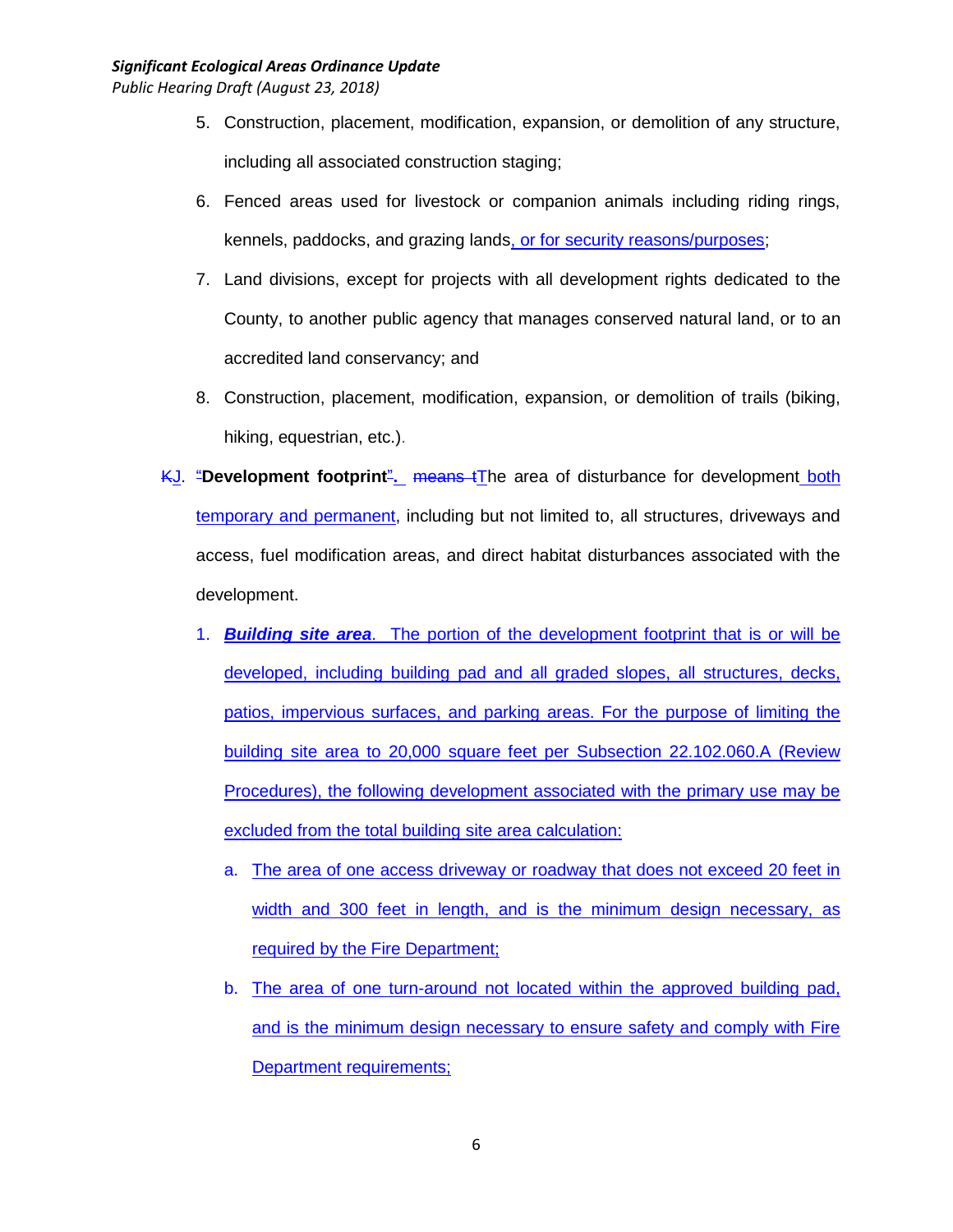- c. Graded slopes exclusively associated with the access driveway or roadway and safety turnaround indicated above; and
- d. Fuel modification area required by the Fire Department.
- LK. "**Ecosystem**"**.** means aA biological community of interacting organisms and their physical environment.
- ML. "Ecosystem **function**"**.** means tThe natural processes (chemical, biological, geochemical, and physical), that take place within an ecosystem and contribute to its self-maintenance.
- NM. "**Ecosystem service**"**.** means tThe results of ecosystem functions which provide a benefit to the natural environment and humans. Examples of ecosystem services include air pollution reduction, maintenance and/or improvement of water quality, temperature moderation, fertile soil, and scenic views.
	- N. **Edge Effects.** The effects of development on adjacent natural areas due to introduction of structures, non-native and/or non-local plants, and animals. Structures change the microclimate or constitute barriers to movement. Introduced species displace native species or interact with natural processes and change conditions so that the native species are no longer well-adapted to the altered environment.
	- O. **Encroachment.** An intrusion, disturbance, or construction activity within the protected zone of a tree.
- OP. "**Exploratory testing**"**.** Means aAny excavation for the purpose of evaluating soil and/or hydrologic conditions, or geologic hazards. This includes exploratory test holes for water wells, percolation testing for on-site wastewater treatment systems, the access road to the test site, and any other activity associated with evaluating a site for development.
	- P. "Formation Type" means the generalized structure of a stand of vegetation or physical feature. Formation types recognized in this Chapter include the following: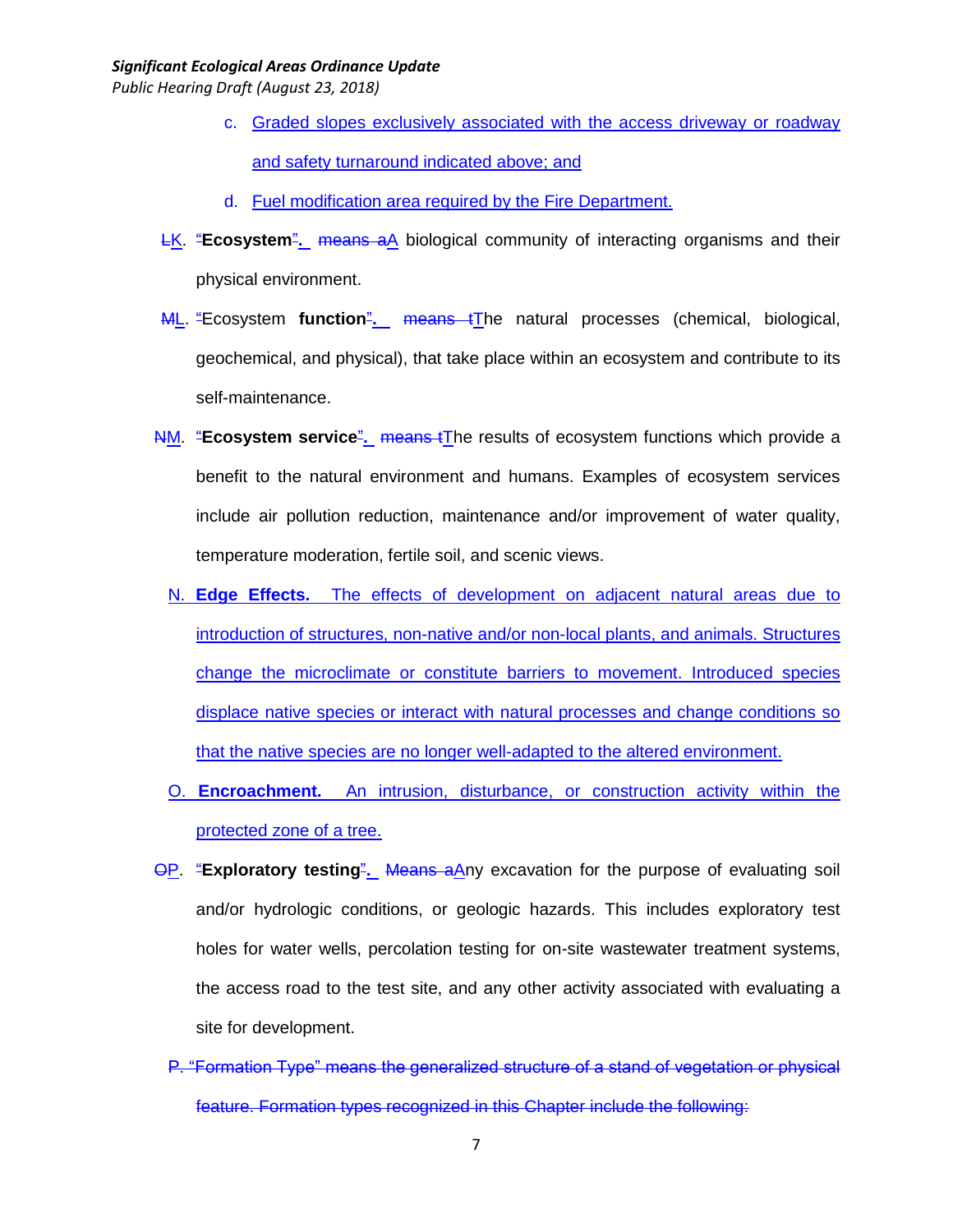- 1. Beach and dune is habitat defined by generally sparse vegetation and prevalence of wind- or wave-deposited sand.
- 2. Chaparral is a vegetation dominated by tall woody shrubs 2 meters and taller.
- 3. Herbland is a vegetation dominated by annual or herbaceous perennial species including native and non-native grasslands.
- 4. Rock Outcrops and Rockland are defined by the presence of rocky habitats, typically largely barren of vegetation. Plant life may be generally limited to lichen, liverworts or mosses, although vascular plants may be present within cracks, crevices, pockets, etc.
- 5. Scrub is vegetation dominated by low-growing shrubs up to 2 meters in size.
- 6. Stream is a physical feature which at least periodically conveys water through a channel or linear topographical depression, defined by the presence of hydrological and vegetative indicators.
- 7. Wetland is an area of land that is inundated or saturated by surface or groundwater at a frequency and duration sufficient to support, and that under normal circumstances does support, a prevalence of vegetation typically adapted for life in saturated soil conditions, with determinations following guidelines defined in the Corps of Engineers Wetland Delineation Manual.
- 8. Woodland is vegetation dominated by trees. Trees may be widely spaced with as little as five percent (5%) canopy cover (e.g., savanna), densely arrayed with nearly complete canopy closure, or various densities in between. Understory may vary from herbaceous to shrubby.
- Q. "**Fragmentation**"**.** means tThe process by which a landscape is broken into small islands of vegetation-natural habitat within a mosaic of other forms of land use or ownership, such as islands of a particular age class (e.g. old growth) that remain within areas of younger-aged forest.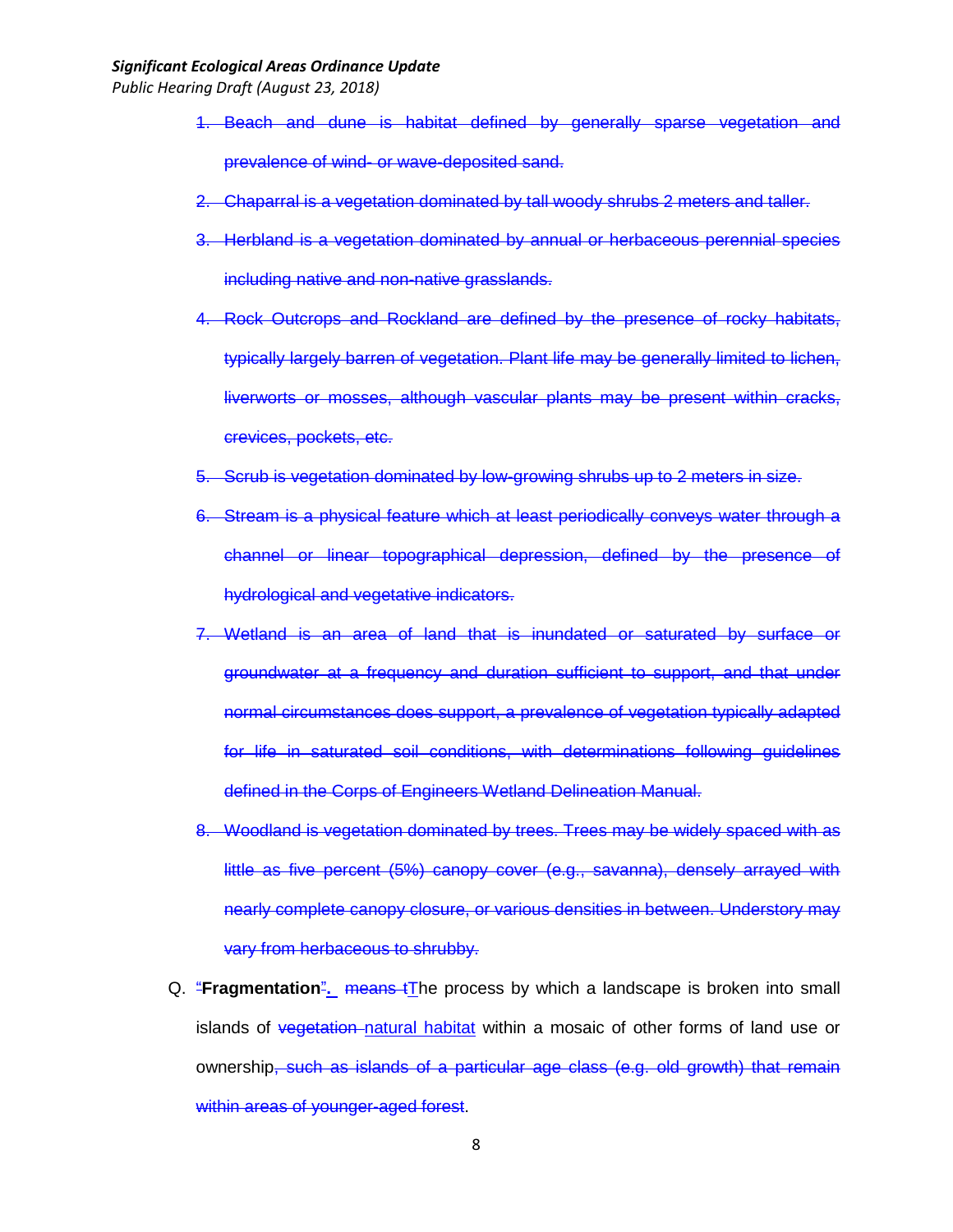- R. "Habitat Type" is a subdivision of Formation Type that more precisely identifies dominant species rather than growth form or physical structure. Habitat types are generally referable to vegetation types as defined by standard references, such as Holland (1988) or Sawyer et al (2009).
- R. **Fuel Modification.** The process of providing a defensible space for fire suppression forces and protection of structures from radiant and convective heat through project design and the reduction of fuel loads. A Fire Department approved Fuel Modification Plan is required for all new structures and additions to existing structures that are equal to or greater than 50% of the existing square footage, which are located in the Very High Fire Hazard Severity Zone. A fuel modification plan typically consists of the following zones:
	- 1. *Zone A.* The Setback Zone, which typically extends 20 feet from any qualifying structure, is required to be cleared of all vegetation except for irrigated ground cover, lawn, adequately-spaced low-growing plant species, or hardscape.
	- 2. *Zone B.* The Irrigated Zone, which typically extends from 20 to 100 feet from any qualifying structure or to the property line, requires an irrigated landscape and thinning and removal of plant species constituting high-fire risk.
	- 3. *Zone C*. The Thinning Zone, extends from 100 to 200 feet from any qualifying structure or to the property line. Thinning the density of existing native vegetation is required in this zone to reduce the amount of fuel and slow the rate of fire spread, slow flame lengths, and reduce the intensity of fire before it reaches the irrigated zones.
- S. **Geological Features.** Landform and physical features, such as beaches, dunes, rock outcrops, and rocklands, formed through natural geological processes.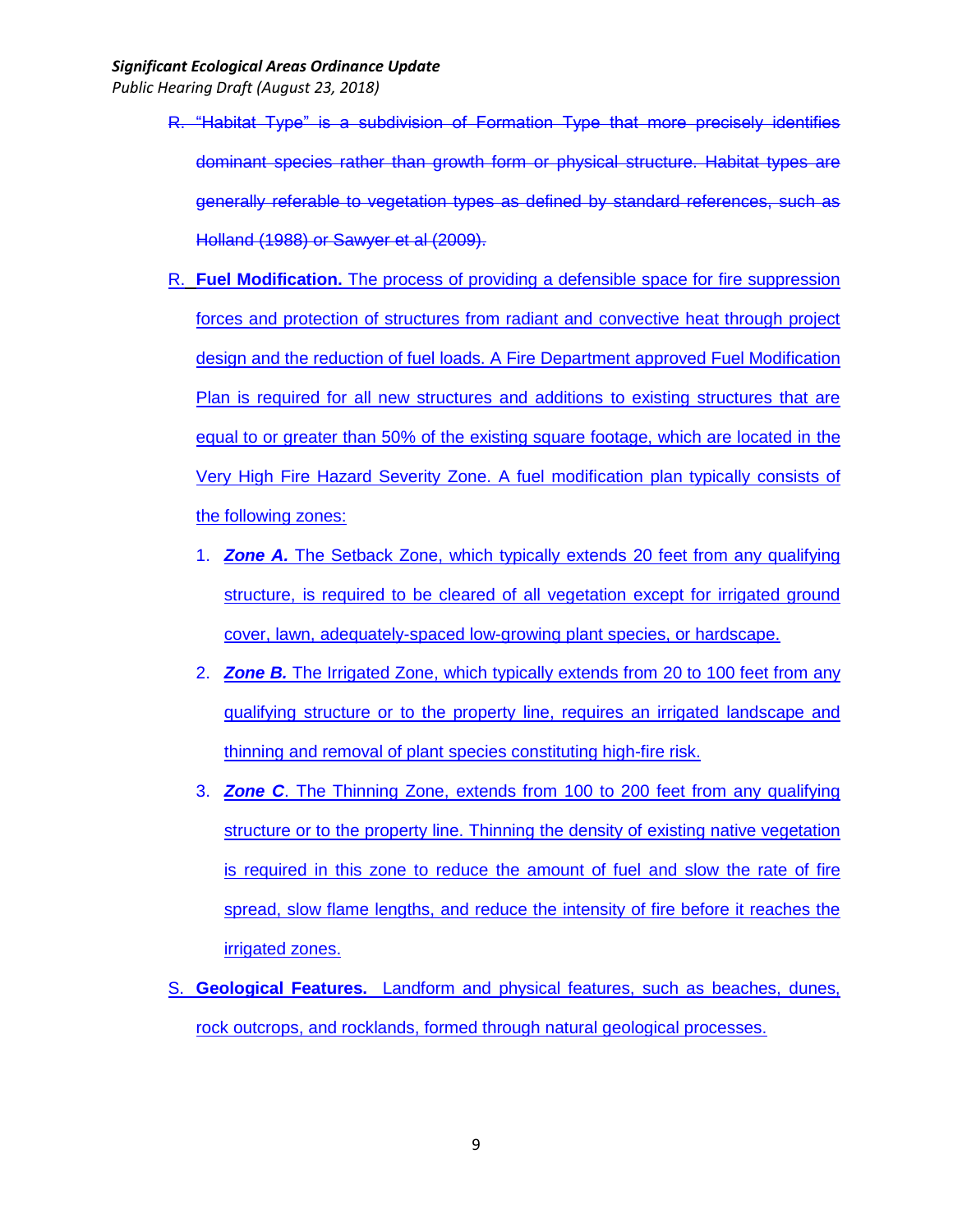- T. **Landscaping.** Any activity that modifies the visible features of an area of land through alteration of natural elements, such as altering the contours of the ground or planting trees, shrubs, grasses, flowers, and other plants.
- SU. "**Large Lot Parcel Map**"**.** means aA map with parcels with 20 acres or more and less than 40 acres with no improvements and with required access to a public street or highway, or, parcels with 40 acres or more without improvements and not required to have access to a public street or highway.
- TV**.** "**Linkage**"**.** means aAn area of land that possesses sufficient cover, food, forage, water, and other essential elements to serve as a movement pathway for species between two or more major areas of habitat.
- UW. "**Natural Community**"**.** means aA distinctive assemblage of plant species that live together and are linked by their effects on one another and their environment, and which present a characteristic appearance based on size, shape, and spacing that is reflective of the effects of local climate, soil, water, disturbance, and other environmental factors.
	- X. **Natural Open Space.** Lands preserved in their natural, undeveloped condition.
- VY. "**Previously disturbed farmland**"**.** means fFarmland not grazed by domestic stock identified within the State of California Farmland Mapping and Monitoring Program (published in 2017) that has been inactive for a period of less than three consecutive years that has been used for agricultural production at some time during the four years prior to the most recent mapping date.
- WZ. "Priority Biological Resource". means SEA Resource Categories 1, 2, and/or 3.
- AA. **Protected Zone.** The area within the dripline of a tree and extending therefrom to a point at least five feet outside the dripline, or 15 feet from the trunk, whichever is greater.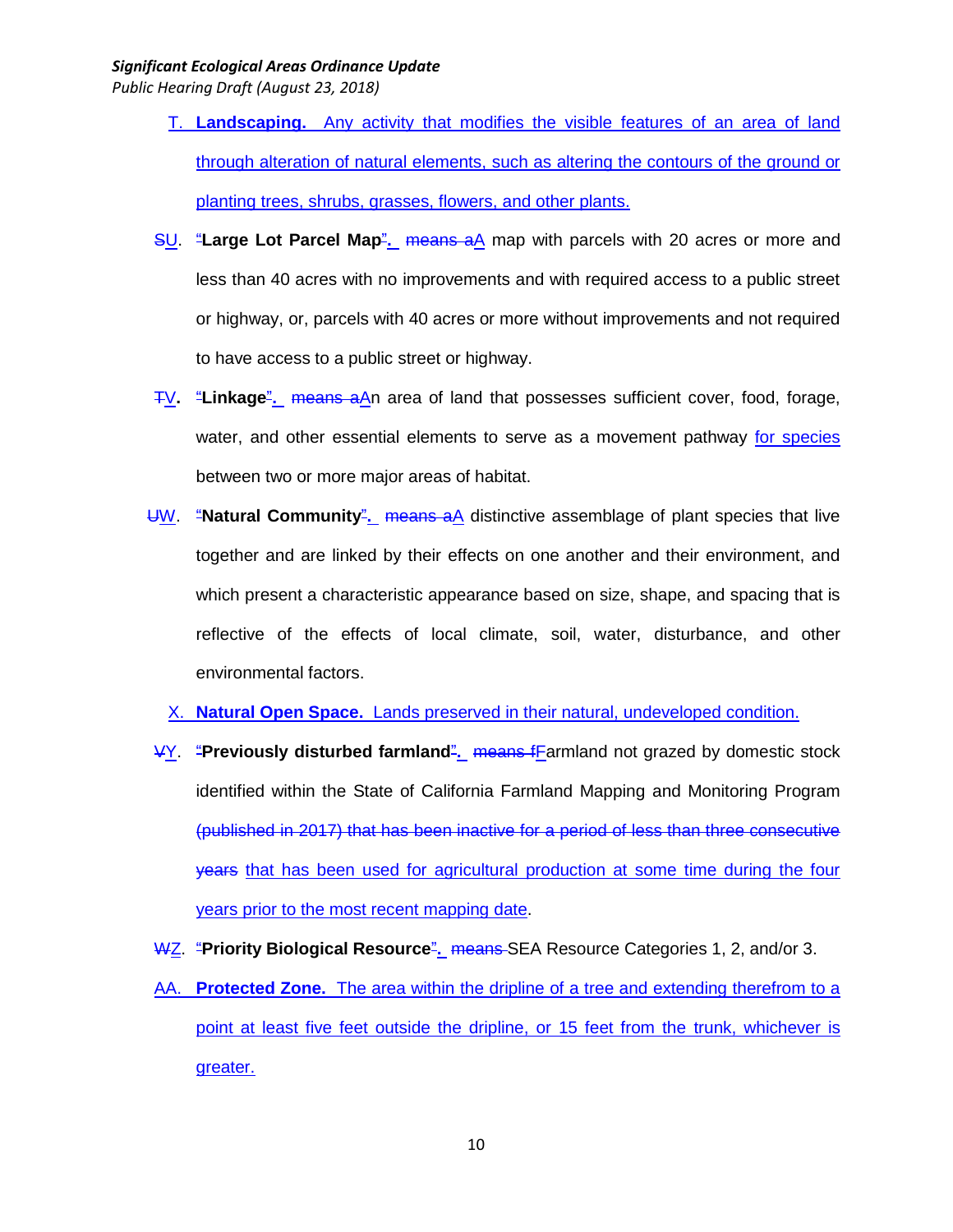- BB. **Restoration Plan.** A plan that delineates the process of habitat restoration in order to return the habitat to a close resemblance of its condition prior to disturbance. A Restoration Plan shall be prepared by a qualified biologist or restoration ecologist, and includes the following:
	- 1. Description and map of the area proposed to be restored or enhanced;
	- 2. Description of restoration or enhancement activities, including incidental activities, and their timeline;
	- 3. An inventory of SEA Resources onsite, including an evaluation of existing and pre-disturbance habitat quality;
	- 4. Statement of restoration goals and performance standards;
	- 5. Revegetation and restoration methodologies to be implemented; and
	- 6. Maintenance and monitoring provisions, including a monitoring period of no less than five years for individual restoration projects.
- CC. **SEA Protected Trees.** Native trees listed in the SEA Protected Tree List maintained by the Department are protected under the provisions of this Chapter, as described below:
	- 1. Any listed native tree with a trunk diameter that meets or exceeds the diameter listed in the SEA Protected Tree List maintained by the Department, as measured 54 inches above natural grade.
	- 2. Any listed native tree with two or more trunks that measure a total of at least 8 inches in diameter, as measured 54 inches above natural grade.
	- 3. *Heritage Tree.* Any listed native tree with a trunk diameter that measures 36 inches or more in a single trunk or two trunks that measures a total of 54 inches or more in diameter. A Heritage Tree is considered irreplaceable because of the tree's rarity, distinctive features (e.g. size, form, shape, color), or prominent location within a community or landscape.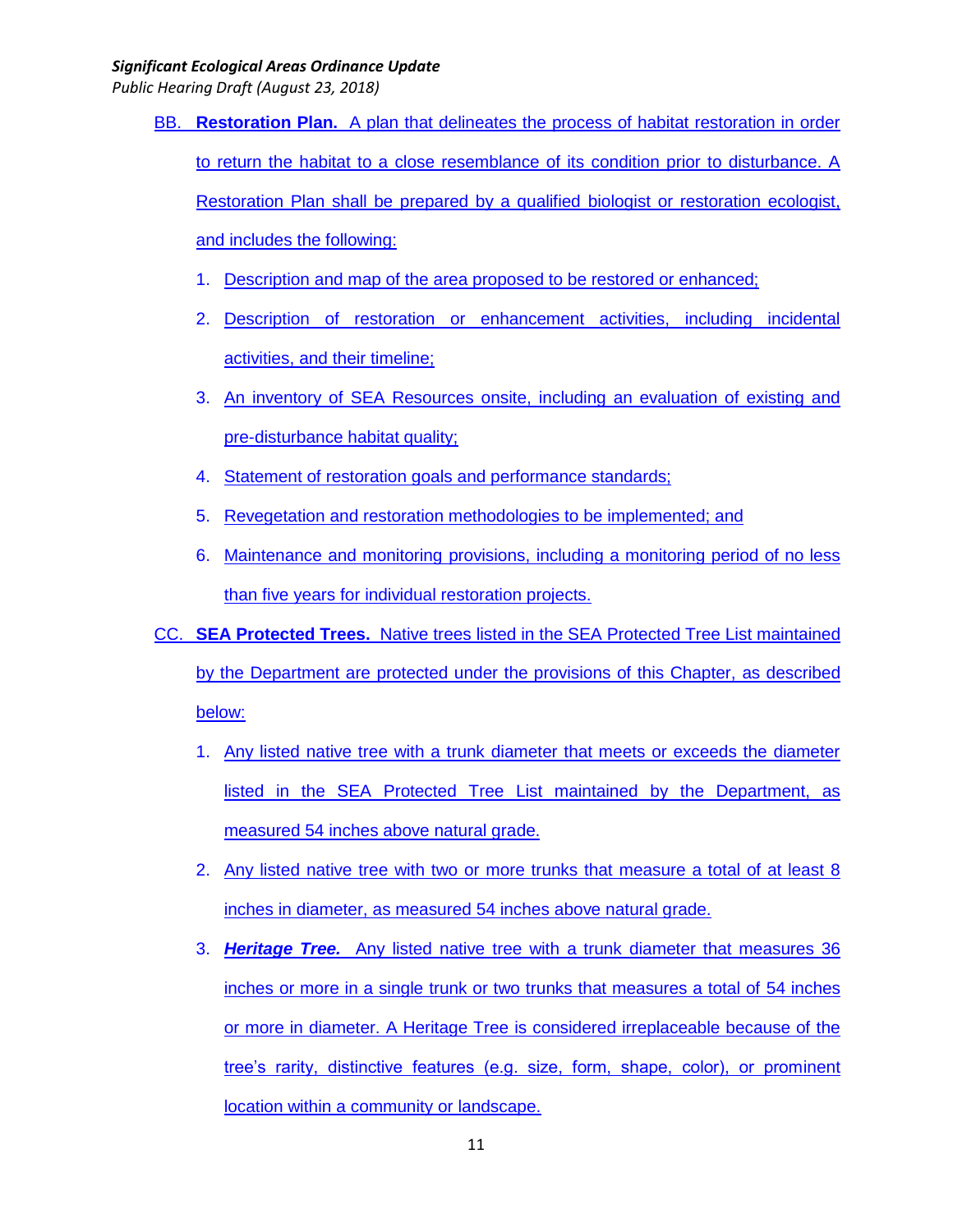- XDD. "**SEA Resource**"**.** means the bBiological and physical natural resources that contribute to and support the biodiversity of SEAs and the ecosystem services they provide. SEA Resources include the species listed below within the five SEA Resource categories. SEA Resources are generally ranked based on rarity, sensitivity, and level of protection as it relates to the SEAs.
	- 1. "**SEA Resource Category 1<sup>2</sup>. il**ncludes natural communities ranked G1 ir S1 by the accepted by California Department of Fish and Wildlife (CDFW) and ranked G1 or S1 by CDFW, or utilizing NatureServe's Conservation Status Assessment methodology for unranked communities; plant species categorized by the California Native Plant Society (CNPS) as California Rare Plant Rank (RPR) 1A, 1B, 2A, 2B, or 3; plant and animal species formally listed or proposed for listing under the State and/or Federal Endangered Species Acts and habitat occupied by any such species; and water resources as defined by this Ordinance Chapter.
	- 2. "**SEA Resource Category 2**". ilncludes natural communities ranked G2 or S2 accepted by CDFW and ranked G2 or S2 by CDFW, or utilizing NatureServe's Conservation Status Assessment methodology for unranked communities; animals listed by CDFW as Species of Special Concern and habitat occupied by any such species; oak woodlands as defined by the Los Angeles County Oak Woodland Conservation Management Plan; and any biological or physical natural resource identified in the Sensitive Local Native Resources list maintained by the Department.
	- 3. "SEA Resource Category 3<sup>"</sup>. includes natural communities ranked G3 or S3 accepted by CDFW and ranked G3 or S3 by CDFW, or utilizing NatureServe's Conservation Status Assessment methodology for unranked communities; and oak woodlands as defined by the Los Angeles County Oak Woodland Conservation Management Plan.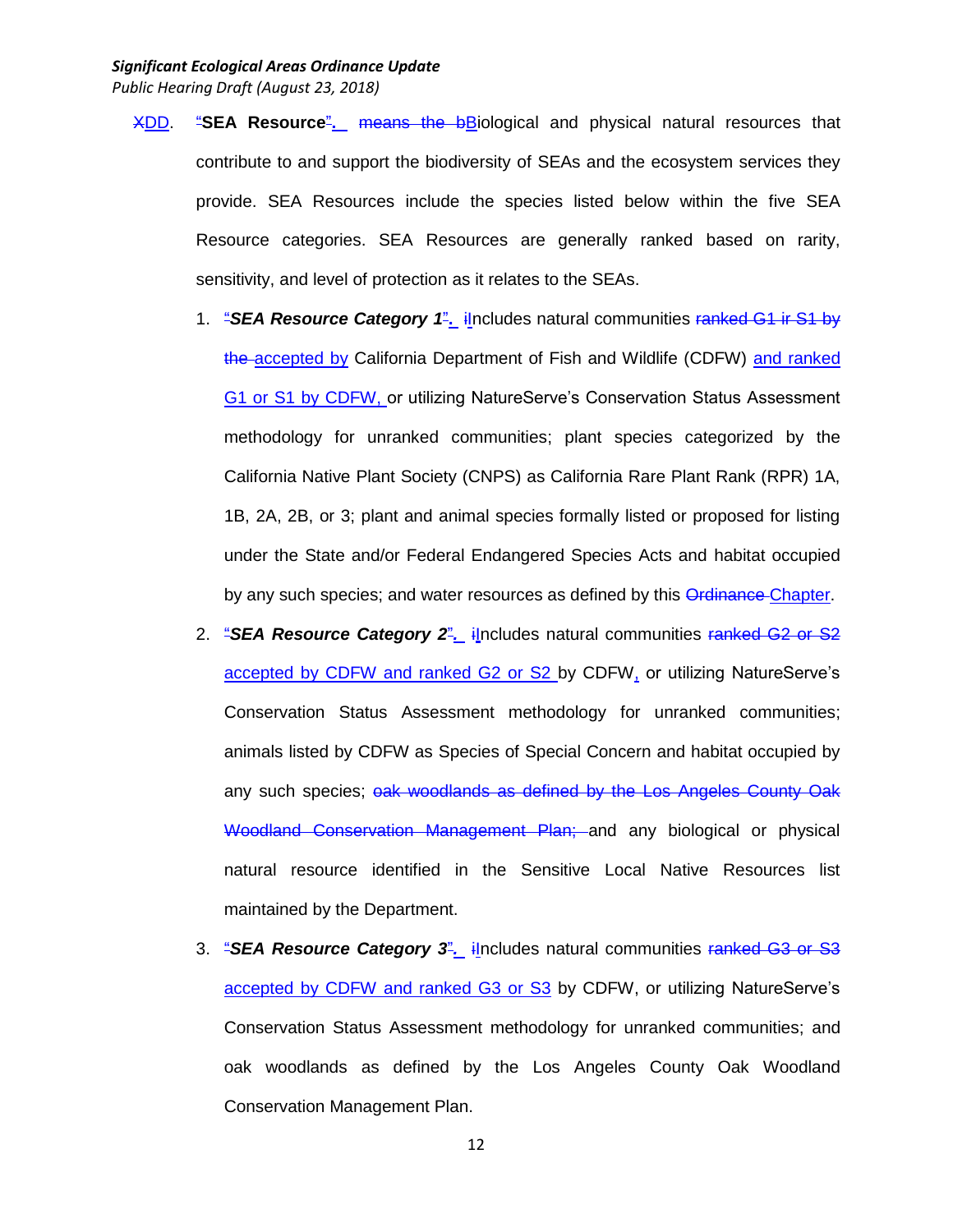- 4. "*SEA Resource Category 4*"**.** iIncludes natural communities ranked G4, S4, or G5, or S5 accepted by CDFW and ranked G4, S4, G5 or S5 by CDFW, or utilizing NatureServe's Conservation Status Assessment methodology for unranked communities; plant species categorized by CNPS as RPR 4; and habitat occupied by annual or herbaceous RPR 4 plant species.
- 5. "*SEA Resource Category 5*"*.* iIncludes disturbed, early successional, or isolated resource elements, such as plant communities dominated by non-native species, agricultural fields, hedges, and non-native trees, which continue to provide habitat and movement opportunities for wildfirewildlife, buffers between development and wildlands, and ecosystem functions valuable to the resilience of the SEAs.
- YEE. "**Sensitive Local Native Resources**"**.** means sSpecies identified by the Department to be rare or uncommon in the County or within a specific SEA, due to, but not limited to, being at the outer limits of their known range, having declining populations in the region, occurring in naturally small populations, being dependent on habitat that is declining in size and quality, having few records within the region, or having historically been abundant in the region but for which there are no recent records. A list of Sensitive Local Native Resources is maintained by the Department.
	- FF. **Stream.** Stream is a physical feature that at least periodically conveys water through a channel or linear topographical depression, defined by the presence of hydrological and vegetative indicators.
- GG. **Trim or Prune.** The cutting of or removal of any limbs, branches, or roots of trees.
- ZHH. "**Vegetation**"**.** means gGround cover that includes trees, shrubs, bushes, grasses, wildflowers, and other plant life.
- AAII. "**Water resources**"**.** means sSources of permanent or intermittent surface water, including but not limited to lakes, reservoirs, ponds, rivers, streams, marshes, seeps,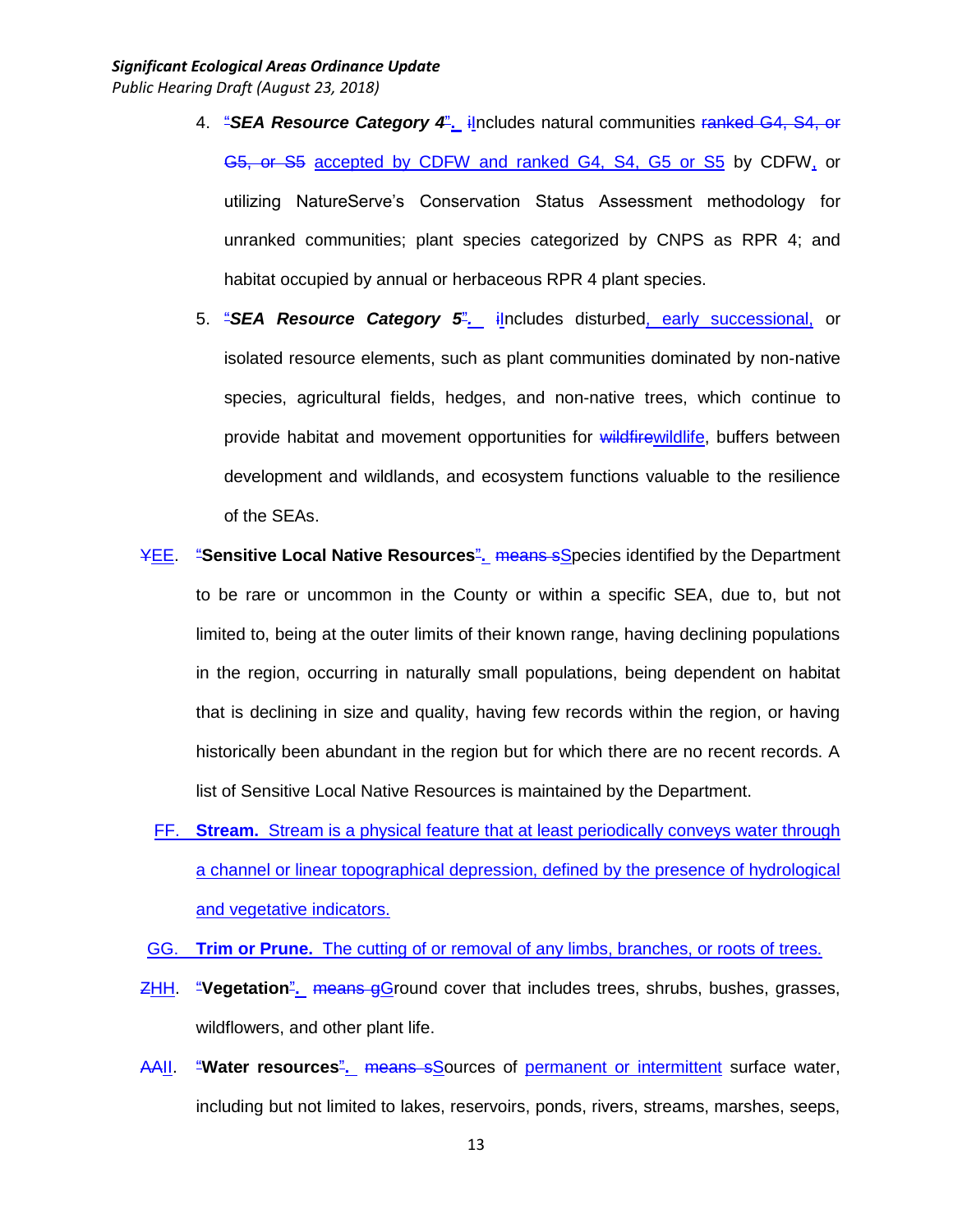*Public Hearing Draft (August 23, 2018)*

springs, vernal pools, and playas. Additional information about specific water resources is provided in the General Plan 2035.

- JJ. **Wetland.** Wetland is an area of land that is inundated or saturated by surface or groundwater at a frequency and duration sufficient to support, and that under normal circumstances does support, a prevalence of vegetation typically adapted for life in saturated soil conditions, with delineations following guidelines defined in the USFW Classification of Wetlands and Deepwater Habitats of the United States (Cowardin, 1979).
- BBKK. "**Wildlife**"**.** means aAll animal life, including mammals, birds, reptiles, amphibians, fish, and invertebrates.
- CCLL. "**Wildlife Corridor**"**.** means aAn area of open space with sufficient width to permit larger, mobile species (such as, but not limited to foxes, bobcats, and coyote) to pass between or disperse from one major area of open space or region to another.
- DDMM. "**Wildlife permeable fencing**"**.** means aA fence, wall, or gate that can be easily bypassed by all species of wildlife found within SEAs (such as, but not limited to deer, coyotes, bobcats, mountain lions, rodents, amphibians, reptiles, and birds).

### **22.102.030 Applicability**

- A. Applications submitted on or after the effective date of this ordinance are subject to the regulations herein. Pending projects with a complete application prior to the date of applicability for this Chapter may choose to comply with the SEA Ordinance applicable at the time of a complete application submittal or the amended SEA regulations made effective through this ordinance amending this Chapter.
- B. This Chapter applies to all activities that meet the definition of development herein where occurring within all areas designated in the General Plan and related maps as SEAs.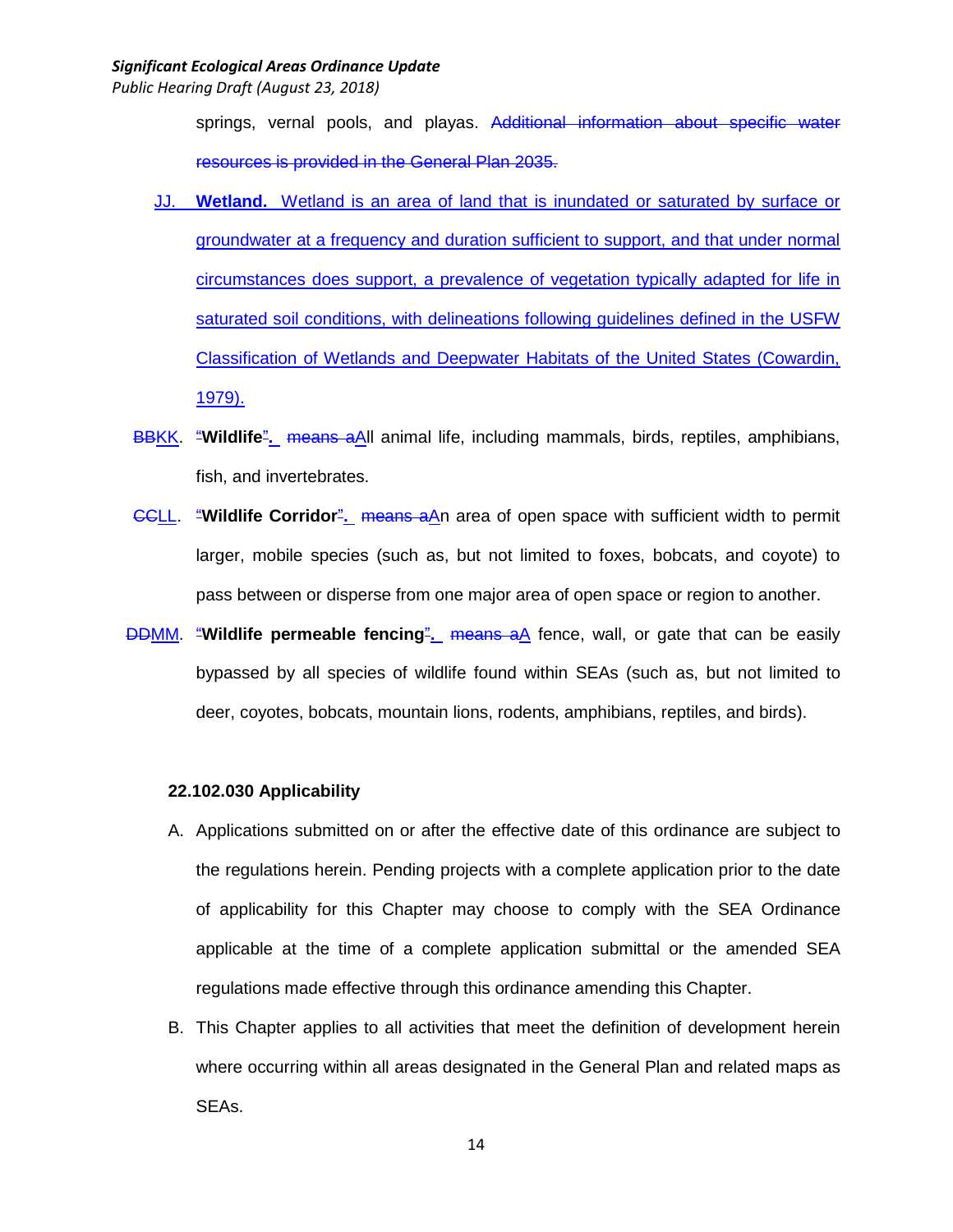- C. Where a provision of the zone, supplemental district, or anywhere else in this Title 22 regulates the same matter as this Chapter, whichever provision is more protective of biological resources shall apply.
- D. Until such time as the Santa Catalina Island Local Coastal Program ("LCP") is amended, development within SEAs as mapped in the LCP shall be regulated by the version of the SEA Ordinance in effect at the time of certification of the LCP.
- E. Until such time as the Santa Monica Mountains North Area Community Standards District ("SMMNA CSD") is amended, development occurring within SEAs in the boundaries of the Santa Monica Mountains North Area Plan shall be regulated by the version of the SEA Ordinance in effect at the time of the adoption of the Los Angeles County General Plan 2035.

### **22.102.040 Exemptions**

The following developments are exempt from the regulations of this Chapter. Development that does not qualify for any of the exemptions listed below is subject to the regulations of this Chapter.

- A. Within the boundaries of the Antelope Valley Area Plan:
	- 1. Construction of a new single-family residence regardless of size, additions to existing single-family residences regardless of size, associated landscaping, new accessory structures, additions to existing accessory structures, and new or expanded animal keeping areas and facilities.
	- 1. Construction of a new single-family residence, regardless of size;
	- 2. Improvements accessory to a single-family residence, regardless of size:
		- a. Additions to an existing single-family residence;
		- b. Landscaping;
		- c. New accessory structures;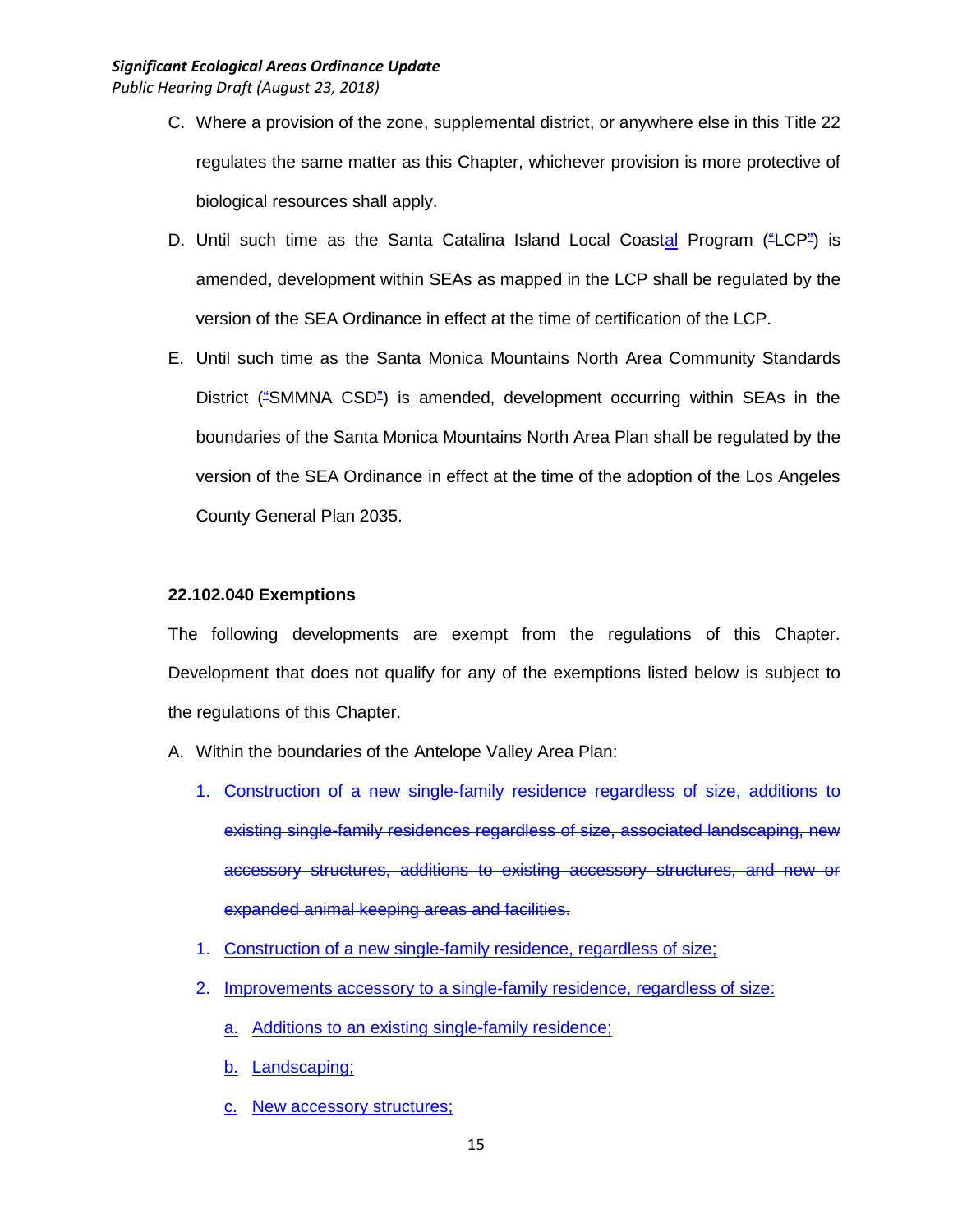- d. Additions to existing accessory structures; and
- e. New or expanded animal keeping areas and facilities.
- 23. Agricultural uses on Aall previously disturbed farmland as defined by Section 22.102.020 (Definitions).
- B. All areas outside the boundaries of the Antelope Valley Area Plan:
	- 1. Additions or modifications to existing single-family residences, or associated accessory structures, or animal keeping areas/structures, as long as such addition or modification does not increase the total building site area to more than 20,000 square feet or encroach into more than 10% percent of the dripline for up to four SEA Native Protected Trees.
	- C2. A maximum of one accessory animal keeping structure less than 120 square feet-shall be permitted. Such structure shall be located no more than 100 feet from the primary use.
- DC. Maintenance, minor additions, or changes to existing legally established development previously reviewed for impacts to SEA Resources, if:
	- 1. Maintenance, additions, or changes do not expand the previously approved development footprint; or
	- 2. Maintenance, additions, or changes are operating under a valid use permit and found to be in substantial compliance with such permit.
- $ED.$  Development requiring renewal of previously approved use discretionary permits, if:
	- 1. The previously approved development footprint is not expanded; and
	- 2. Impacts to SEA Resources were reviewed under the prior permit.
- FE. Projects within expanded SEA boundaries requiring renewal of previously approved discretionary permits Renewal of previously approved discretionary permits located within the adopted expanded SEA boundaries, if:
	- 1. The previously approved development footprint is not expanded; and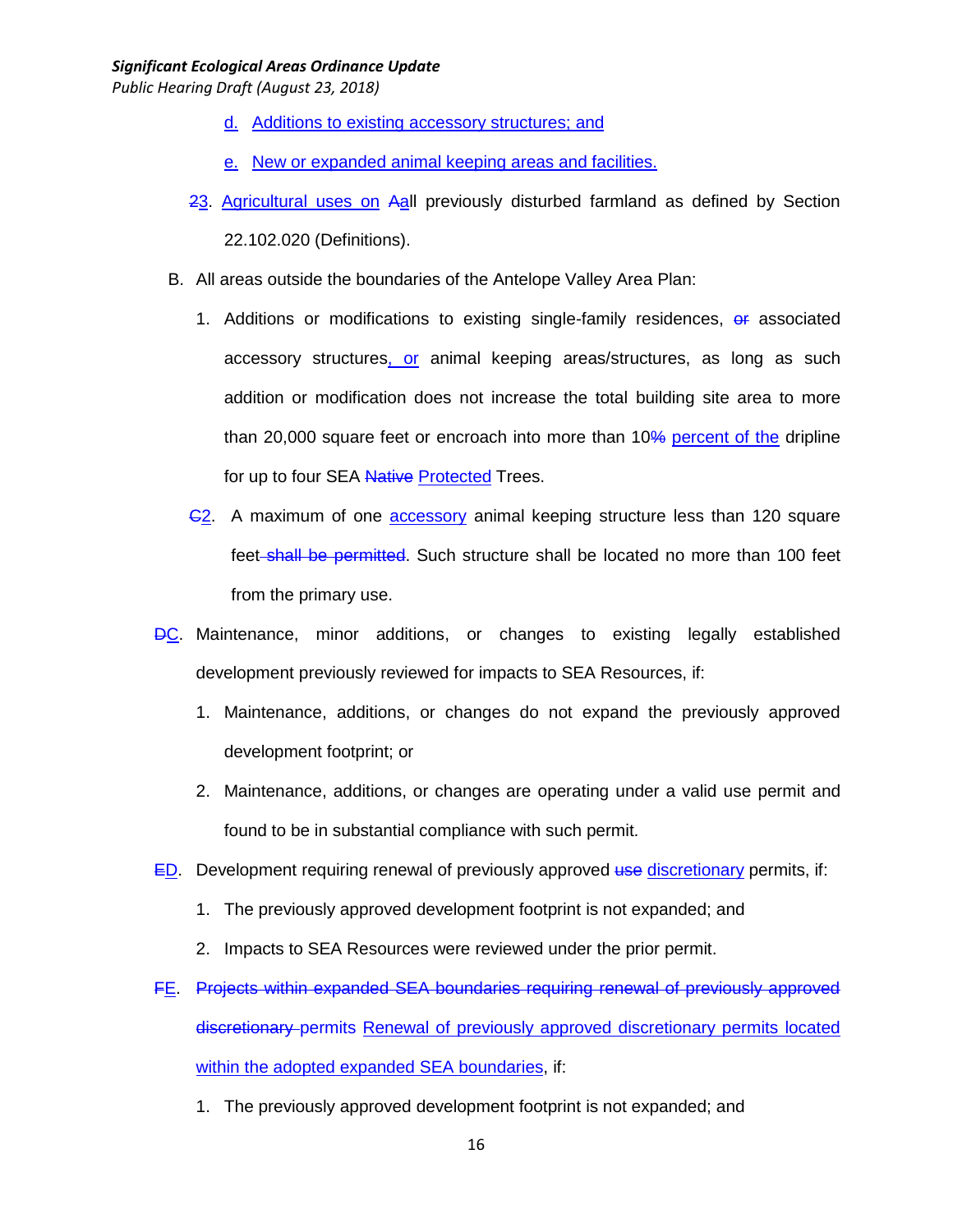- 2. Impacts to SEA Resources were reviewed under the prior permit.
- GF. Any development regulated by an adopted Specific Plan, provided that such development complies with the applicable provisions of the Specific Plan and can be demonstrated that the **project** development received adequate biological review of the SEA FResources and impacts to them.
- HG. The rebuilding and replacement of legally built structures which have been damaged or partially destroyed and will not increase the previously existing development footprint.
- IH. Land divisions for the purposes of the California Land Conservation Act of 1965 commonly referred to as the Williamson Act.
- JI. Legally required fuel modification and brush clearance activities with the exception of tilling and disking, as approved by the Fire Department, associated with existing legal structures for the purpose of fire protection.
- KJ. Periodic reviews established in Section 22.190.080 (Reclamation Plan) for previously approved Ssurface mining permits and reclamation plans approved or otherwise authorized to operate under Chapter 22.190 (Surface Mining Permits) during the life of that grant, including the periodic reviews established in Section 22.190.080 (Reclamation Plan) provided that such periodic review is conducted during the life of that grant, does not include proposed changes that would result in expanded development, and is consistent with valid permits.
- LK. Development activity necessary for the maintenance of existing legally established driveways, streets, and highways.
- **ML.** Development where the only impact to SEA Resources involve trees planted as required per Titles 21 and 22, Low Impact Development per Title 12, or Green Building requirements per Title 31.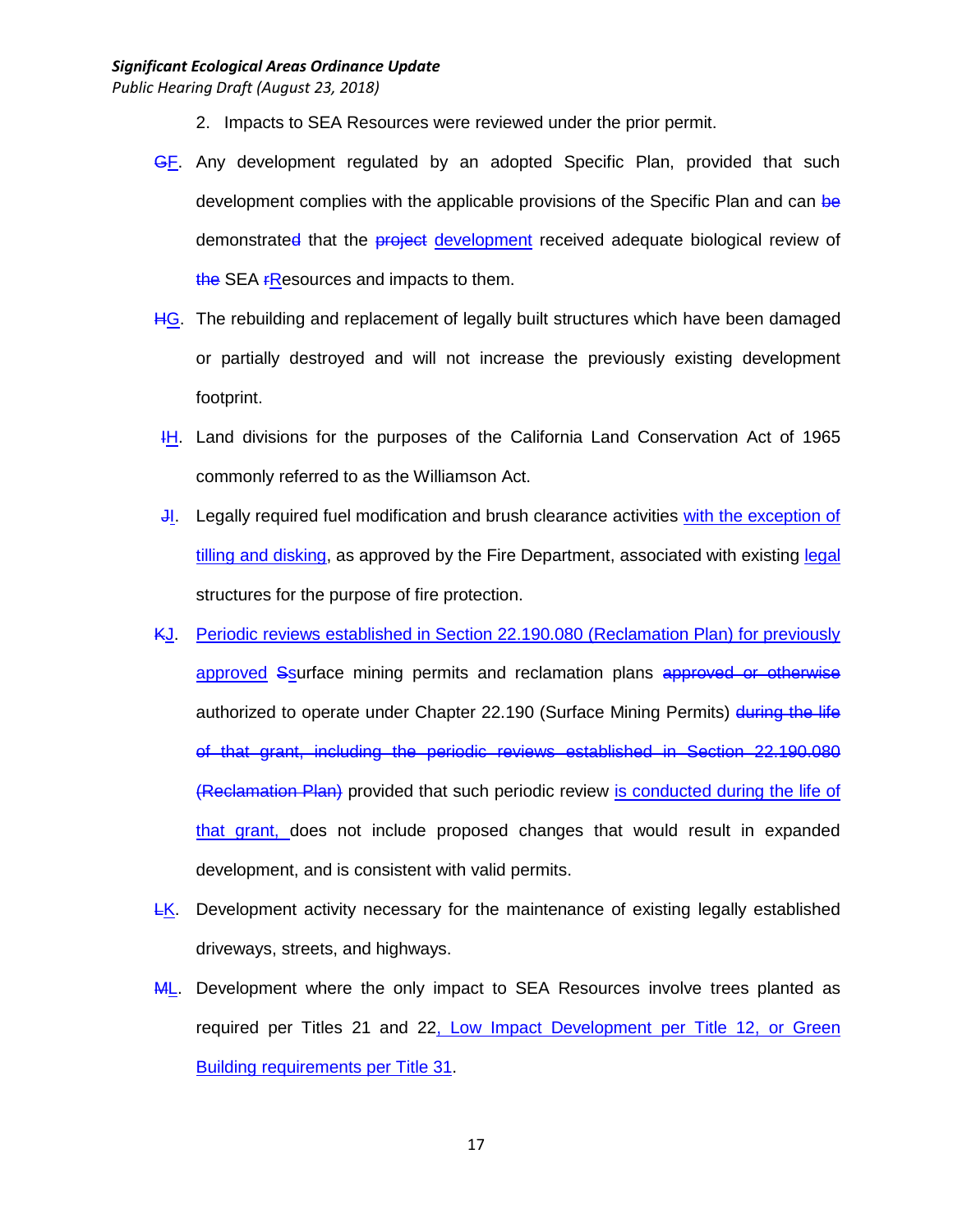- NM. Emergency removal of any tree listed on the SEA Native Protected Tree IList maintained by the Department, due to a hazardous or dangerous condition, being irretrievably damaged or destroyed through flood, fire, wind, lightning, drought, pests, or disease, as determined after visual inspection recommended by a licensed arborist and approved by a licensed fForester with the Fire Department or a County Biologist.
- **ON.** Tree maintenance, limited to removal of dead wood and pruning of branches not to exceed two inches in diameter and 20 25 percent of live foliage within a two year period, intended to iensure the continued health of an SEA native Protected tTree, in accordance with guidelines published by the National Arborists Association. Should excessive maintenance, trimming, or pruning adversely affect the health of the tree, as determined by the County Biologist or Forester with the Fire Department, a Protected Tree Permit per Section 22.102.070 (Protected Tree Permit) or SEA Conditional Use Permit (SEA CUP) per Section 22.102.080 (SEA Conditional Use Permit) may be required.
	- O. Emergency or routine maintenance by a public utility necessary to protect or maintain essential components of an existing utility or transmission system.
	- P. Introduced trees which qualify for protection under the definition of SEA Protected Tree, but which can be demonstrated to have been planted by a person for the purposes of affecting the architecture, climate, or aesthetics of a given place and are, therefore, considered landscape features. Documentation of the planting must be provided. Trees planted as mitigation do not qualify as introduced.

### **22.102.050 SEA Counseling**

Prior to the submittal of an application for activities involving development within an SEA, a preliminary review of proposed development activities and consideration of the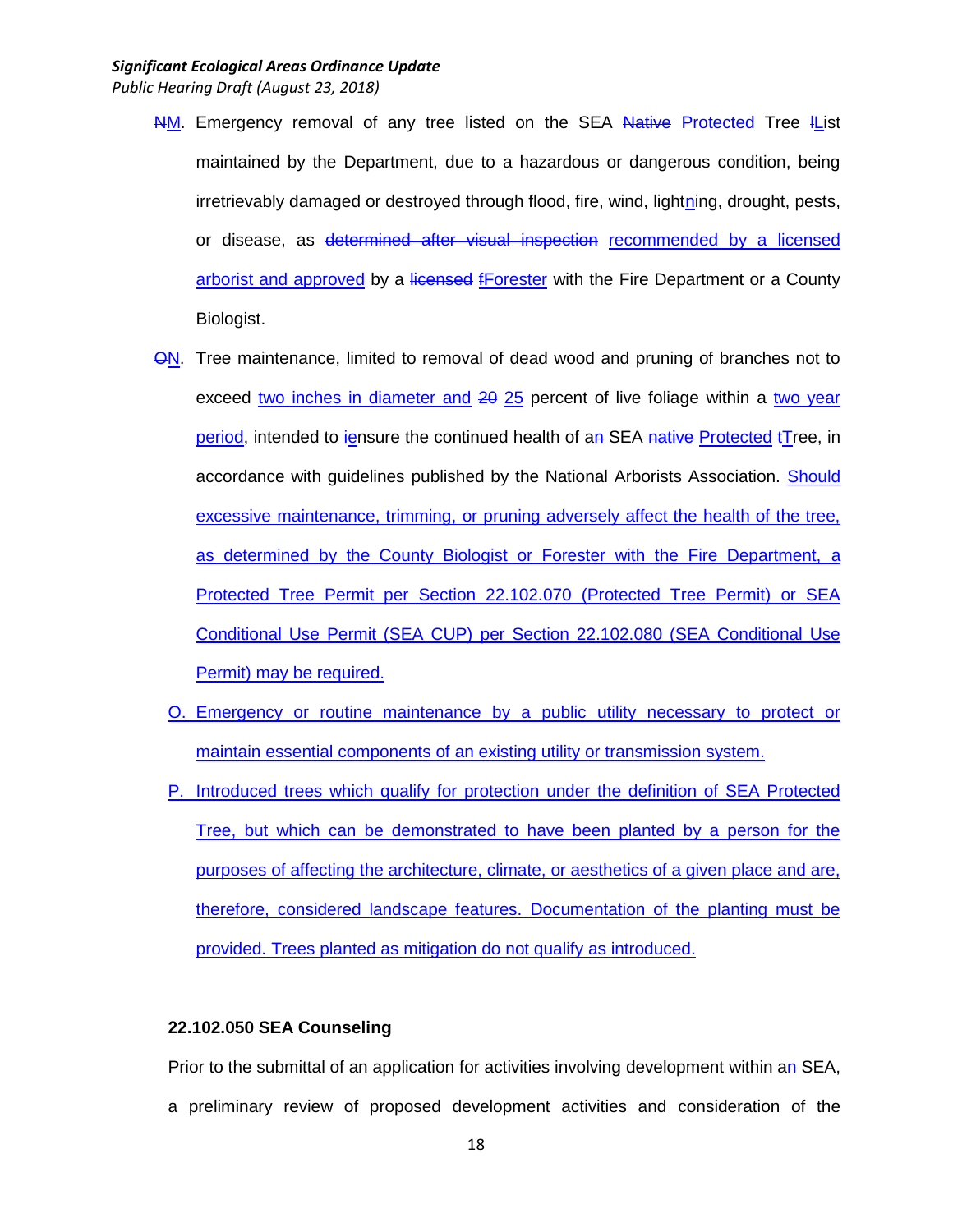associated impacts on SEA Resources shall occur through a SEA Counseling meeting

("SEA Stop"), unless waived at the discretion of the Director.

- A. **Application Materials.** The applicant shall submit the following:
	- 1. SEA Stop Counseling Application and applicable fees;
	- 2. Biological Constraints Map (BCM); and
	- 3. Conceptual Project Design.
- B. **Recommendation.** The Director shall recommend at the SEA Stop Counseling meeting the two subsections one of the following:
	- 1. The conceptual project demonstrates the ability to comply with Section 22.102.090 (SEA Development Standards) and only a Ministerial SEA Review shall be required per Section 22.102.060 (Ministerial SEA Review);
	- 2. The conceptual project demonstrates the ability to comply with Section 22.102.090 (SEA Development Standards) with the exception of Subsection 22.102.090.B (SEA Protected Trees) and a Ministerial SEA Review and Protected Tree Permit shall be required per Sections 22.102.060 (Ministerial SEA Review) and 22.102.070 (Protected Tree Permit); or
	- 3. The conceptual project does not demonstrate the ability to comply with Section 22.102.090 (SEA Development Standards) and a SEA CUP shall be required per Section 22.102.080 (SEA Conditional Use Permit).

# **22.102.060 Ministerial SEA Review**

A. **Review Procedures.** The Ministerial SEA Review shall be a biological review, conducted by the County Biologist, to accompany the review process for the use permit required by the underlying zone and other provisions of this Title 22. If the development does not require a use permit, the SEA Review shall be processed as a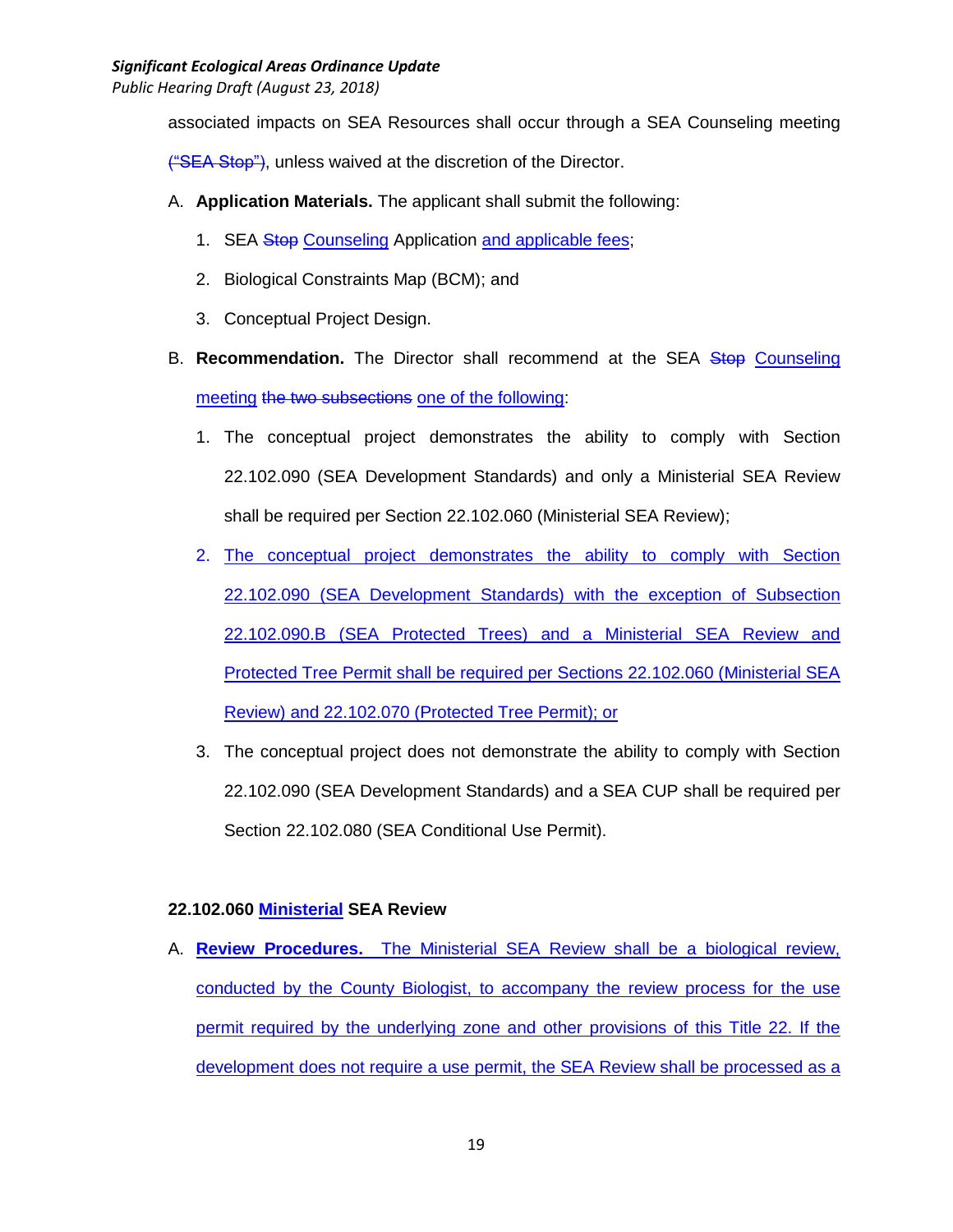*Public Hearing Draft (August 23, 2018)*

Site Plan (Type II) Review. An Ministerial SEA Review shall be required for any development to determine compliance with the following:

- 1. The total building site area shall be no more than 20,000 square feet;
- 42. Development is consistent with Section 22.102.080090 (SEA Development Standards); and
- 23. Natural Oopen space preservation is provided in compliance with Section 22.102.090100 (Natural Open Space Preservation).
- B. Site Visit. A site visit by the County Biologist may be deemed necessary by the Director or County Biologist to adequately determine compliance with Sections 22.102.080 (SEA Development Standards) and 22.102.090 (Open Space).
- C. The SEA Review shall be a biological review, conducted by the County Biologist, to accompany the review process for the use permit required by the underlying zone and other provisions of this Title 22. If the development does not require a use permit, the SEA Review shall be processed as a site plan review.
- **DB.** Application Materials. In addition to the required application materials for the appropriate use permit, the following materials shall be submitted for the Ministerial SEA Review:
	- 1. *Site Plan*. A site plan identifying:
		- a. All proposed development, including on-site and off-site ground disturbing activity and vegetation removal;
		- b. Grading activity location, description, and quantities identified by cut, fill, import, natural grade, export and, when applicable, remedial and overexcavation is required;
		- c. Areas to be re-vegetated or restored, including a plant identification list with the botanical and common names of all planting materials;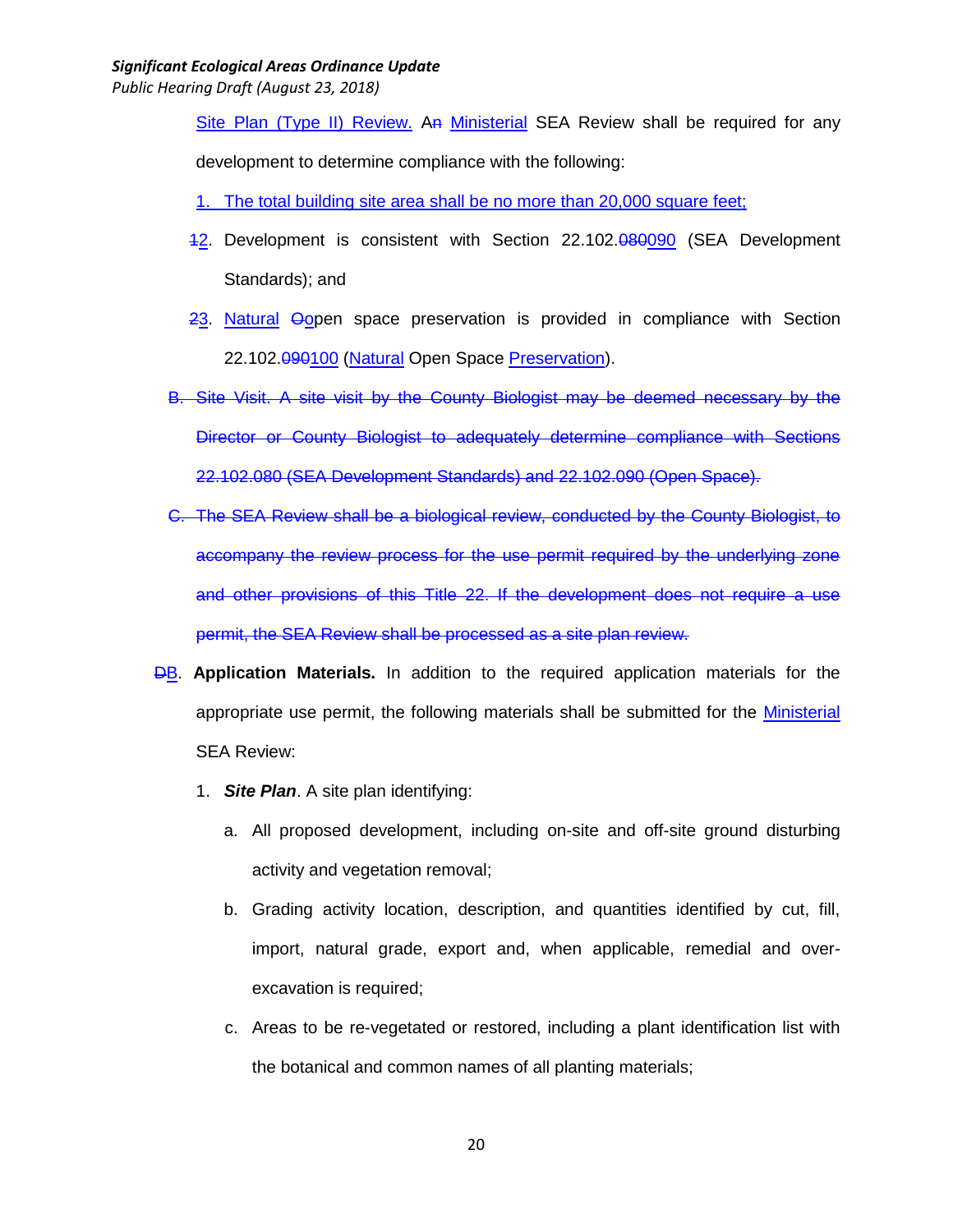- d. Location and square footage of decorative landscaping and or crops, including proposed groundcover areas, shrub mass, and existing and proposed tree locations, for all common or open space areas not left in a natural state. Plant identification lists shall include botanical and common names of all planting materials; and
- e. On-site natural open space preservation, as applicable.
- 2. A Biological Constraints Map (BCM).
- 3. Natural Open Space Recordation Ddocumentation per Section 22.102.090100 (Natural Open Space Preservation) with an attached exhibit identifying the required preserved natural open space area.

BC. **Additional Review.**

1. *Site Visit.* A site visit by the County Biologist may be deemed necessary by the Director or County Biologist to adequately determine compliance with Sections 22.102.090 (SEA Development Standards) and 22.102.100 (Natural Open Space Preservation).

# **22.102.070 Protected Tree Permit**

Trees serve a significant role in the SEAs by providing habitat and ecosystem services. The intent of the following tree protection regulations is to encourage the responsible management of trees in the SEAs.

- A. **Permit Required.** A Protected Tree Permit shall be required for development which cannot demonstrate compliance with only Subsection 22.102.090.B (SEA Protected Trees) and shall be required for any of the following impacts:
	- 1. Pruning or trimming of branches of SEA Protected Trees in excess of two inches in diameter or 25 percent of live foliage for one or more trees;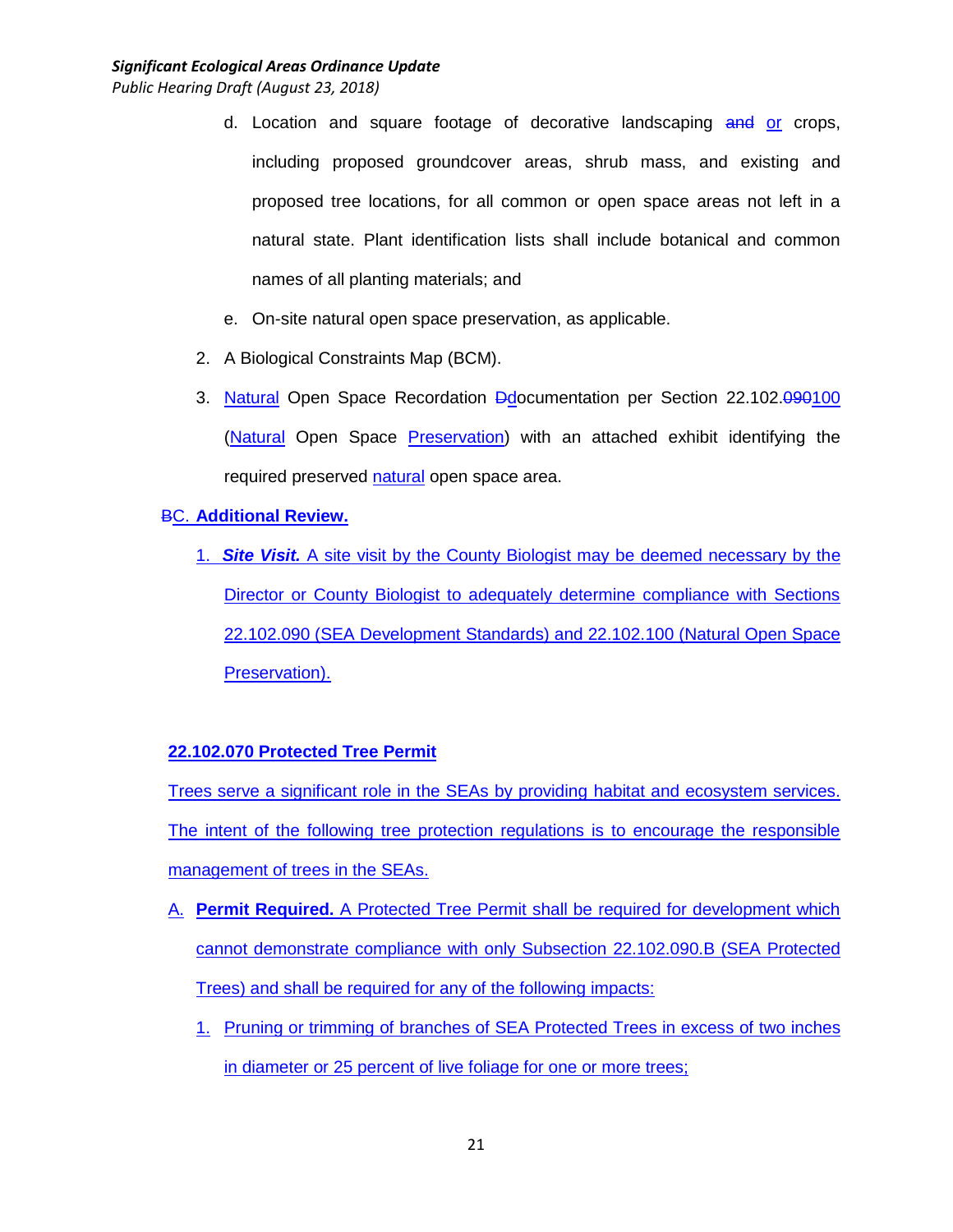- 2. Encroachments of up to 30 percent into a SEA Protected Tree's protected zone. Any encroachment of more than 30 percent into the protected zone of a tree shall be considered as a tree removal as described in Subsection A.3 below; or
- 3. Removal of up to two SEA Protected Trees that are not designated as Heritage Trees.
- 4. Tree location poses significant risk to the health or survival rate of a tree. Any relocation of a SEA Protected Tree shall therefore be processed as a removal as described in Subsection A.3 above.
- B. A SEA CUP shall be required per Section 22.102.080 (SEA Conditional Use Permit) for the following impacts:
	- 1. Removal of more than two SEA Protected Trees; or
	- 2. Removal of any SEA Protected Tree designated as a Heritage Tree.
- C. **Application Materials.** The following materials shall be submitted for the Protected Tree Permit:
	- 1. Application materials for Type II Review;
	- 2. Protected Tree Report prepared by a qualified arborist or resource specialist shall include the following:
		- a. Associated tree survey map;
		- b. Descriptions of all existing SEA Protected Trees on the subject property and impacted SEA Protected Tree(s) adjacent to the subject property;
		- c. Existing health and potential impacts of development of each SEA Protected Tree;
		- d. Identification of all SEA Protected Tree removals and encroachments; and
		- e. Recommendations for avoiding, minimizing, and/or mitigating SEA Protected Tree impacts.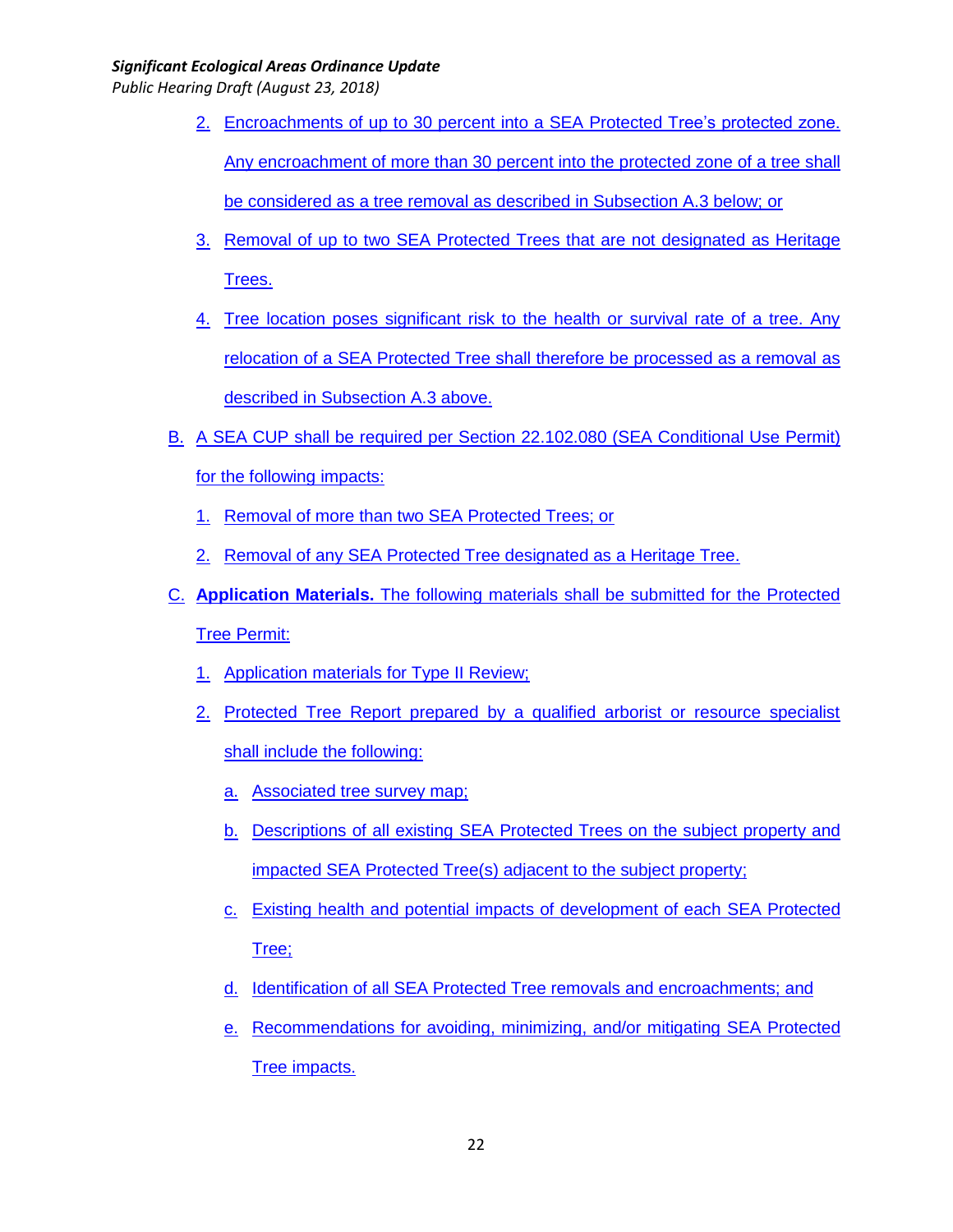- 3. Oak tree species may require additional application materials as stated in Chapter 22.174 (Oak Tree Permits).
- C. **Burden of Proof.** In addition to the materials required per Subsection 22.102.070.B (Application Materials), the application shall substantiate to the satisfaction of the Commission or Hearing Officer the following facts:
	- 1. That any proposed construction will be accomplished without endangering the health of the remaining SEA Protected Tree(s), if any, on the property; and
	- 2. That the removal or encroachment of the SEA Protected Tree(s) proposed will not result in soil erosion through the diversion or increased flow of surface waters that cannot be satisfactorily mitigated.
- D. **Findings**. A Protected Tree Permit may be approved only if the action proposed will not be contrary to or be in substantial conflict with the intent and purpose of the Protected Tree Permit procedures and the following findings are made:
	- 1. That the proposed impacts to SEA Protected Tree(s) will be mitigated in compliance with Subsection 22.102.070.F (Mitigation); and
	- 2. One or more of the findings below:
		- a. That the required action is necessary to allow reasonable economic or other enjoyment of the property and there is no other feasible design alternative that would avoid impact to the SEA Protected Tree(s); or
		- b. That the SEA Protected Tree(s) proposed for removal, encroachment, or pruning interferes with utility services or streets and highways, either within or outside of the subject property, and no reasonable alternative to such interference exists other than removal of the SEA Protected Tree(s); or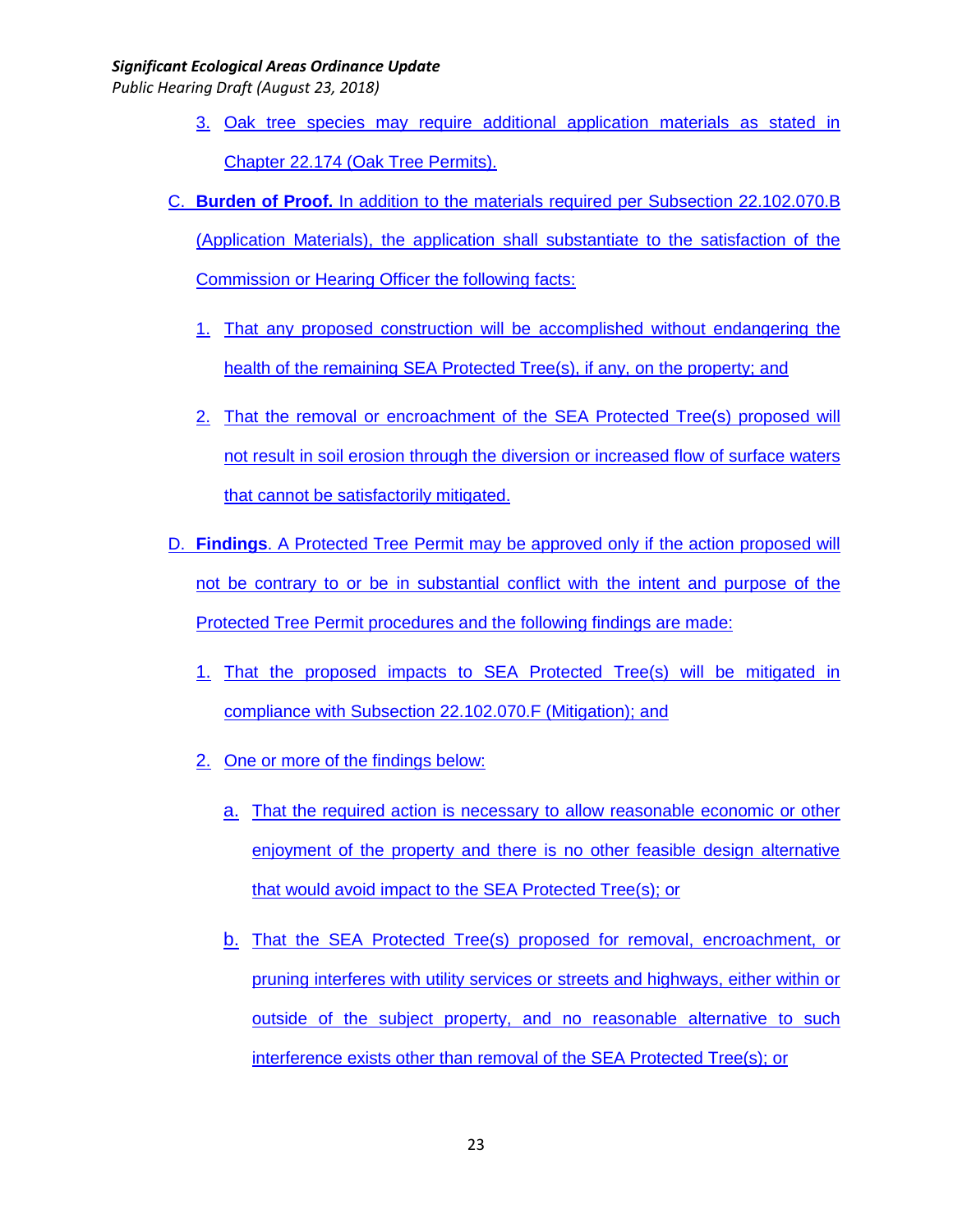*Public Hearing Draft (August 23, 2018)*

c. That the condition of the SEA Protected Tree(s) proposed for removal,

encroachment, or pruning due to disease, danger, or falling is such that it

cannot be remedied through reasonable preservation practices.

# E. **Mitigation.**

1. *Mitigation Ratios.* Impacts to SEA Protected Trees shall be mitigated per the mitigation ratios in Table 22.102.070-A.

**TABLE 22.102.070-A: MITIGATION RATIOS FOR PROTECTED TREE PERMIT Impact Mitigation Requirements** Pruning of branches larger than two inches in diameter or in excess of 25 percent of live foliage Monitoring per Subsection E.2 Up to 30 percent encroachment into protected zones Monitoring per Subsection E.3 Removal of trees not designated as Heritage Trees 2:1 Replacement Ratio and Monitoring per Subsection E.4 Removal of Heritage Tree SEA CUP required

- 2. Where pruning or trimming of SEA Protected Trees exceeds 25 percent of live foliage or involves cutting of branches greater than two inches in diameter, each affected tree shall be monitored for a period of not less than seven years, with monitoring visits occurring in years two, four, and seven. Should any of these trees be lost or suffer worsened health or vigor as a result of the pruning, the applicant shall mitigate the impacts at a 2:1 ratio per Subsection E.4 below.
- 3. Where development encroaches up to 30 percent of the protected zone of SEA Protected Trees, each affected tree shall be monitored for a period of not less than seven years, with monitoring visits occurring in years two, four, and seven. Should any of these trees be lost or suffer worsened health or vigor as a result of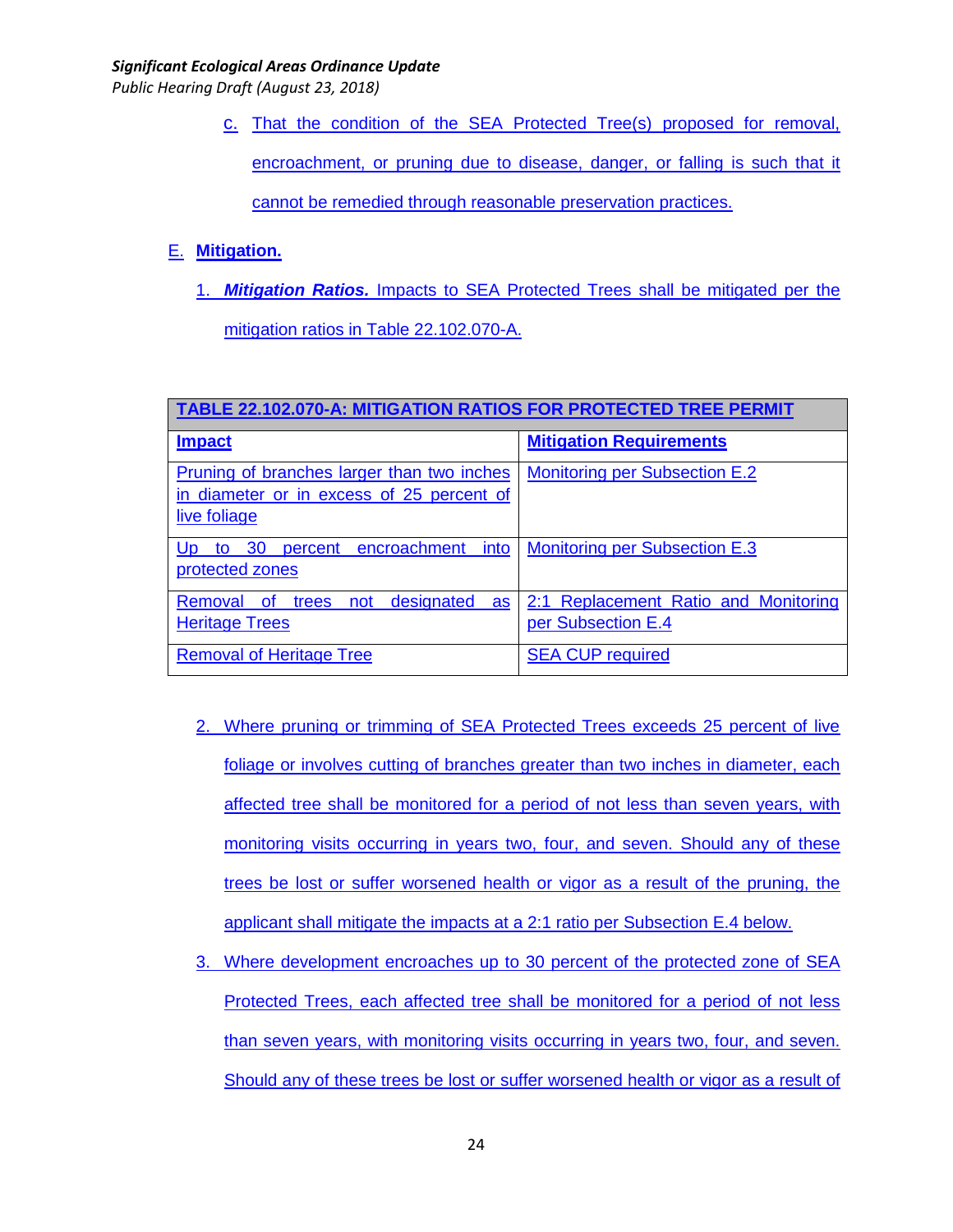*Public Hearing Draft (August 23, 2018)*

the proposed development, the applicant shall mitigate the impacts at a 2:1 ratio per Subsection E.4 below.

- 4. Required replacement trees shall consist exclusively of native trees of the same species being removed, and shall be in the ratio required in Table 22.102.070-A. Replacement trees shall be properly cared for and maintained for a period of seven years and replaced by the applicant or permittee if mortality occurs within that period. Each replacement tree shall be monitored for a period of not less than seven years, with monitoring visits in years two, four, and seven.
- 5. *Protected Tree Fund.* If replacement on the project site of SEA Protected Trees proposed for encroachment or removal is inappropriate, a Forester with the Fire Department or County Biologist may recommend that the applicant pay into the Protected Tree Fund the amount equivalent to the resource value of the trees described in the Protected Tree Report. The resource value shall be calculated by the applicant and approved by a Forester with the Fire Department or County Biologist according to the most current edition of the International Society of Arboriculture's "Guide for Plant Appraisal."
	- a. Funds collected shall be used for the following purposes:
		- i. Establishing and planting native trees on public lands;
		- ii. Maintaining existing native trees on public lands;
		- iii. Purchasing native tree woodlands; and/or
		- iv. Purchasing sensitive native trees of ecological, cultural, or historic significance.
	- b. Not more than seven percent of the funds collected may be used to study and identify appropriate programs for accomplishing the purposes described in Subsection E.2.a above.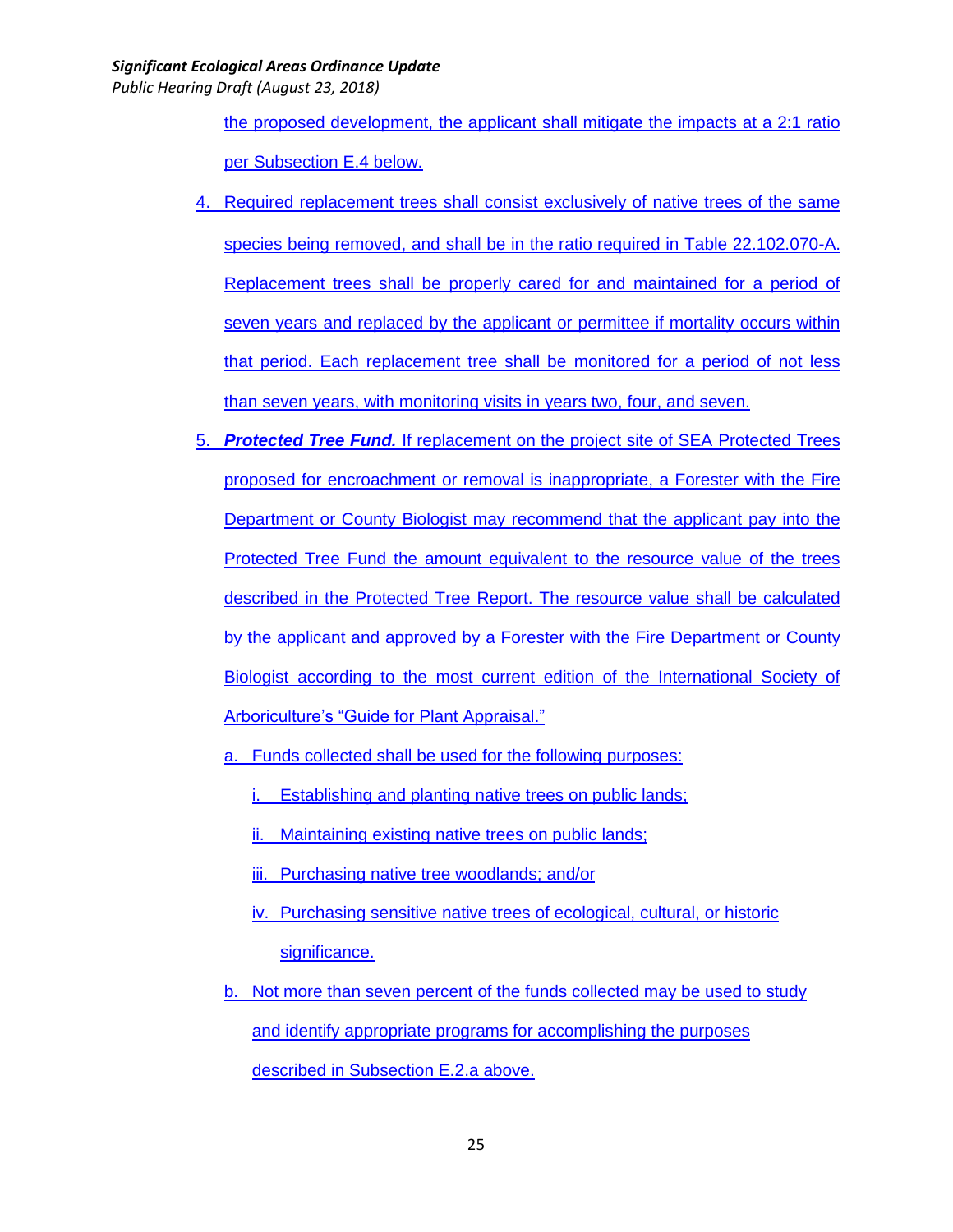*Public Hearing Draft (August 23, 2018)*

- F. **Noticing and Public Hearing.** Noticing and public hearing procedures a Protected Tree Permit shall be consistent with the requirements of Type II Review stated in Division 9.
- G. **Enforcement.** In interpreting the provisions of Section 22.102.070 (Protected Tree Permit) as applied to this Chapter, each individual tree cut, destroyed, removed, relocated or damaged in violation of these provisions shall be deemed a separate offense.

# **22.102.070080 SEA Conditional Use Permit**

- A. **Permit Required.** A discretionary SEA Conditional Use Permit ("SEA CUP") application is shall be required for development, which cannot demonstrate compliance with Section 22.102.070 (Protected Tree Permit), or Sections 22.102.080090 (SEA Development Standards) and 22.102.090100 (Natural Open Space Preservation).
- B. **Application Materials** and Review Procedures**.** An application for a SEA CUP shall be filed and processed in compliance with Section 22.230 (Type III Review – Discretionary).
	- 1. In addition to the application materials listed in Subsection 22.102.060.DB (Application Materials), the applicant shall submit the following to the satisfaction of the Director in consultation with the County Biologist:
		- a. Biological Constraints Analysis (BCA);
		- b. Biota Report; and
		- c. Additional materials and information that may be deemed necessary by the Director, County Biologist, or SEATAC to adequately evaluate the application.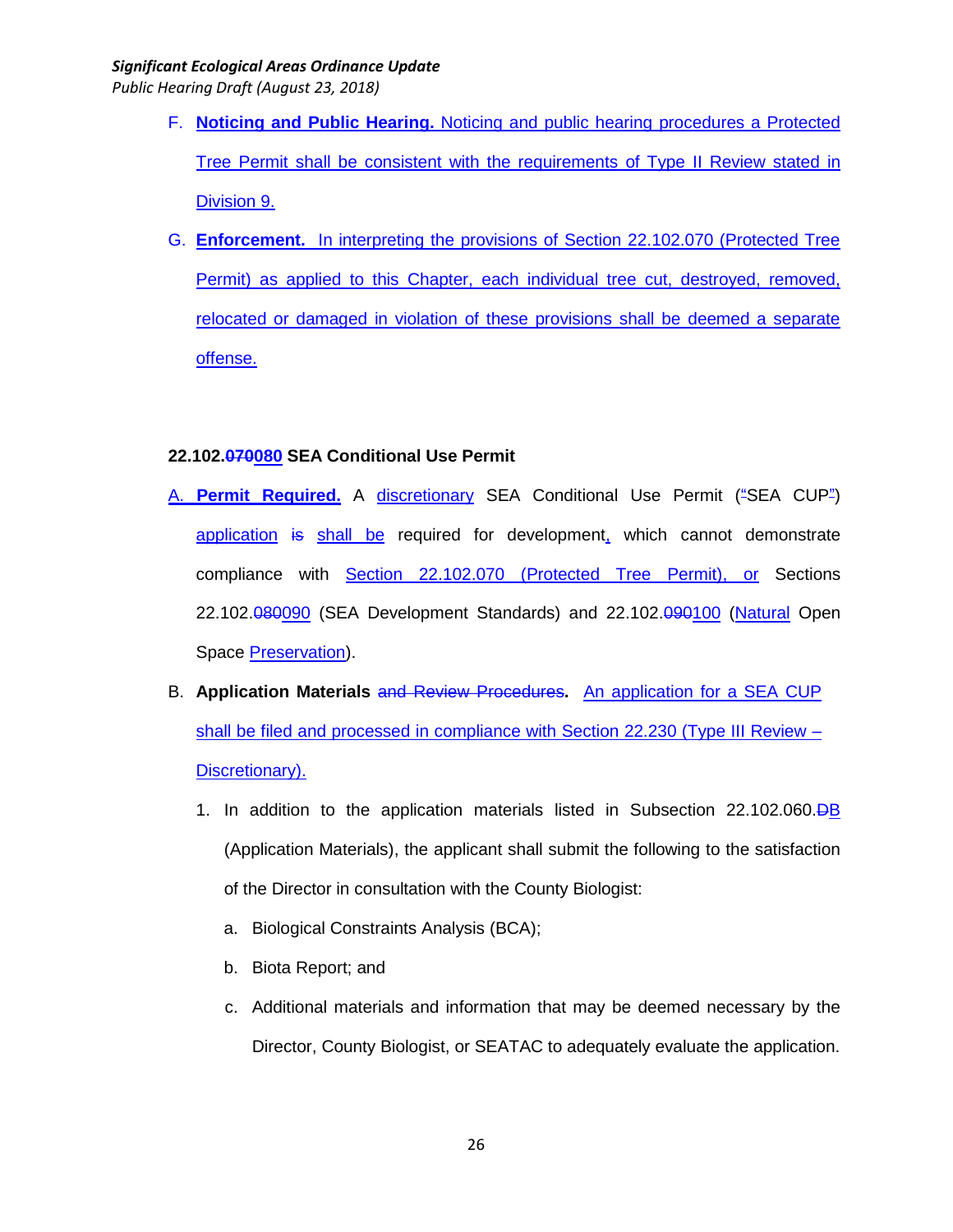- 2. An application for an SEA CUP shall be filed and processed in compliance with Section 22.230 (Type III Review – Discretionary).
- $d^2$ . The Director may waive one or more of the items in this Subsection B when deemed unnecessary to process the application.
- AC. **Additional Review.**
	- 1. *Site Visit.* A sSite visit(s) by the County Biologist may be deemed necessary by the Director or County Biologist to adequately evaluate the impacts to SEA Resources.
	- 2. *SEATAC Review.* Prior to a public hearing, a SEA CUP application shall be required to undergo Rreview by the Significant Ecological Areas Technical Advisory Committee ("SEATAC"), unless waived by the Director. The scope of the SEATAC Review shall be consistent with Section 22.102.440150 (Significant Ecological Areas Technical Advisory Committee).
	- 3. *Director's Report.* The Director shall provide the following analyses and recommendations as part of the public hearing staff report:
		- a. Evaluation of the proposed development and impacts to SEA Resources;
		- b. Evaluation of the SEA Resources contained within and adjacent to the project site;
		- c. Evaluation of the cumulative losses to the SEA Resources resulting from proposed and prior project development activity;
		- d. Appraisal of measures proposed to avoid, mitigate, or protect the identified impacts to resources contained within the SEA;
		- e. Evaluation of whether the project, as proposed, is in compliance consistent with Subsection  $22.102.\overline{400080}$ .  $D$  (Findings);
		- f. Recommended changes, if any, to the proposed development necessary or desirable to achieve compliance with Section 22.102.080090 (SEA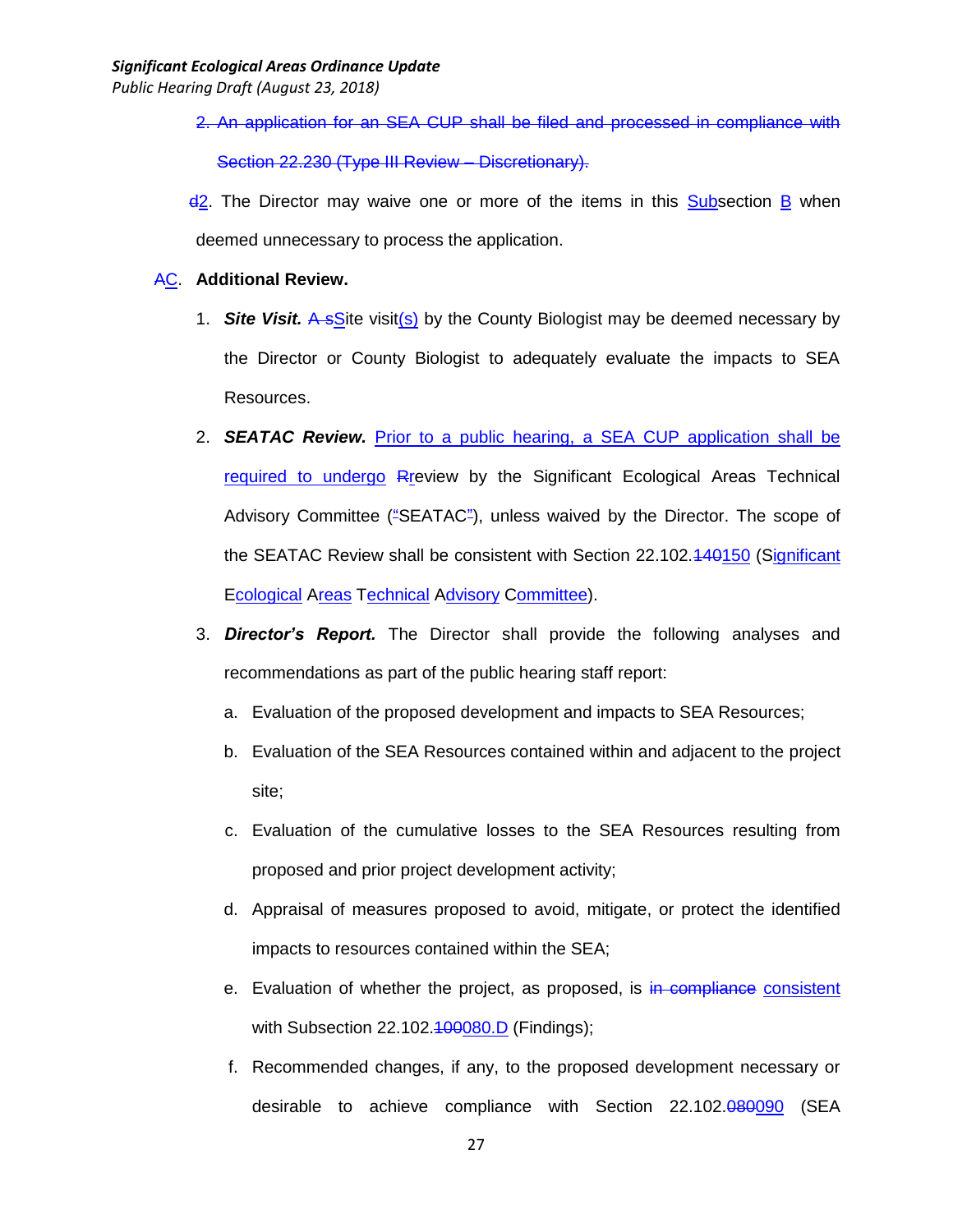Development Standards) and consistent with Subsection 22.102.400080.D (Findings), and relevant objectives goals and policies of the General Plan;

- g. Recommended conditions, if any, to be imposed to ensure that the proposed development will be in accordance consistent with Subsection 22.102.400080.D (Findings) and the objectives goals and policies of the General Plan;
- h. SEATAC's determination of project compatibility and applicable recommendations; and
- i. Any relevant information as deemed necessary by the Director or County Biologist.
- D. **Findings**. The Commission or Hearing Officer shall approve an application for a SEA CUP if the Commission or Hearing Officer finds that the application substantiates, in addition to those required by Section 22.56.090 (Conditional Use Permit), the following findings:
	- 1. The proposed development is highly compatible with the SEA Resources, including the preservation of natural open space areas and providing for the longterm maintenance of ecosystem functions;
	- 2. The proposed development avoids or minimizes impacts to the SEA Resources and wildlife movement;
	- 3. Important habitat areas are adequately buffered from the previous development by retaining sufficient natural vegetation cover and/or natural open spaces and integrating sensitive design features;
	- 4. The proposed development maintains ecological and hydrological functions of water bodies, watercourses, and their tributaries;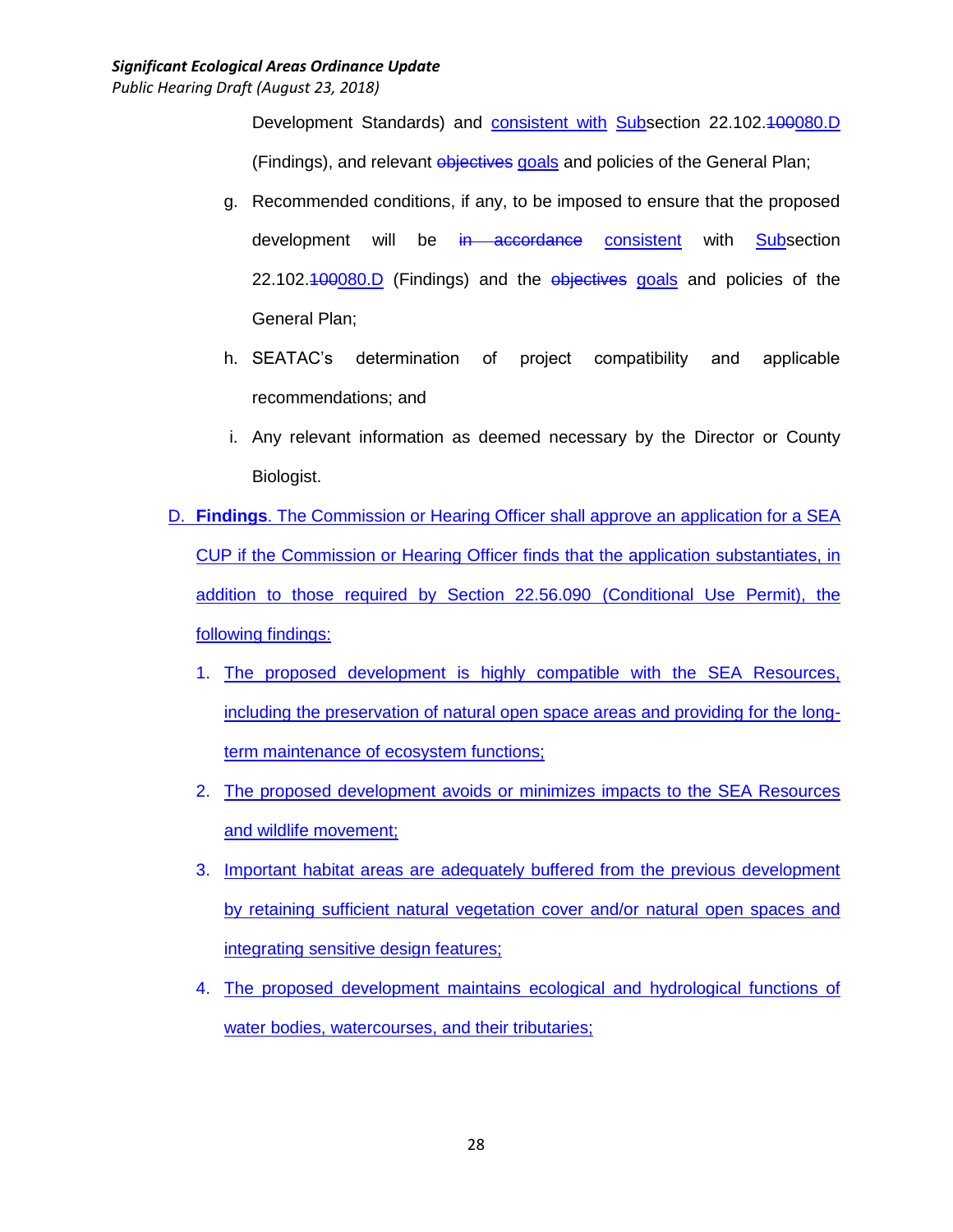*Public Hearing Draft (August 23, 2018)*

- 5. The proposed development ensures that roads, access roads, driveways, and utilities do not conflict with Priority Biological Resources, habitat areas, migratory paths, or wildlife corridors; and
- 6. The proposed development promotes the resiliency of the SEA to the greatest extent possible. For purposes of this finding, SEA resiliency is not promoted when the proposed development may cause any of the following:
	- a. Significant unmitigated loss of contiguity or connectivity of the SEA;
	- b. Significant unmitigated impact to a Priority Biological Resource;
	- c. Removal of habitat that is the only known location of a new or rediscovered species; or
	- d. Other factors as identified by SEATAC.

# **22.102.080090 SEA Development Standards**

Development in SEAs shall avoid or minimize impacts to SEA resources, habitat linkages, and wildlife corridors in accordance with this Section:

- A. **SEA Resource Categories**. Development is permitted to disturb up to the threshold amounts listed herein. The following are disturbance thresholds and onsite natural open space preservation requirements organized by SEA Resource Category. **Preserved open space SEA Resource preservation shall be provided on-site, in** accordance to Section 22.102.090100 (Natural Open Space Preservation) within this Chapter.
	- 1. *SEA Resource Category 1*
		- a. No amount may shall be disturbed.

# 2. *SEA Resource Category 2*

a. Disturbances shall not exceed 500 square feet and shall preserve a minimum of at least two times the disturbed area of the same type of SEA Resource.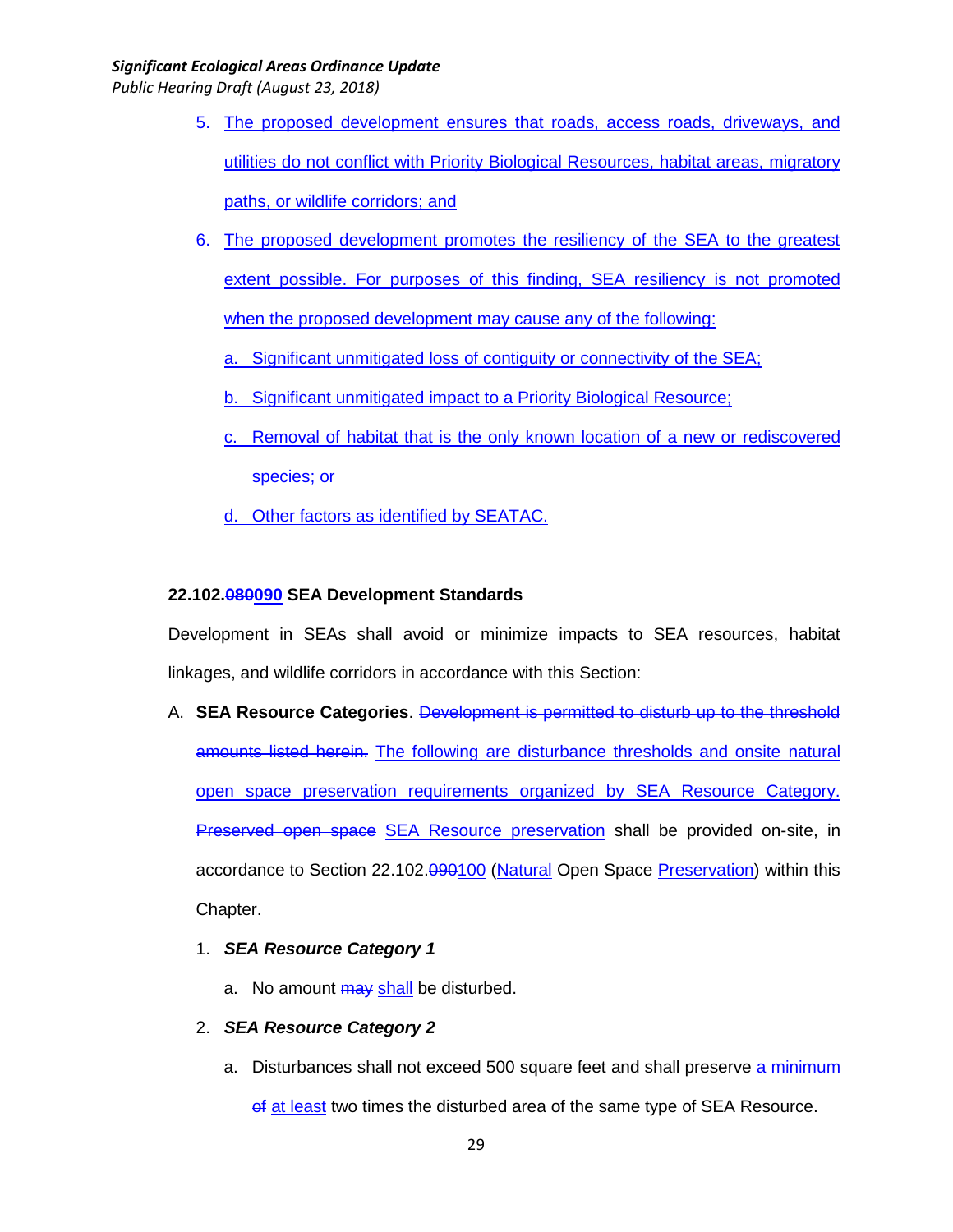- b. No Development shall not result in abandonment or failure of any den, burrow, roost, nest, or special habitat feature utilized by animals included in SEA Resource Category 2 may be disturbed.
- c. A minimum 15-foot setback from the dripline of an SEA native tree is required.

# 3. *SEA Resource Category 3*

- a. Disturbances not exceeding 500 square feet shall preserve an amount equal to the disturbed area of the same type of SEA Resource.
- b. Disturbances that exceed 500 square feet shall preserve a minimum of at least two times the disturbed area of the same type of SEA Resource.

# 4. *SEA Resource Category 4*

- a. Disturbances that exceed 500 square feet shall preserve an amount equal to the disturbed area of the same type of SEA Resource.
- b. Disturbance of more than 10 individual rare plants in this category shall preserve an equal number of the same species of rare plants of the same type of SEA Resource.
- 5. In addition to above, the total building site area shall be no more than 20,000 square feet.

# B. **SEA Protected Trees**

- 1. A minimum 5-foot setback from the dripline or 15-foot setback from the trunk, whichever is greater, of a SEA Protected Tree shall be required.
- 2. Encroachment into no more than 10 percent of the protected zone of up to four SEA Protected Trees listed in the SEA Protected Tree List maintained by the Department may be permitted; and
- 3. Removal of one SEA Protected Tree that is not designated as a Heritage Tree.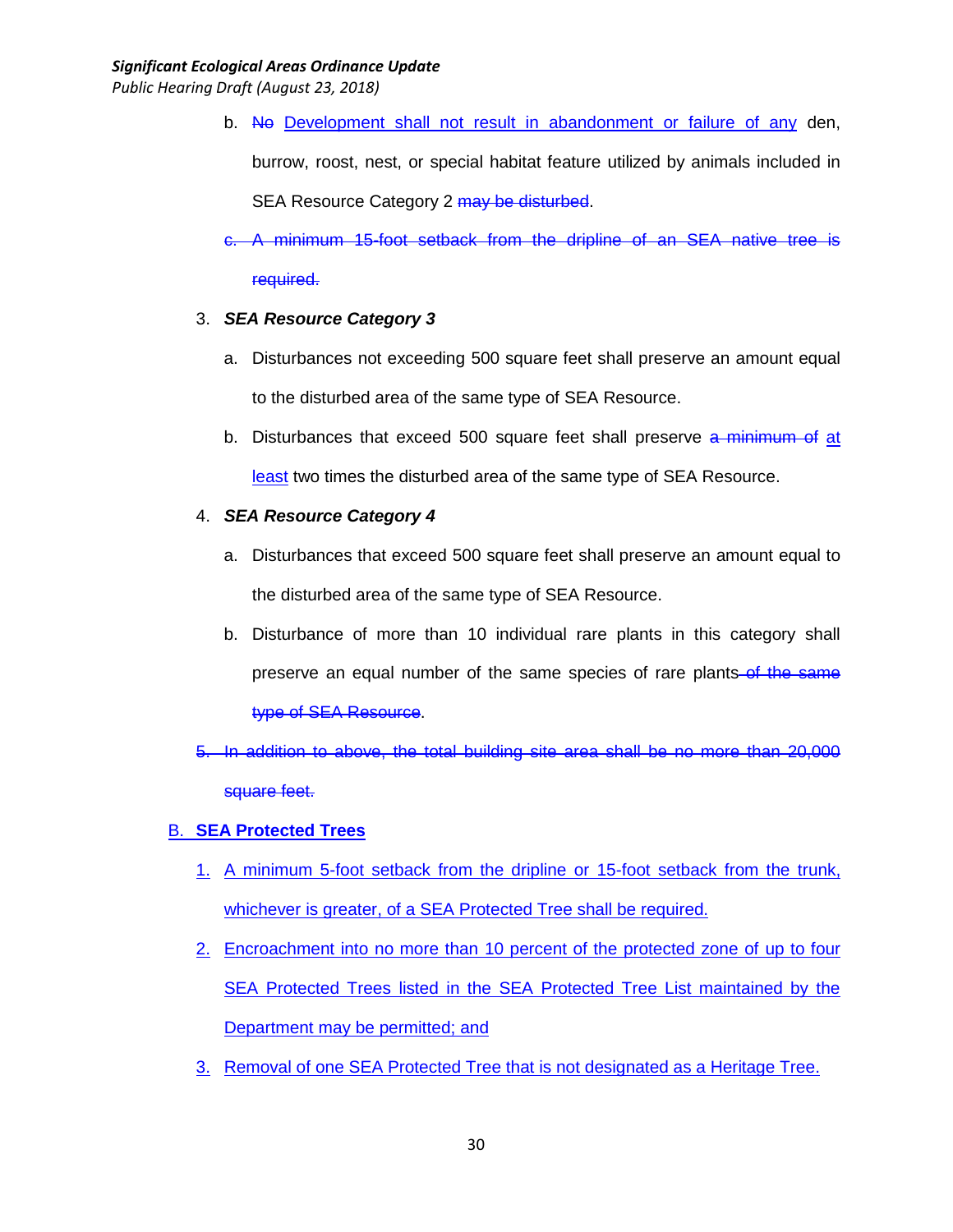**BC. Water Resources.** All development, inclusive of fuel modification/brush clearance is

subject to the following setbacks from a water resource per Table 22.102.090-A.

| <b>TABLE 22.102.090-A: SETBACKS FROM WATER RESOURCES</b> |                                                                                     |                                                                |  |  |
|----------------------------------------------------------|-------------------------------------------------------------------------------------|----------------------------------------------------------------|--|--|
| Water<br><b>Resource</b>                                 | <b>Water Resource Size</b>                                                          | <b>Setback</b>                                                 |  |  |
| Lakes,<br>reservoirs,<br><b>∧</b> ponds                  | Any Size                                                                            | 150 feet or the<br>watershed boundary,<br>whichever is greater |  |  |
| Rivers & and<br>streams                                  | Less than 50 feet wide during or immediately<br>following a 10-year storm event     | 100 feet                                                       |  |  |
|                                                          | 50 to 100 feet wide during or immediately<br>following a 10-year storm event        | $150$ feet                                                     |  |  |
|                                                          | Greater than 100 feet wide during or<br>immediately following a 10-year storm event | 300 feet                                                       |  |  |
| Marshes,<br>Seeps, and<br>springs                        | Less than one-half acre                                                             | 100 feet                                                       |  |  |
|                                                          | One-half acre up to one acre                                                        | 150 feet                                                       |  |  |
|                                                          | Greater than one acre                                                               | 300 feet                                                       |  |  |
| Vernal pools<br>and playas                               | Any size                                                                            | 150 feet or the<br>watershed boundary,<br>whichever is greater |  |  |

# CD. **Area-wide Other Development Standards.**

- 1. *Impermeable Fencing, Wall or Enclosure.* Wildlife-impermeable fencing, walls, and enclosures shall be permitted within the development footprint building site area. One impermeable enclosure for the purpose of protecting livestock or companion animals shall be permitted within the development footprint.
- 2. *Permeable Fencing.* When needed to delineate lot boundaries or to section off development features, such as streets, trails, driveways, active recreation areas, or animals keeping structures, wildlife-permeable fencing shall be used outside of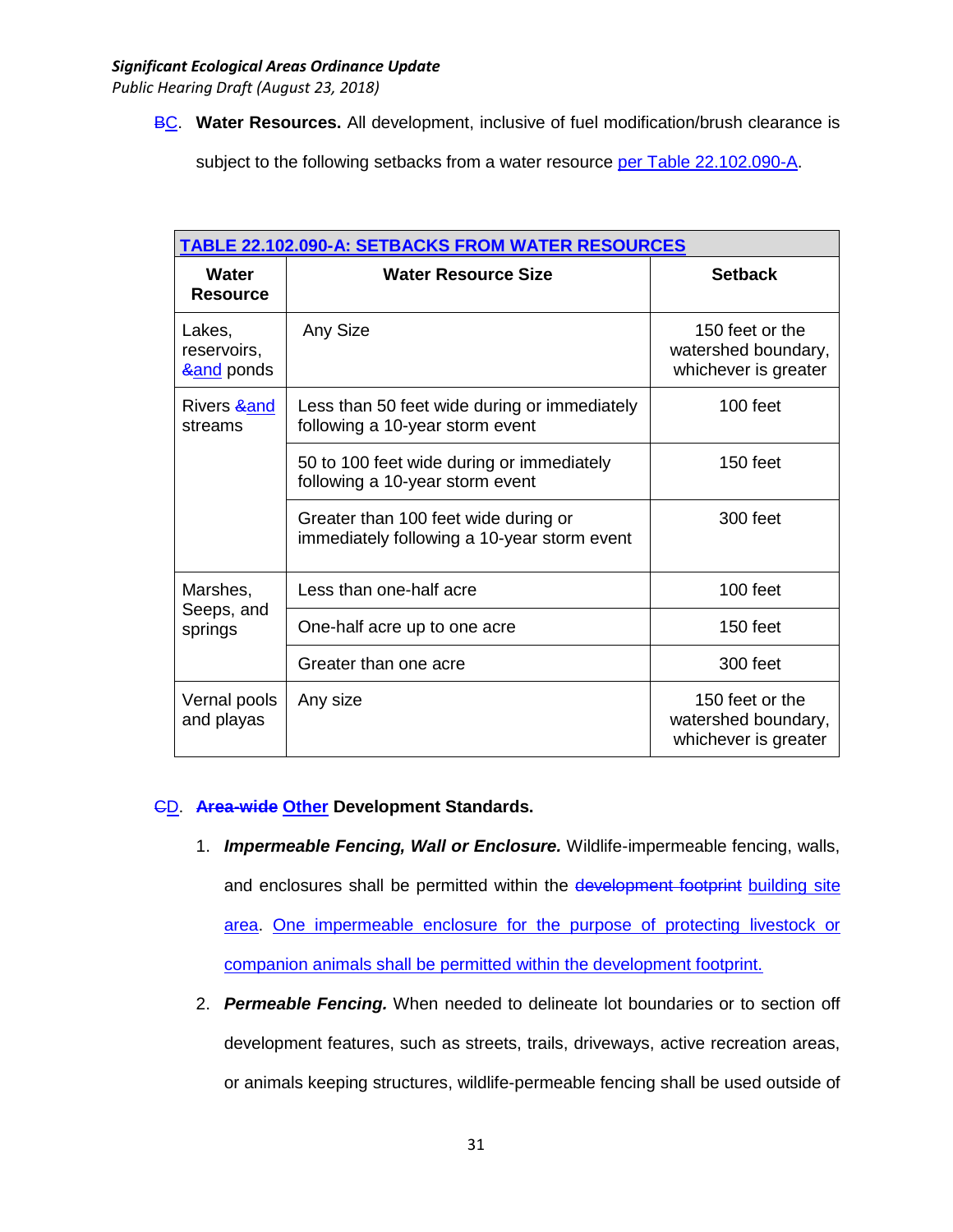the development footprint building site area. Permeable fencing shall be designed as follows:

- a. Fences shall be of an open design and made of materials visible to wildlife, such as wood rail, steel pipe, vinyl rail, PVC pipe, recycled plastic rail, or coated wire;
- b. The bottom edge of the lowest horizontal element shall be no closer than 18 inches from the ground; and
- c. Except where a different height is stated, the top edge of the topmost horizontal element shall be no higher than 42 inches from the ground.
- 3. *Fencing Materials.* Fencing shall be designed with materials not harmful to wildlife. Prohibited materials include, but are not limited to, spikes, glass, razor wire, and nets. All hollow fence and sign posts, or posts with top holes, such as metal pipes or sign posts with open bolt holes, shall be capped and the bolt holes filled to prevent the entrapment of bird species.
- 4. *Window Reflectivity.* All windows shall be comprised of non-glare/nonreflective glass.
- 5. *Outdoor Lighting.* Outdoor lighting in all SEAs shall be provided in accordance with applicable provisions of Chapter 22.80 (Rural Outdoor Lighting District) and shall be directed to avoid light trespass upwards into the night sky and onto natural habitat areas.
- 6. *Natural Open Space Buffer.* Habitable structures shall be set back at least 200 feet from existing and proposed **preserved** natural open space located within the project site lot(s) or **preserved** natural open space recorded on adjacent lots, unless the Fire Department approves a modified distance specified in an approved fuel modification plan.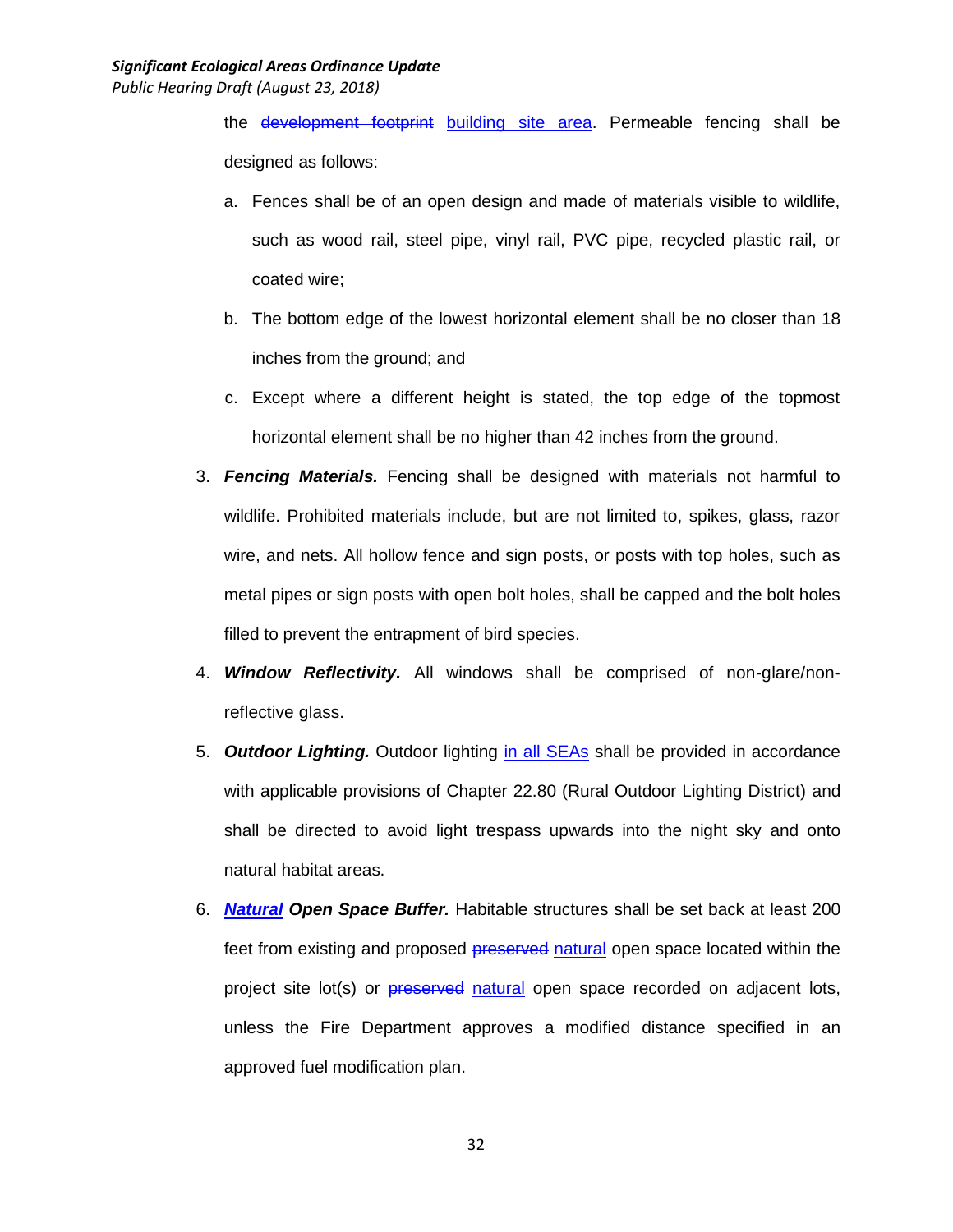- 7. *Landscaping and Fuel Modification.* Plants listed on the Invasive Species list maintained by the Department shall be prohibited in all proposed landscaped and restoration areas. Landscape plans shall be submitted with an application for new development, that includes all cut and fill slopes, areas disturbed by the proposed construction activities, required fuel modification or brush clearance, and any proposed restoration area(s).
	- a. All new development shall minimize removal of natural vegetation to minimize erosion and sedimentation, impacts to scenic resources, and impacts to biological and scenic resources.
	- b. All cut and fill slopes and other areas disturbed by construction activities shall be landscaped or revegetated.
	- c. Plantings within the building site area and Fuel Modification Zones A and B shall consist of a mix of locally indigenous, drought-tolerant plant species and non-invasive, drought-tolerant ornamental plants and gardens, with associated irrigation.
	- d. Fuel Modification Zone C shall consist of thinning the density of existing native vegetation. Should additional planting be needed in Zone C or outside of fuel modification areas, the plant palette shall consist entirely of locally indigenous, drought-tolerant plant species that blend with the existing natural vegetation and habitats on the site.
	- e. All vegetative species utilized in landscaping shall be consistent with Fire Department requirements and all efforts shall be made to conserve water.
	- f. Plants listed on the Invasive Species list maintained by the Department shall be prohibited in all proposed landscaped and restoration areas.
	- g. Tilling and disking shall be prohibited for fuel modification and brush clearance activities in all Fuel Modification Zones.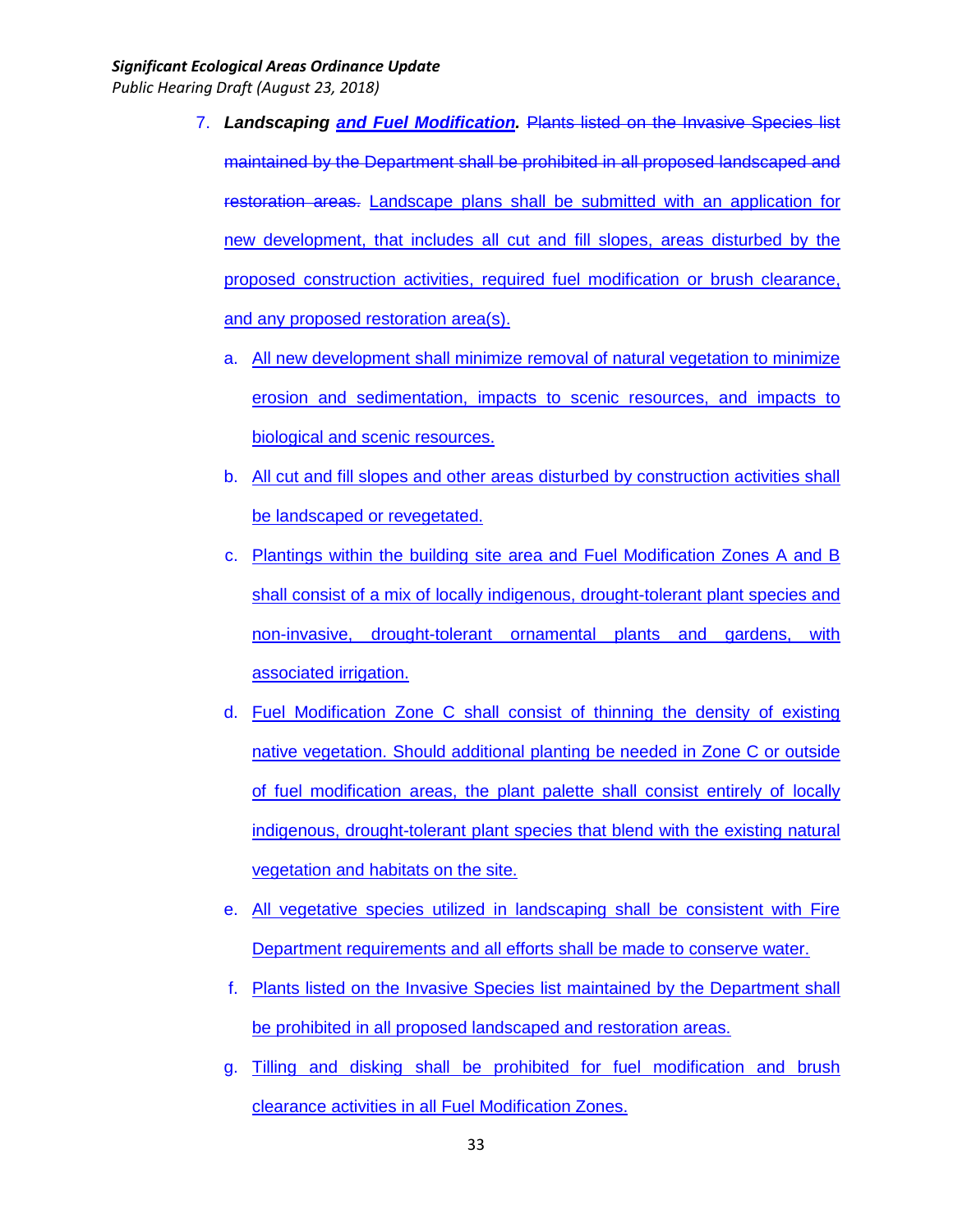*Public Hearing Draft (August 23, 2018)*

8. *Natural Open Space.* Driveways, streets, roads, or highways shall not be placed within required **preserved** natural open space areas.

# DE. **Land Use-Specific Development Standards**

- 1. *Crops.*
	- 1a. Crops as an accessory use shall consist of non-invasive species and shall be located entirely within a required irrigated fFuel  $m$ Modification  $z$ Zone B (Irrigated Zone).
	- b. Crops as a primary use shall consist of non-invasive species and shall be located entirely within SEA Resource Category 5.

### 2. *Exploratory Testing.*

- a. *Permitted use.* Exploratory testing as a primary or accessory use shall be permitted in areas where this Chapter is applicable and shall comply with the following:
	- i. Access for exploratory testing shall use consist of existing roads, previously graded or disturbed areas, or use track-mounted drill rigs.
	- ii. Vegetation removal activities shall be conducted in a manner that protects existing vegetative root stock rootstock to the maximum extent feasible.
	- iii. Any exploratory testing accessory to a primary use where such primary use development is exempt from this Chapter per Section 22.102.040 (Exemptions) is shall herein be exempt from this development standard for exploratory testing accessory to the primary use.

iv. A Restoration Plan shall be required at the time of application submittal.

b. *Exploratory Testing Stabilization.* Within 90 days from completion of exploratory testing, areas of disturbance resulting from exploratory testing shall be stabilized with temporary erosion control measures and seeded with locally indigenous species to prevent erosion and instability.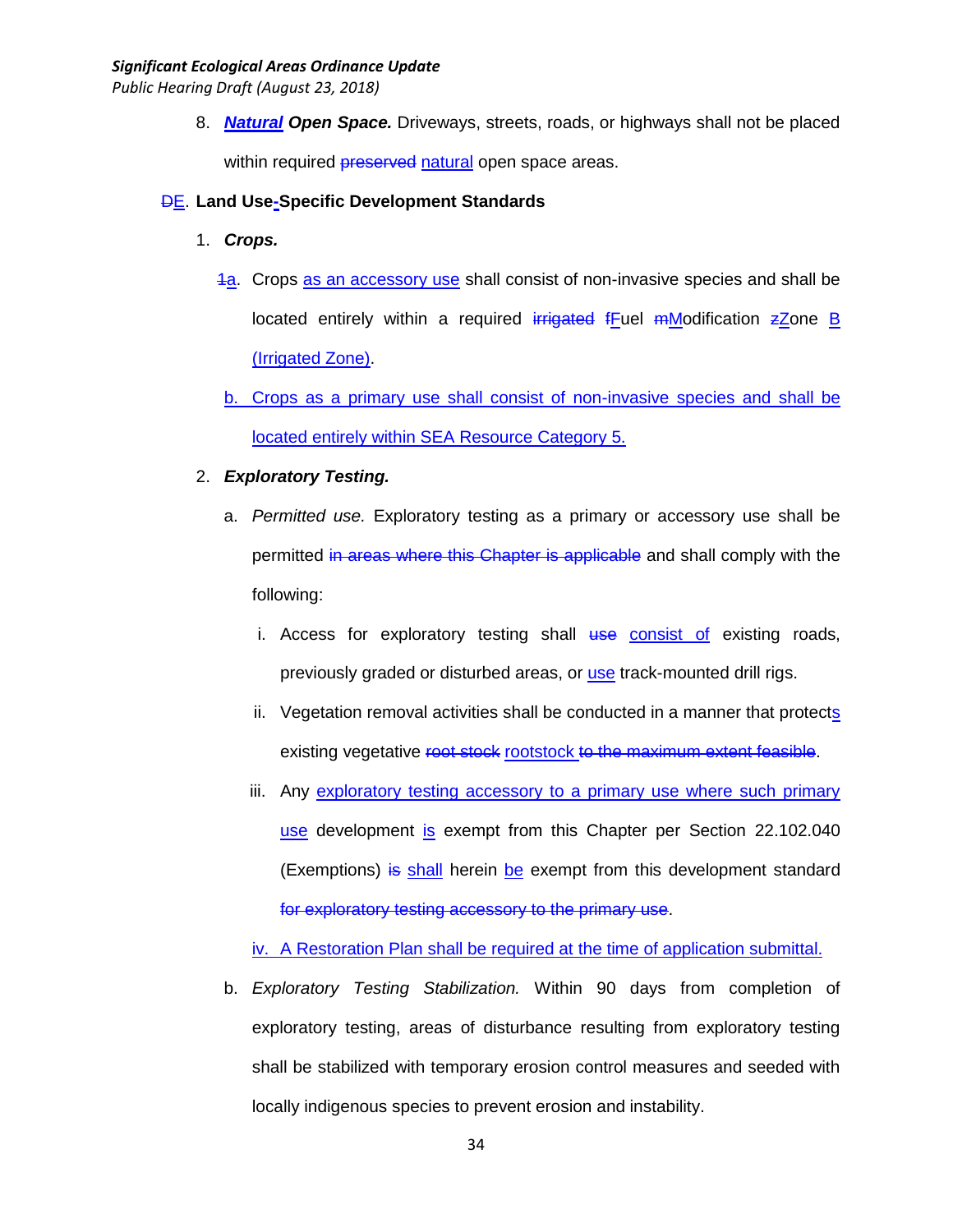- c. *Exploratory Testing Restoration.* Full restoration of areas of disturbances resulting from exploratory testing shall be conducted as follows:
	- i. Where a subsequent project is withdrawn, denied or determined to be infeasible, or exploratory testing areas are found to be unusable, restoration of the disturbed area shall commence within one year of withdrawal, denial or determination of infeasibility.
	- ii. Where a subsequent project is approved, the exploratory testing areas that will be utilized for the approved development shall be stabilized per Subsection D.2.b (Exploratory Testing), above. the Eexploratory testing locations outside of the approved development footprint building site area shall be restored, with restoration commencing within one year of disturbance.
	- iii. All required restoration shall be completed to the satisfaction of the Director.
- 3. *Land Divisions.* All land division projects shall be required to preserve at least 75 percent of the original undivided parcels as natural open space.
	- 4a. *Large Lot Parcel Map.* Large lot parcel maps for sale, lease, finance financing, or transfer purposes, shall demonstrate that all resulting parcels have reasonable potential for future development that meets the standards for Ministerial SEA Review per Section 22.102.090 (SEA Development Standards), (e.g. adequate areas of SEA Resource Categories 4 and/or 5, setback from water resources).
	- 3b. Land Divisions. All other Lland divisions shall not exceed a maximum disturbed developed area development footprint of 25 percent of the project site. Development areas shall be designed in one contiguous location and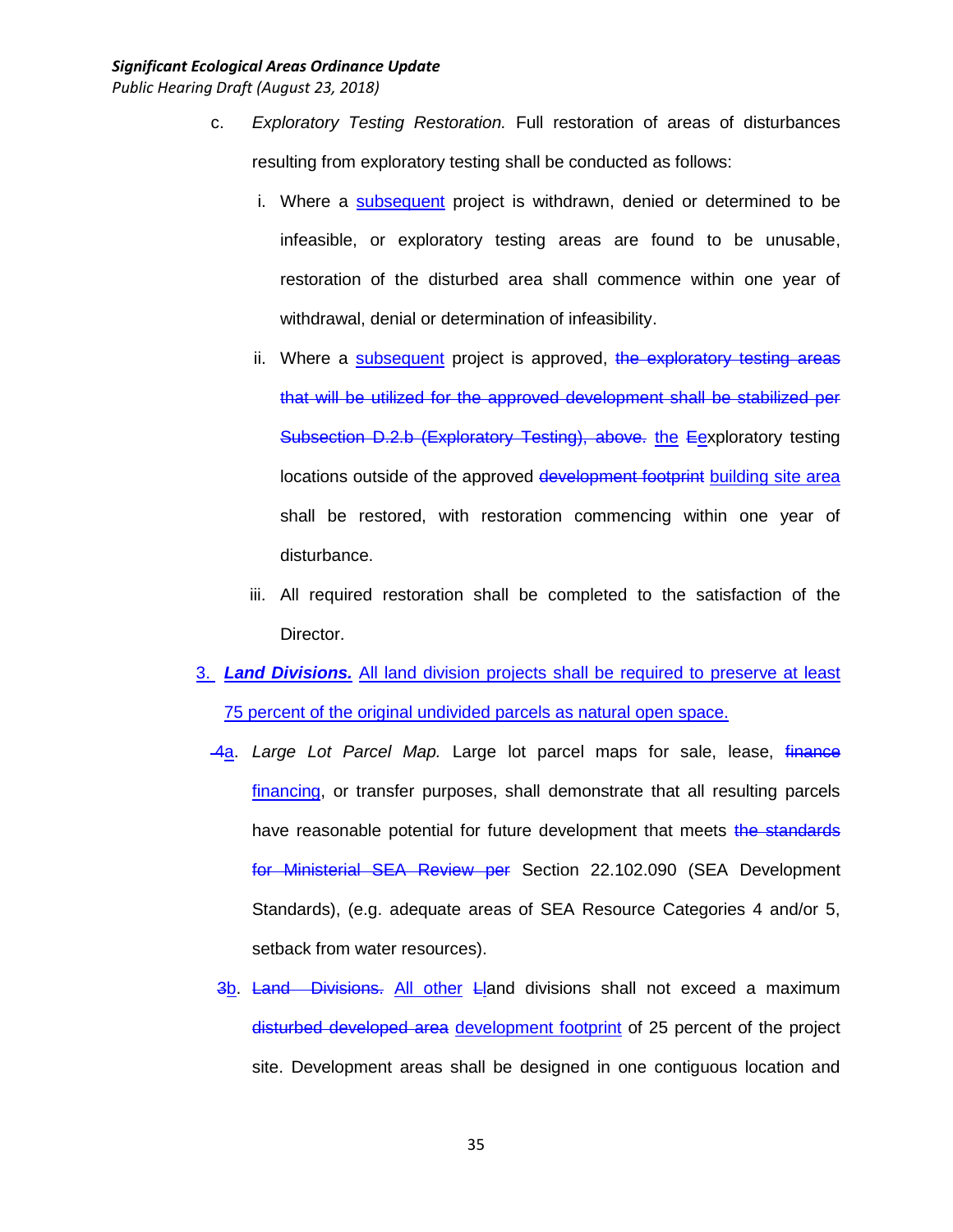result in the largest, intact blocks of habitat with the lowest perimeter to area ratio, to the maximum extent feasible.

# **22.102.090100 Natural Open Space Preservation**

This Section sets forth the preservation and recordation requirements for natural open space when required by this Chapter, either in compliance with Section 22.102.080090 (SEA Development Standards) or to offset impacts to SEA Resources through a SEA CUP.

- A. **Natural Open Space Requirements.** Development within a mapped SEA shall preserve natural open space as follows:
	- 1. *Ministerial SEA Review.* Provided on-site as required per Section 22.102.080090 (SEA Development Standards); or
	- 2. *SEA CUP.* For projects unable to meet requirements per Section 22.102.080 (SEA Development Standards), Provide on-site or off-site per Subsection D.2 (Natural Open Space Preservation Mechanisms), as approved by the Regional **Planning Commission or Hearing Officer.** 
		- 3a. For land division projects, at least 75 percent of the net area of the development site original undivided parcels shall be preserved as required preserved natural open space.
	- 3. Natural open space recordation shall occur prior to any grading, removal of vegetation, construction, or occupancy.

# B. **Natural Open Space Configuration.**

1. Preserved natural open space shall be configured into one contiguous area, to the maximum extent feasible, unless the County Biologist determines that multiple, noncontiguous areas is the environmentally superior configuration.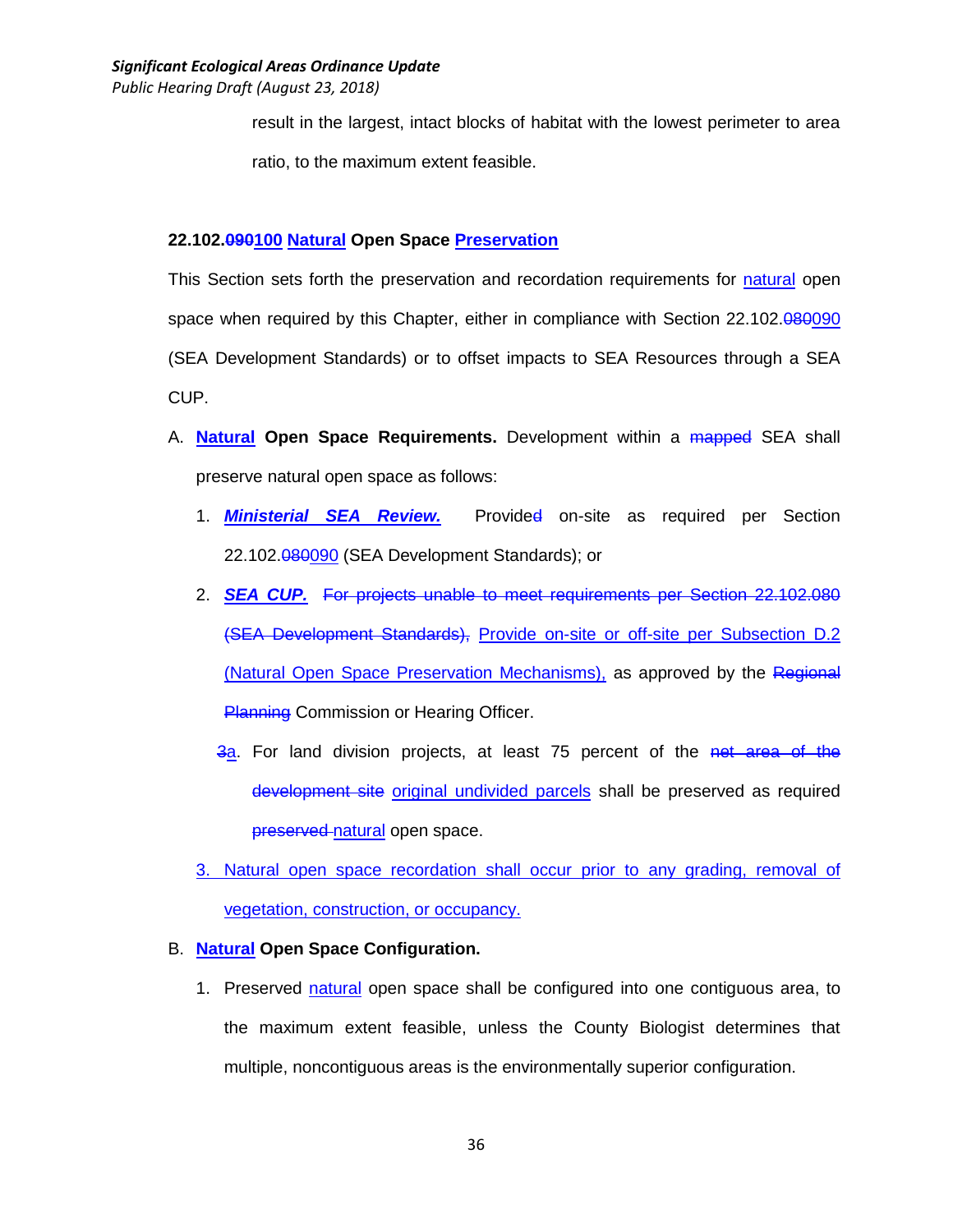- 2. Preserved natural open space areas shall be contiguous with other natural open space areas on adjoining lots, to the maximum extent feasible.
- 3. Driveways, streets, roads, or highways may be placed within the preserved open space area if shall be prohibited in natural open space area(s), unless the Hearing Officer or Commission or Hearing Officer finds it necessary to ensure adequate circulation or access. Such driveways, streets, roads, or highways shall not be counted as a portion of the total required natural open space provided, Such driveways, streets, roads, or highways shall include and shall include any necessary wildlife crossings and/or other features necessary to avoid biological impacts.
- C. **Natural Open Space Use.** Preserved natural open space required by this Chapter shall be maintained in its natural undeveloped condition. There shall be no removal of trees or vegetation or other disturbance of natural features, with the following exceptions as deemed appropriate by the Director prior to the disturbance:
	- 1. Disease control and/or control of non-native plants;
	- 2. Habitat restoration;
	- 3. Paths constructed and maintained to minimize environmental impact to the area;
	- 4. Wildlife permeable fences constructed and maintained to minimize environmental impact to the area;
	- 5. Fire protection, when determined by the County Biologist to be compatible with the SEA Resources being preserved; or
	- 6. Activities to maintain a specific habitat condition, including animal grazing, when recommended by the County Biologist to maintain a specific habitat condition and accompanied by an approved management plan.
- D. **Natural Open Space Preservation Mechanisms.**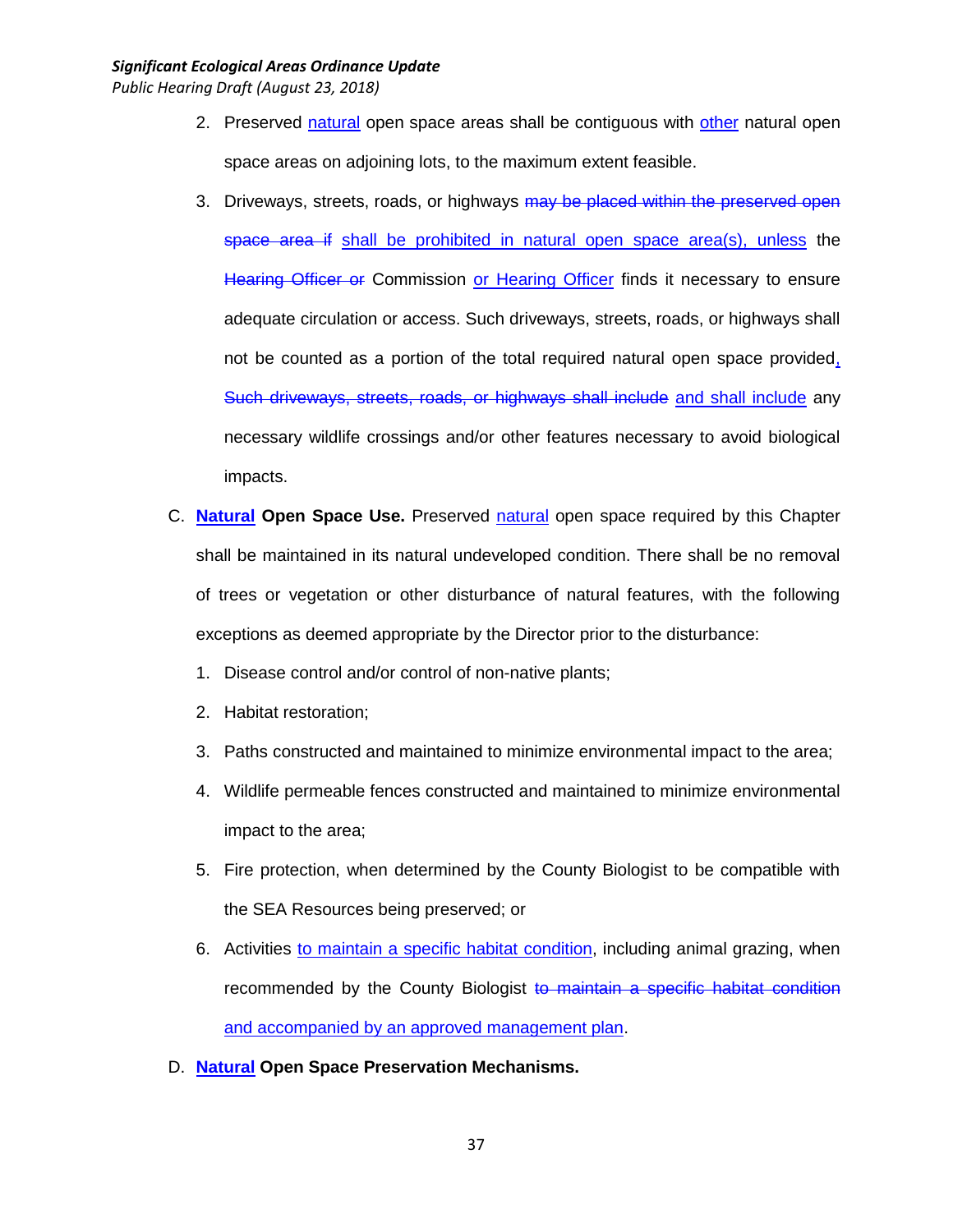*Public Hearing Draft (August 23, 2018)*

- 1. *Ministerial SEA Review.* Development that complies with Section 22.102.080090 (SEA Development Standards) shall provide required natural open space preservation on-site through a permanent on-site deed restriction or a covenant between the County and the property owner.
- 2. **SEA CUP.** Development not in compliance with Section 22.102.080090 (SEA Development Standards) shall provide required natural open space preservation within or contiguous with the same SEA through one or more of the following, listed in the order of County preference:
	- a. Dedication of land for the purpose of natural open space preservation to:
		- ai. Dedication to aA non-profit land conservation organization that meets the qualifications of non-profits requesting to hold mitigation land pursuant to Section 65965, et seq. of the California Government Code; or
		- bii. Dedication to aA government entity, such as a county, city, state, federal, or joint powers authority for the purpose of natural open space preservation;
	- fb. Conservation or Mitigation Bank;
	- dc. A conservation easement recorded with the Registrar-Recorder/County Clerk as an irrevocable offer to dedicate or equivalent instrument that requires the natural open space to remain in perpetuity and extinguishes all future development rights;
	- ed. Permanent on-site deed restriction;
	- e. Covenant between County and property owner; or
	- f. Conservation In-lieu Fees.

### **22.102.100 Findings**

The Regional Planning Commission or Hearing Officer shall approve an application for a conditional use permit for development in SEAs if the Regional Planning Commission or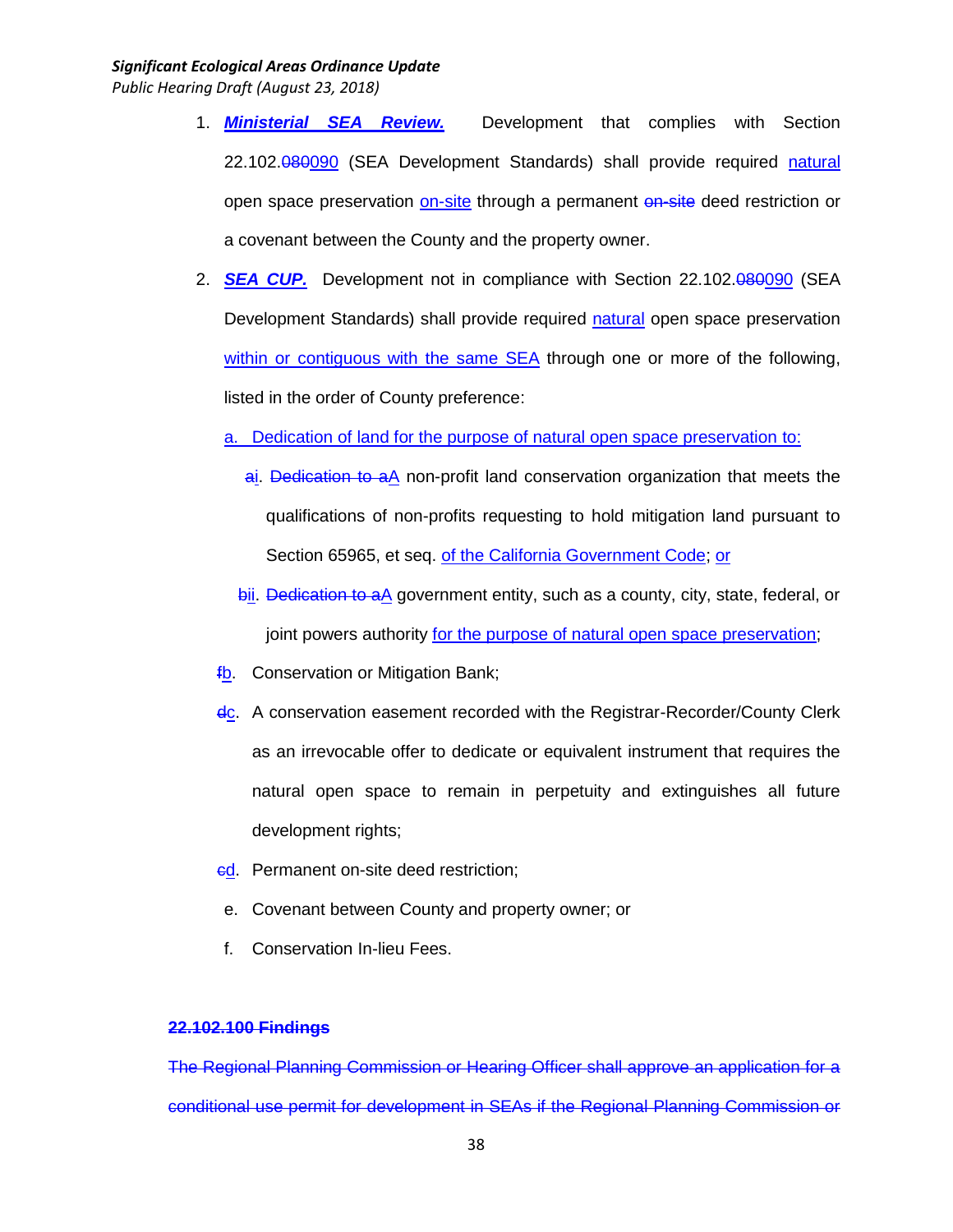*Public Hearing Draft (August 23, 2018)*

Hearing Officer finds that the application substantiates, in addition to those required by Section 22.56.090 (Conditional Use Permit), the following findings:

- A. The proposed development is highly compatible with the SEA Resources, including the preservation of natural open space areas and providing for the long-term maintenance of ecosystem functions;
- B. The proposed development avoids or minimizes impacts to the SEA Resources and wildlife movement;
- C. The proposed development buffers important habitat areas from development by retaining sufficient natural vegetation cover and/or natural open spaces and integrating sensitive design features;
- D. The proposed development maintains ecological and hydrological functions of water bodies, watercourses, and their tributaries;
- E. The proposed development ensures that roads, access roads, driveways, and utilities do not conflict with Priority Biological Resources, habitat areas or migratory paths; and
- F. The proposed development promotes the resiliency of the SEA to the greatest extent possible. For purposes of this finding, SEA resiliency cannot be preserved when the proposed development may cause any of the following:
	- 1. Bisection of the SEA;
	- 2. Removal of the only known location of a Priority Biological Resource;
	- 3. Removal of habitat that is the only known location of a new or rediscovered species; or
	- 4. Other factors as identified by SEATAC.

### **22.102.110 Enforcement**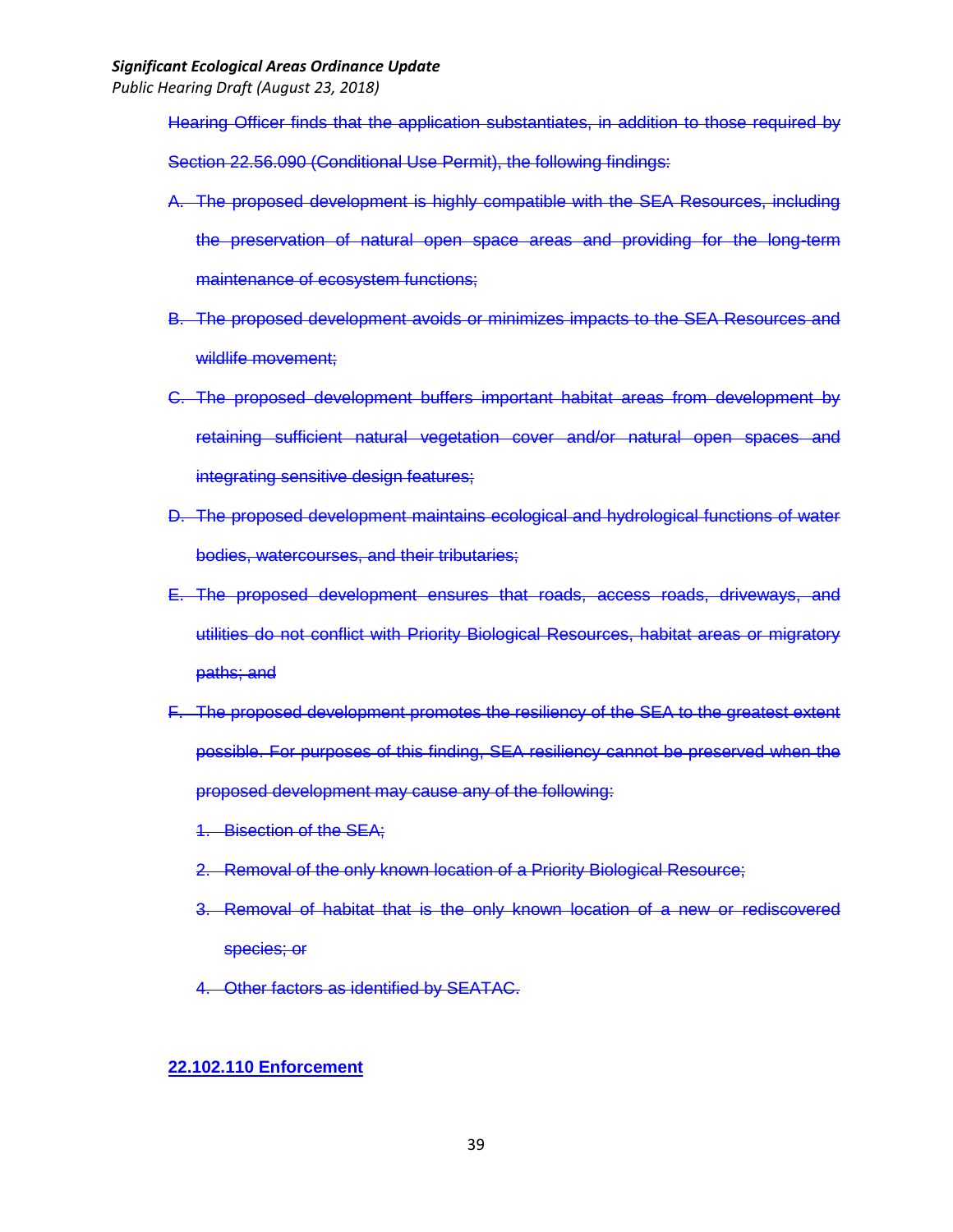- A. Any activity defined as development in the SEAs prior to an approved permit is prohibited.
- B. Unpermitted disturbed areas shall be stabilized with temporary erosion control measures and temporarily seeded with locally indigenous species within 30 days of issuance of a Notice of Violation, as directed by the County Biologist.
- C. **Restoration Permit.** If a permit is not obtained per Sections 22.102.060 (Ministerial SEA Review), 22.102.070 (Protected Tree Permit), or 22.102.080 (SEA Conditional Use Permit, or restoration of disturbed exploratory testing area is not completed per 22.102.090.E.2 (Exploratory Testing), a Restoration Permit shall be required.
	- 1. *Application Materials.*
		- a. Application materials for Type II Review; and
		- b. Restoration Plan.
	- 2. *Findings.* The Commission or Hearing Officer shall approve an application for a Restoration Permit in a SEA, if the Commission or Hearing Officer finds that the application substantiates the following findings:
		- a. The restoration corresponds with the SEA Resources, habitats, and ecosystem services that were degraded by the unpermitted development;
		- b. The restoration will create and enhance biologically functional habitats;
		- c. The restoration resolves any violations of unpermitted development; and
		- d. The restoration is consistent with Section 22.102.010 (Purpose) and Subsection 22.102.080.D (Findings).
	- 3. *Noticing and Public Hearing.* Noticing and public hearing procedures for a Restoration Permit shall be consistent with the requirements of Type II Review stated in Division 9.
- D. When a Notice of Violation has been issued by the Department, the Director may set the matter for a public hearing before the Commission to consider a five-year ban on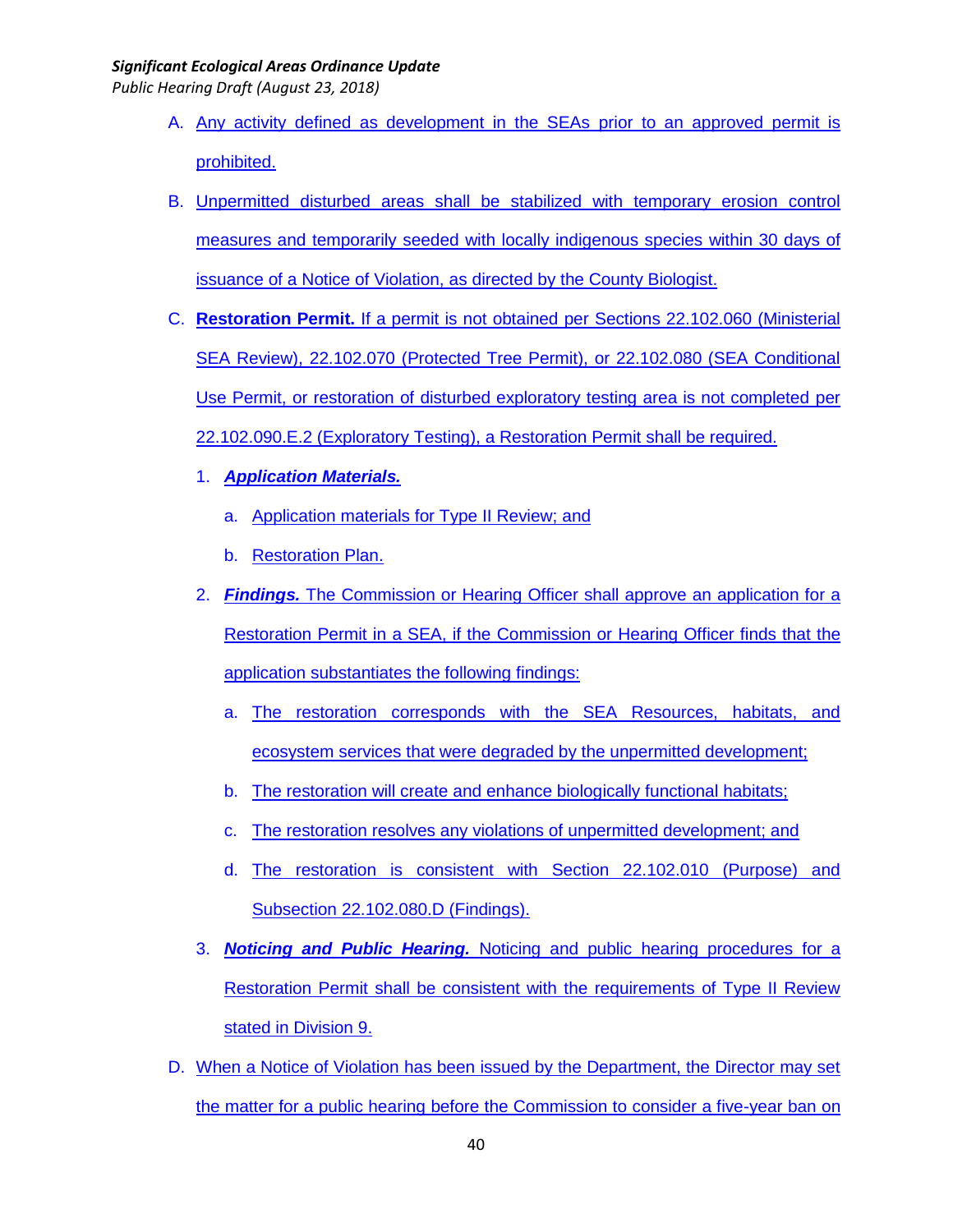*Public Hearing Draft (August 23, 2018)*

filing any new application, or acting upon any application for the subject property. In such case, all procedures relative to notification, public hearing, and appeal shall be the same as for a SEA CUP per Section 22.102.080 (SEA Conditional Use Permit). Following a public hearing, the Commission may place up to a five-year ban on filing any applications, but may exempt emergency permits and/or permits deemed by the Director as necessary, for the subject property to address a violation or permit revocation on the property. The five-year period shall commence from the date of the hearing. The Director shall record such five-year ban in the office of the County Recorder.

#### **22.102.110120 Fees**

- A. **Filing Fees.** Fees and deposits shall be in compliance with Section 22.222.080 (Fees and Deposit).
	- 1. Filing fees for SEA Counseling found within Section 22.60.100.
	- 2. Filing fees for SEA Review found within Section 22.60.100.
	- 3. Filing fees for SEA CUP found within Section 22.60.100.
	- 4. Filing fees for Biologist Site Visit found within Section 22.60.100.
	- 5. SEATAC Review Fee.
		- a. Development subject to SEATAC Review shall require a filing fee per Section 22.60.100.
		- b. The SEATAC Review Fee shall cover a maximum of three SEATAC meetings. Additional review meetings by SEATAC will require a new fee.
		- c. This fee may be refunded if a written request is received from the applicant prior to the scheduling of the first SEATAC meeting and if the development project is re-designed to meet standards outlined in Section 22.102.080 (SEA Development Standards).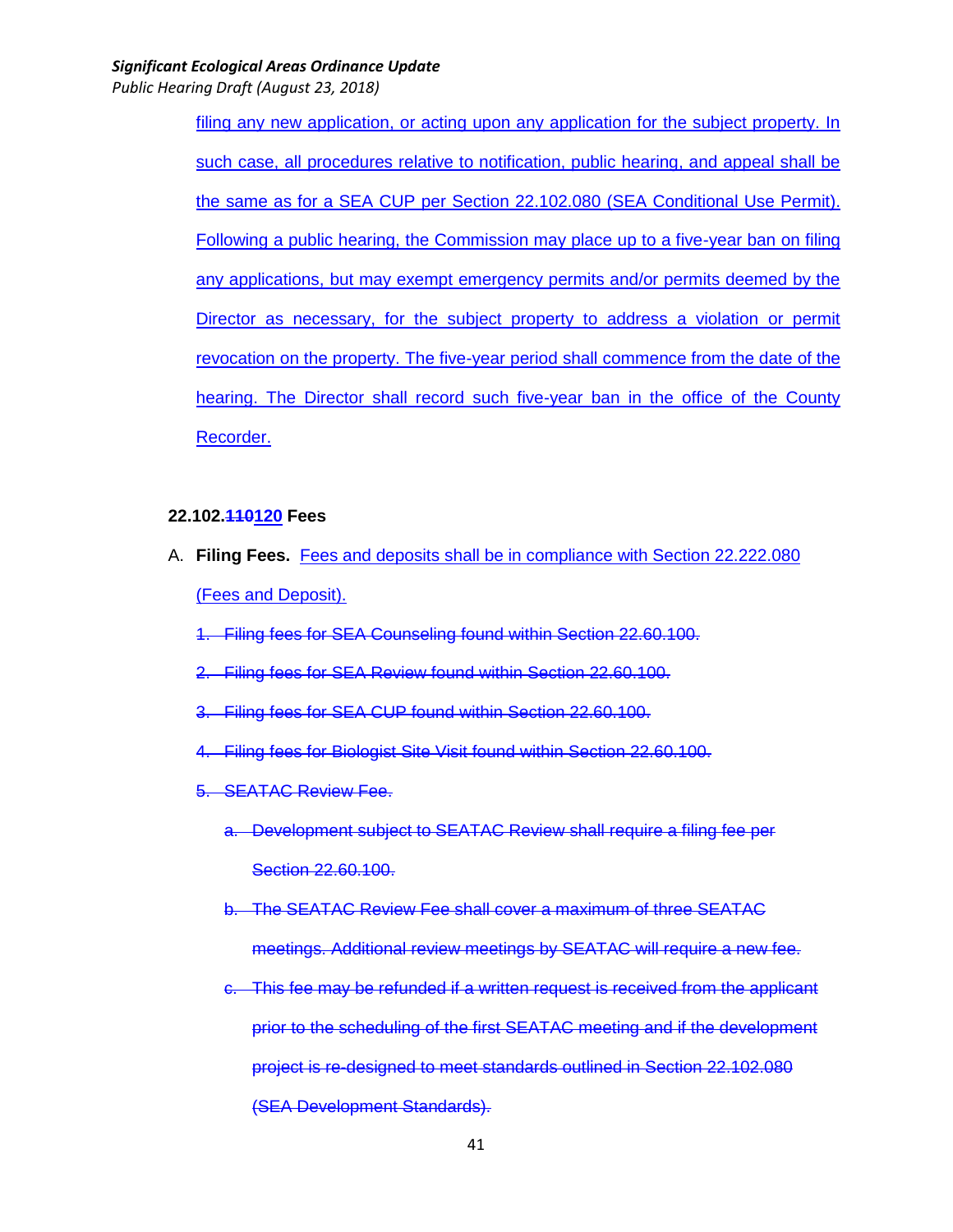*Public Hearing Draft (August 23, 2018)*

B. **SEA Counseling Fee.**

1. The SEA Counseling Fee shall cover up to two SEA Counseling meetings.

2. The SEA Counseling Fee shall be applied to projects filed within one year of the SEA Counseling.

- C. **SEATAC Review Fee.** Development subject to SEATAC Review shall require an additional filing fee per Section 22.222.080 (Fees and Deposit), subject to the following:
	- 1. The SEATAC Review Fee shall cover up to three SEATAC meetings. Additional review meetings by SEATAC shall require a new fee.
	- 2. The SEATAC Review Fee may be refunded if a written request is received from the applicant prior to the scheduling of the first SEATAC meeting and if the development is re-designed to meet standards outlined in Section 22.102.090 (SEA Development Standards).

# **22.102.120130 Review Procedures for County Projects**

County projects proposing development in an SEA shall submit an application for a review by the Department. County projects and maintenance activities performed as a result of emergency or hazard management shall be documented. The documentation shall be provided to the Department for a determination of the applicability of this Chapter. Emergency or hazard management activities include, any activity required, requested, authorized, or permitted by a local, state, or Federal agency, in response to an emergency.

- A. **Information Required.** Prior to the start of the project, the lead County Department shall provide the following:
	- 1. Project scope of work;
	- 2. Location map;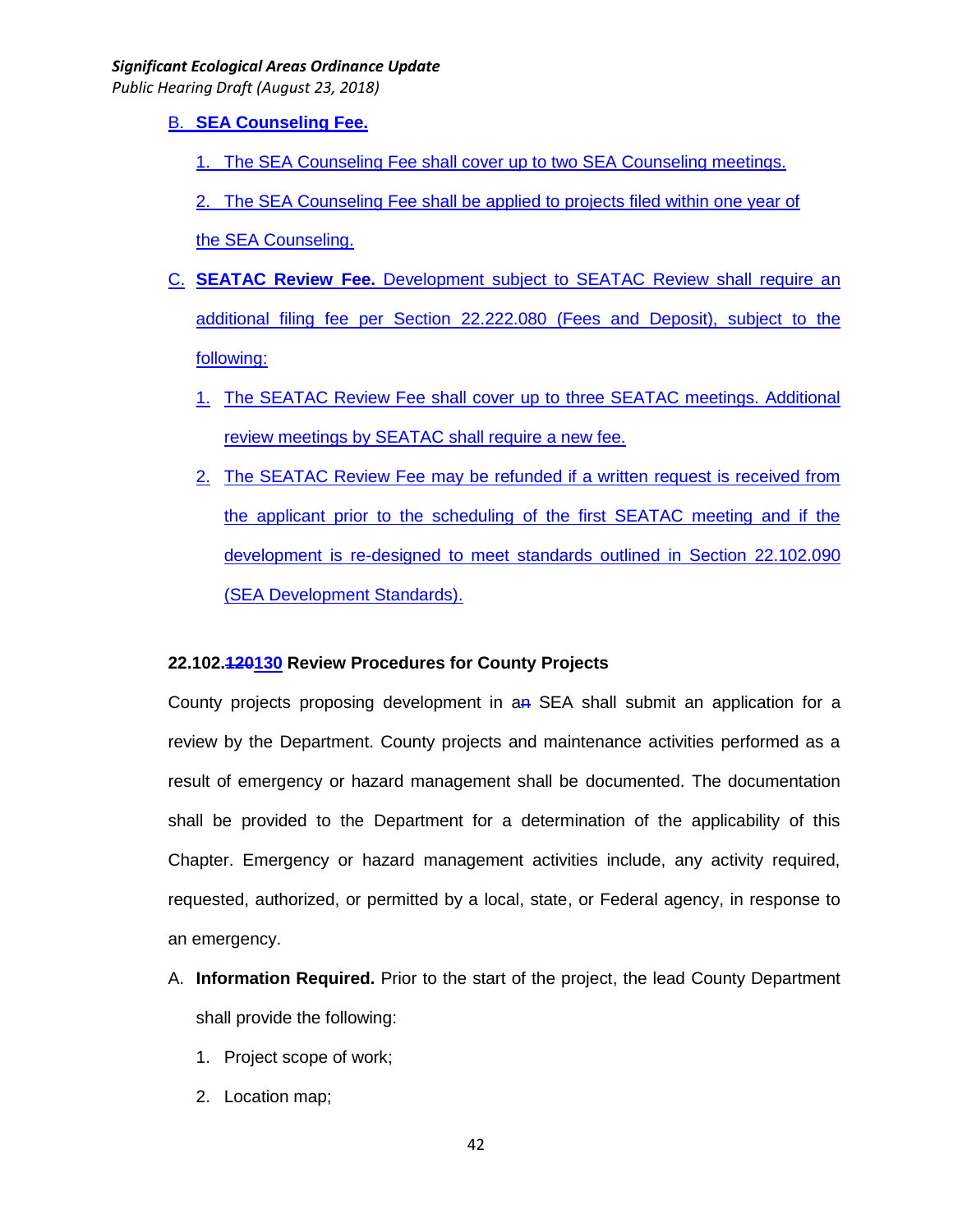*Public Hearing Draft (August 23, 2018)*

- 3. Environmental documents, if applicable; and
- 4. Regulatory permit requirements, if applicable.
- B. **Review.**
	- 1. *Initial Review.* The County Biologist shall review the project; and
	- 2. *SEATAC Review.* The County Biologist may determine that SEATAC Review is necessary based on the project proposal.
- C. **Recommendation.** The County Biologist and SEATAC as necessary, may submit a report to the lead County Department that includes recommendations on the project design and compatibility with Subsection 22.102.080.D (Findings).

### **22.102.130140 Review Procedures for Habitat Restoration Projects**

Proposed habitat restoration, if not required as a mitigation for an approved permit, shall submit for a review by the Department of a restoration or enhancement plan that illustrates how an area is proposed to restore habitat function consistent with this Chapter.

- A. **Information Required.** A restoration or enhancement plan shall be submitted that includes the following: A Restoration Plan shall be submitted. An existing plan or equivalent that fulfills the requirements of a Restoration Plan may be accepted as a substitute.
	- 1. Description and map of the area proposed to be restored or enhanced;
	- 2. Description of restoration or enhancement activities, include plant palette, incidental activities, and timeline;
	- 3. An inventory of SEA Resources onsite, including an evaluation of existing habitat quality;
	- 4. Statement of goals and performance standards;
	- 5. Revegetation and restoration methodologies to be implemented; and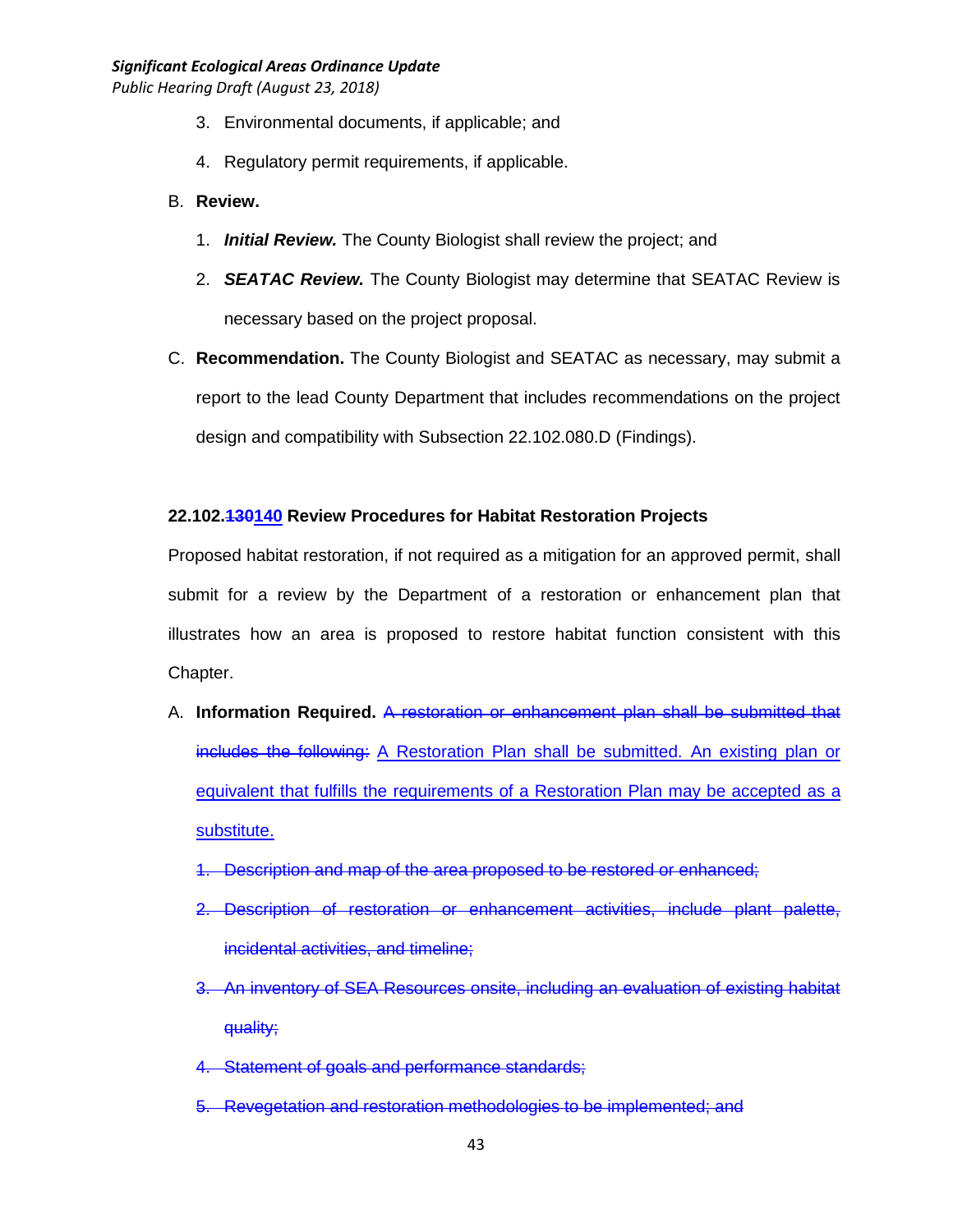*Public Hearing Draft (August 23, 2018)*

- 6. Maintenance and monitoring provisions, including a monitoring period of no less than five (5) years for individual restoration projects.
- 7. An existing plan or equivalent that fulfills the above requirements may be accepted.

### B. **Review.**

- 1. The Director, in consultation with the County Biologist, shall review the project proposal.
- 2. *Site Visit.* A site visit by the County Biologist may be deemed necessary by the Director or County Biologist to adequately evaluate the impacts to SEA Resources.
- 3. Subsequent activities that fall within the scope of the approved restoration or enhancement plan will shall not require further review by the Department.
- 4. If the proposed habitat restoration is not found to be in compliance with substantiate Subsection 22.102.400080.D (Findings), then an SEA CUP will shall be required per Section 22.102.070080 (SEA Conditional Use Permit).

# **22.102.150 Significant Ecological Areas Technical Advisory Committee (SEATAC)**

SEATAC serves as an expert advisory committee that assists the Department in assessing a project's impact on SEA Resources.

- A. **Rules and Procedure.** The Director shall adopt establish rules and procedures necessary or convenient for the conduct of SEATAC's business.
- B. **SEATAC Review.** SEATAC shall evaluate projects requiring SEATAC review per Section 22.102.080 (SEA Conditional Use Permit), as follows:
	- 1. Ruling on the adequacy of the BCA and Biota reports, if applicable;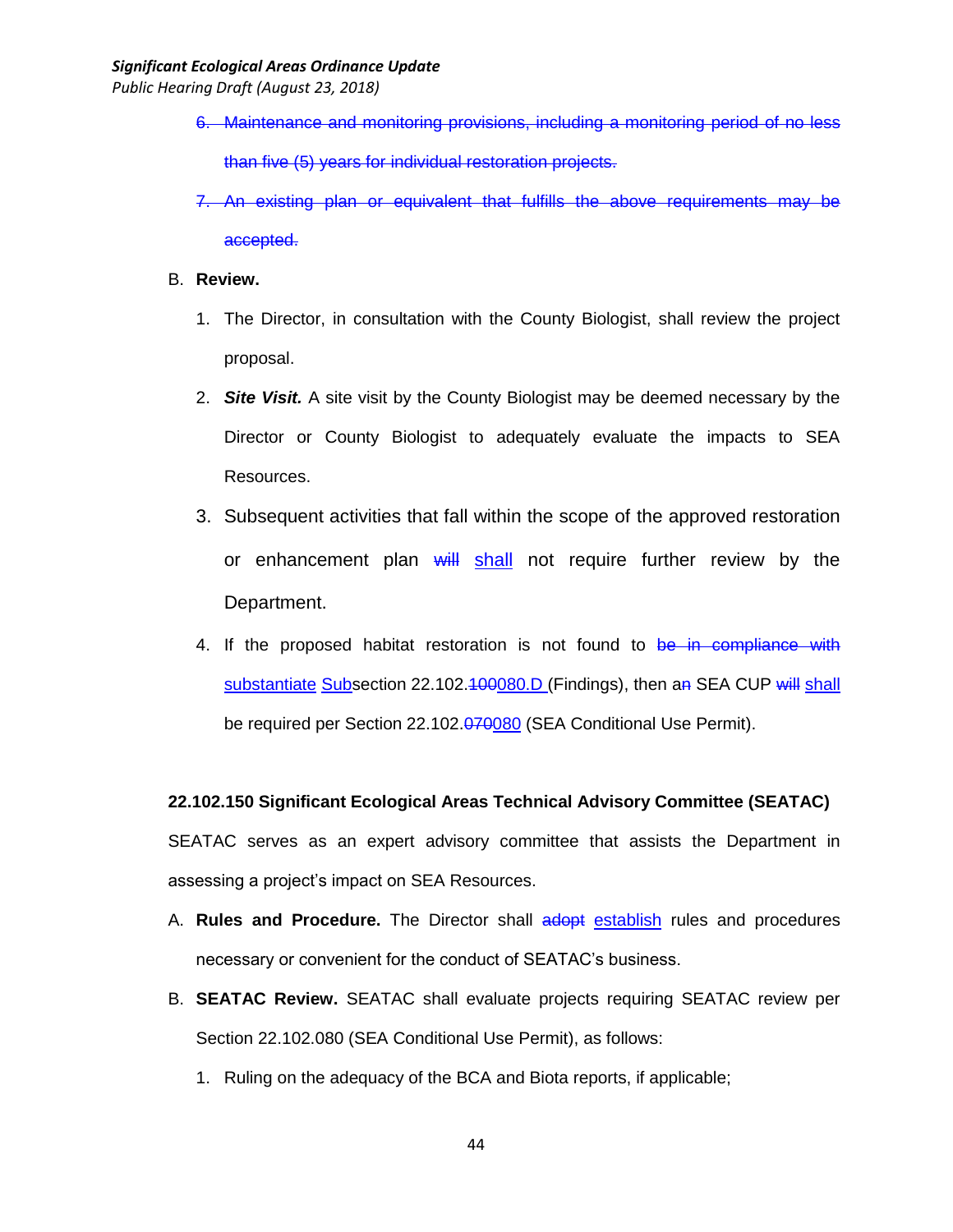*Public Hearing Draft (August 23, 2018)*

- 2. Recommending redesign and/or mitigation measures to avoid, minimize, or mitigate impacts to SEA Resources; and
- 3. Recommending a determination of the compatibility of the development project and this Chapter, including consideration of the following:
	- a. The project's ability to comply with Section 22.102.090 (SEA Development Standards);
	- b. The project's ability to mitigate impacts to SEA Resources through natural open space preservation;
	- c. The project's ability to meet the findings of Subsection 22.102.080.D (Findings); and
	- d. The Project's avoidance of disturbance to Regional Habitat Linkages.

**SECTION 4.** Section 22.190.080 is hereby amended to read as follows:

# **22.190.080 Reclamation Plan**

…

# A. **Findings Prerequisite to Approval.**

- …
- 3. In approving a Reclamation Plan, the Commission or Hearing Officer shall:
	- e. Require as a condition of approval financial assurances in accordance with Section 2773.1 of the California Public Resources Code.
	- f. Require that the mine operator file a covenant against the property with the Registrar-Recorder/County Clerk containing the following statement before commencing operation of a new surface mine or, in the case of an existing mine as described in Section 22.190.030.D.4, within 30 days following notice of approval: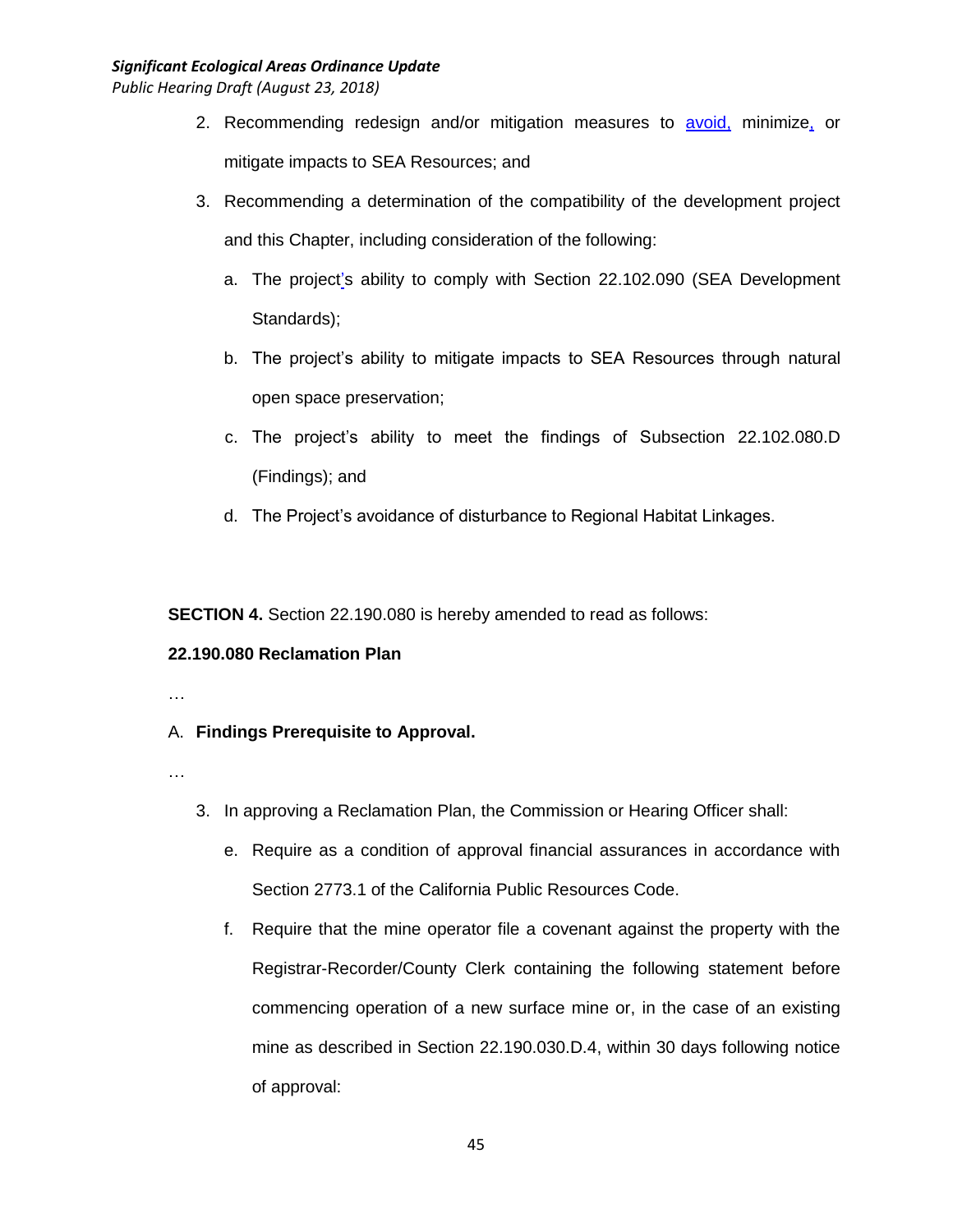This property is subject to Reclamation Plan (enter case number), requiring, together with other conditions, the completion of a reclamation program before use of the property for a purpose other than surface mining, except as otherwise provided in said plan. Agents of the County of Los Angeles and the State of California may enter upon such land to enforce a Reclamation Plan and to effect reclamation, subject to compliance with applicable provisions of law.

- g. Shall verify that the reclamation plan for any surface mining operation located in a Significant Ecological Area, was reviewed by SEATAC in accordance with Section 22.102.140 (Significant Ecological Areas Technical Advisory Committee).
- 4. The Commission or Hearing Officer may require modification of the Reclamation Plan or impose such conditions that the Commission or Hearing Officer deems necessary to ensure that the plan is in accord with the requirements om Subsection C, below. and

…

**SECTION 5.** Section 22.250.010 is hereby amended to read as follows:

…

# **22.250.010 Filing Fees and Deposits.**

A. For the purpose of defraying the expense involved in connection with any application or petition required or authorized by this Title 22, the following fees, as provided in Table 22.250.010-A, below, shall accompany the application or petition. Table 22.250.010-A may be referred to as the Filing Fee Schedule.